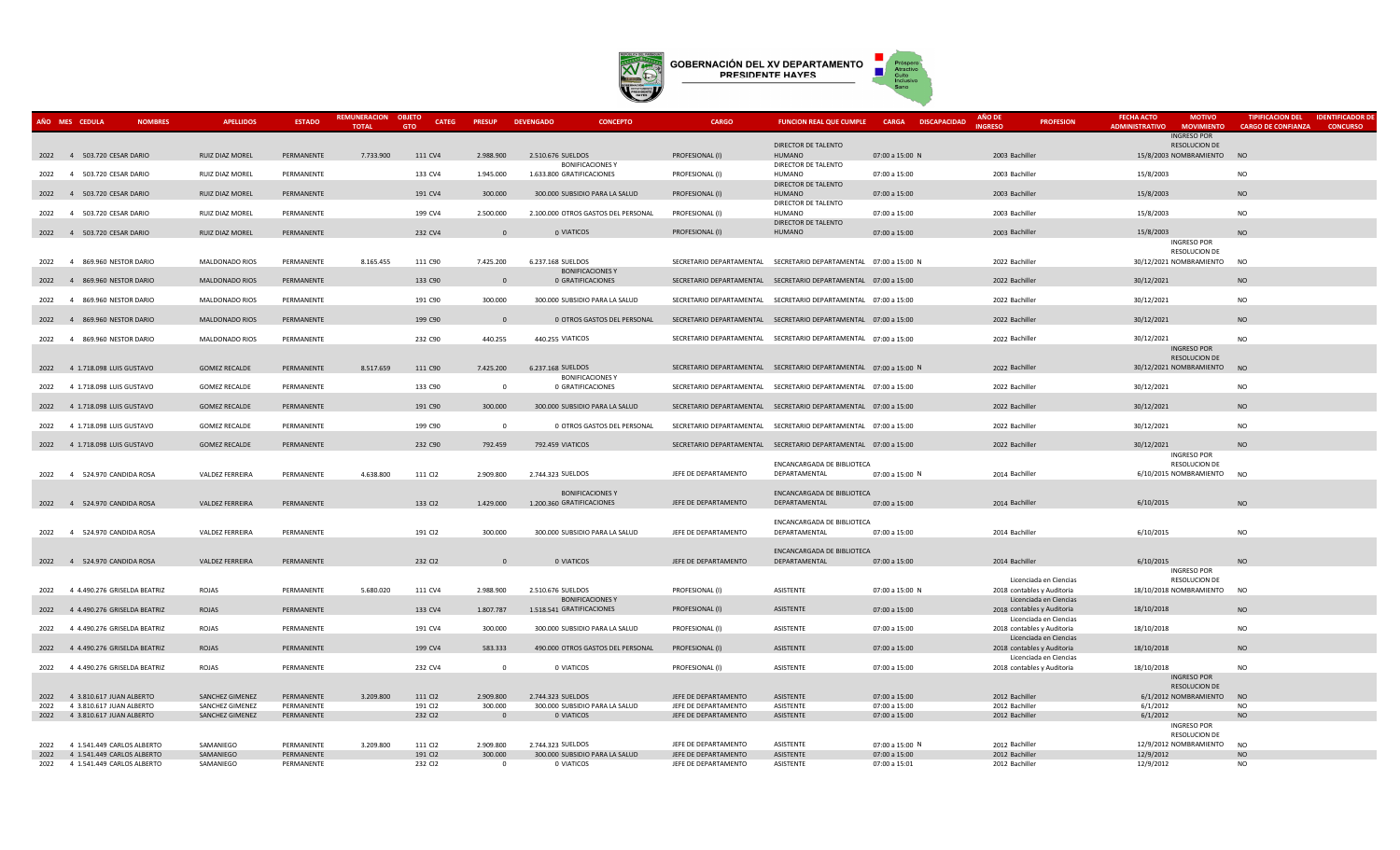

|              | AÑO MES CEDULA<br><b>NOMBRES</b>                   | <b>APELLIDOS</b>                      | <b>ESTADO</b>            | REMUNERACION OBJETO | <b>CATEG</b>       | <b>PRESUP</b>        | <b>CONCEPTO</b><br><b>DEVENGADO</b>                 | <b>CARGO</b>                | <b>FUNCION REAL QUE CUMPLE</b> | <b>CARGA</b><br><b>DISCAPACIDAD</b> | AÑO DE<br><b>PROFESION</b>                 | <b>FECHA ACTO</b><br><b>MOTIVO</b>         | <b>TIPIFICACION DEL</b>   | <b>IDENTIFICADOR DI</b> |
|--------------|----------------------------------------------------|---------------------------------------|--------------------------|---------------------|--------------------|----------------------|-----------------------------------------------------|-----------------------------|--------------------------------|-------------------------------------|--------------------------------------------|--------------------------------------------|---------------------------|-------------------------|
|              |                                                    |                                       |                          | <b>TOTAL</b>        | <b>GTO</b>         |                      |                                                     |                             |                                |                                     | <b>INGRESC</b>                             | <b>ADMINISTRATIVO</b><br><b>MOVIMIENTC</b> | <b>CARGO DE CONFIANZA</b> | <b>CONCURSO</b>         |
|              |                                                    |                                       |                          |                     |                    |                      |                                                     |                             |                                |                                     |                                            | <b>INGRESO POR</b>                         |                           |                         |
|              |                                                    |                                       |                          |                     |                    |                      |                                                     |                             |                                |                                     | Licenciado en Ciencias del                 | <b>RESOLUCION DE</b>                       |                           |                         |
|              | 2022 4 4.308.749 JUAN PABLO                        | SILGUERO ZARATE                       | PERMANENTE               | 4.984.800           | 111 CI2            | 2.909.800            | 2.444.232 SUELDOS                                   | JEFE DE DEPARTAMENTO        | ASISTENTE                      | 07:00 a 15:00                       | 2018 Deporte                               | 18/10/2018 NOMBRAMIENTO                    | <b>NO</b>                 |                         |
|              | 2022 4 4.308.749 JUAN PABLO                        | SILGUERO ZARATE                       | PERMANENTE               |                     | 191 CI2            | 300,000              | 300,000 SUBSIDIO PARA LA SALUD                      | <b>IFFF DE DEPARTAMENTO</b> | <b>ASISTENTE</b>               | 07:00 a 15:00                       | Licenciado en Ciencias del                 | 18/10/2018                                 | <b>NO</b>                 |                         |
|              |                                                    |                                       |                          |                     |                    |                      |                                                     |                             |                                |                                     | 2018 Deporte                               |                                            |                           |                         |
|              | 2022 4 4.308.749 JUAN PABLO                        | <b>SILGUERO ZARATE</b>                | PERMANENTE               |                     | 199 CI2            | 1,775,000            | 1.491.000 OTROS GASTOS DEL PERSONAL                 | JEFE DE DEPARTAMENTO        | ASISTENTE                      | 07:00 a 15:00                       | Licenciado en Ciencias del                 | 18/10/2018                                 | <b>NO</b>                 |                         |
|              |                                                    |                                       |                          |                     |                    |                      |                                                     |                             |                                |                                     | 2018 Deporte                               |                                            |                           |                         |
|              | 2022 4 4.308.749 JUAN PABLO                        | SILGUERO ZARATE                       | PERMANENTE               |                     | 232 CI2            | $\Omega$             | 0 VIATICOS                                          | JEFE DE DEPARTAMENTO        | ASISTENTE                      | 07:00 a 15:00                       | Licenciado en Ciencias del<br>2018 Deporte | 18/10/2018                                 | <b>NO</b>                 |                         |
|              |                                                    |                                       |                          |                     |                    |                      |                                                     |                             |                                |                                     |                                            | <b>INGRESO POR</b>                         |                           |                         |
|              |                                                    |                                       |                          |                     |                    |                      |                                                     |                             |                                |                                     |                                            | <b>RESOLUCION DE</b>                       |                           |                         |
|              | 2022 4 331.226 CESAR HUMBERTO                      | OLMEDO VON LEPEL                      | PERMANENTE               | 3.209.800           | 111 CI2            | 2.909.800            | 2.744.323 SUELDOS                                   | JEFE DE DEPARTAMENTO        | <b>ASISTENTE</b>               | 07:00 a 15:00 N                     | 2011 Bachiller                             | 18/11/2011 NOMBRAMIENTO                    | <b>NO</b>                 |                         |
| 2022         | 4 331.226 CESAR HUMBERTO                           | OLMEDO VON LEPEL                      | PERMANENTE               |                     | 191 CI2            | 300.000              | 300.000 SUBSIDIO PARA LA SALUD                      | JEFE DE DEPARTAMENTO        | ASISTENTE                      | 07:00 a 15:00                       | 2011 Bachiller                             | 18/11/2011                                 | <b>NO</b>                 |                         |
|              | 2022 4 331.226 CESAR HUMBERTO                      | OLMEDO VON LEPEL                      | PERMANENTE               |                     | 191 CI2            | $\Omega$             | 0 VIATICOS                                          | JEFE DE DEPARTAMENTO        | ASISTENTE                      | 07:00 a 15:00                       | 2011 Bachiller                             | 18/11/2011                                 | <b>NO</b>                 |                         |
|              |                                                    |                                       |                          |                     |                    |                      |                                                     |                             |                                |                                     |                                            | INGRESO POR                                |                           |                         |
|              |                                                    |                                       |                          |                     |                    |                      |                                                     |                             |                                |                                     |                                            | <b>RESOLUCION DE</b>                       |                           |                         |
| 2022         | 4 2.356.843 EDUARDO DANIEL                         | CABALLERO                             | PERMANENTE               | 5.073.500           | 111 D5Ã'           | 2.688.500            | 2.258.340 SUELDOS                                   | PROFESIONAL (II)            | ASISTENTE                      | 07:00 a 15:00 N                     | 2018 Bachiller                             | 18/10/2018 NOMBRAMIENTO                    | <b>NO</b>                 |                         |
| 2022         | 4 2.356.843 EDUARDO DANIEL                         | CABALLERO                             | PERMANENTE               |                     | 191 D5Ã'           | 300,000              | 300,000 SUBSIDIO PARA LA SALUD                      | PROFESIONAL (II)            | <b>ASISTENTE</b>               | 07:00 a 15:00                       | 2018 Bachiller                             | 18/10/2018                                 | <b>NO</b>                 |                         |
| 2022         | 4 2.356.843 EDUARDO DANIEL                         | CABALLERO                             | PERMANENTE               |                     | 199 D5Â'           | 2.085.000            | 1.751.400 OTROS GASTOS DEL PERSONAL                 | PROFESIONAL (II)            | ASISTENTE                      | 07:00 a 15:01                       | 2018 Bachiller                             | 18/10/2018                                 | <b>NO</b>                 |                         |
|              | 2022 4 2.356.843 EDUARDO DANIEL                    | CABALLERO                             | PERMANENTE               |                     | 232 D5Ã'           | $\Omega$             | 0 VIATICOS                                          | PROFESIONAL (II)            | ASISTENTE                      | 07:00 a 15:01                       | 2018 Bachiller                             | 18/10/2018                                 | NO                        |                         |
|              |                                                    |                                       |                          |                     |                    |                      |                                                     |                             |                                |                                     |                                            | INGRESO POR                                |                           |                         |
|              |                                                    |                                       |                          |                     |                    |                      |                                                     |                             |                                |                                     |                                            | <b>RESOLUCION DE</b>                       |                           |                         |
| 2022         | 4 650.994 ALBINO                                   | PAEZ RUIZ DIAZ                        | PERMANENTE               | 2.988.500           | 111 D5Ã'           | 2.688.500            | 2.258.340 SUELDOS                                   | PROFESIONAL (II)            | <b>ASISTENTE</b>               | 07:00 a 15:00 N                     | 1993 Bachiller                             | 1/1/1998 NOMBRAMIENTO                      | <b>NO</b>                 |                         |
| 2022         | 650.994 ALBINO<br>$\overline{4}$                   | PAEZ RUIZ DIAZ                        | PERMANENTE               |                     | 191 D5Ã'           | 300.000              | 300.000 SUBSIDIO PARA LA SALUD                      | PROFESIONAL (II)            | <b>ASISTENTE</b>               | 07:00 a 15:00                       | 1993 Bachiller                             | 1/1/1998                                   | <b>NO</b>                 |                         |
| 2022         | 4 650.994 ALBINO                                   | PAEZ RUIZ DIAZ                        | PERMANENTE               |                     | 232 D5Ã'           | $\Omega$             | 0 VIATICOS                                          | PROFESIONAL (II)            | ASISTENTE                      | 07:00 a 15:00                       | 1993 Bachiller                             | 1/1/1998                                   | <b>NO</b>                 |                         |
|              |                                                    |                                       |                          |                     |                    |                      |                                                     |                             |                                |                                     |                                            | INGRESO POR                                |                           |                         |
|              |                                                    |                                       |                          |                     |                    |                      |                                                     |                             |                                |                                     | Profesor de Educacion Escolar              | <b>RESOLUCION DE</b>                       |                           |                         |
|              | 2022 4 1.115.119 NESTOR FABIAN                     | AYALA NOGUERA                         | PERMANENTE               | 4.752.653           | 111 D5Ã'           | 2.688.500            | 2.258.340 SUELDOS                                   | PROFESIONAL (II)            | <b>ASISTENTE</b>               | 07:00 a 15:00 N                     | 1993 Basica                                | 15/8/1993 NOMBRAMIENTO NO                  |                           |                         |
|              |                                                    |                                       |                          |                     |                    |                      | <b>BONIFICACIONES Y</b>                             |                             |                                |                                     |                                            |                                            |                           |                         |
|              | 2022 4 1.115.119 NESTOR FABIAN                     | AYALA NOGUERA                         | PERMANENTE               |                     | 133 D5Ã'           | 1.500.000            | 1.260.000 GRATIFICACIONES                           | PROFESIONAL (II)            | ASISTENTE                      | 07:00 a 15:00                       | 1993 Bachiller                             | 15/8/1993                                  | <b>NO</b>                 |                         |
| 2022         | 4 1.115.119 NESTOR FABIAN                          | AYALA NOGUERA                         | PERMANENTE               |                     | 191 D5Ã'           | 300.000              | 300.000 SUBSIDIO PARA LA SALUD                      | PROFESIONAL (II)            | <b>ASISTENTE</b>               | 07:00 a 15:00                       | 1993 Bachiller                             | 15/8/1993                                  | <b>NO</b>                 |                         |
| 2022         | 4 1.115.119 NESTOR FABIAN                          | AYALA NOGUERA                         | PERMANENTE               |                     | 232 D5Ã'           | 264.153              | 264.153 VIATICOS                                    | PROFESIONAL (II)            | ASISTENTE                      | 07:00 a 15:00                       | 1993 Bachiller                             | 15/8/1993                                  | NO.                       |                         |
|              |                                                    |                                       |                          |                     |                    |                      |                                                     |                             |                                |                                     |                                            | <b>INGRESO POR</b>                         |                           |                         |
|              |                                                    |                                       |                          |                     |                    |                      |                                                     |                             |                                |                                     |                                            | <b>RESOLUCION DE</b>                       |                           |                         |
|              | 2022 4 1.285.257 TOMAS ALBERTO                     | <b>CENTURION</b>                      | PERMANENTE               | 4.288.500           | 111 D5Ã'           | 2.688.500            | 2.258.340 SUELDOS                                   | PROFESIONAL (II)            | ASISTENTE                      | 07:00 a 15:00 N                     | 1993 Bachiller                             | 15/8/1993 NOMBRAMIENTO                     | <b>NO</b>                 |                         |
|              |                                                    |                                       |                          |                     |                    |                      | <b>BONIFICACIONES Y</b>                             |                             |                                |                                     |                                            |                                            |                           |                         |
| 2022         | 4 1.285.257 TOMAS ALBERTO                          | <b>CENTURION</b>                      | PERMANENTE               |                     | 133 D5Ã'           | 1.300.000            | 1.092.000 GRATIFICACIONES                           | PROFESIONAL (II)            | ASISTENTE                      | 07:00 a 15:00                       | 1993 Bachiller                             | 15/8/1993                                  | <b>NO</b>                 |                         |
|              | 2022 4 1.285.257 TOMAS ALBERTO                     | <b>CENTURION</b>                      | PERMANENTE               |                     | 191 D5Ã'           | 300.000              | 300.000 SUBSIDIO PARA LA SALUD                      | PROFESIONAL (II)            | <b>ASISTENTE</b>               | 07:00 a 15:00                       | 1993 Bachiller                             | 15/8/1993                                  | <b>NO</b>                 |                         |
| 2022         | 4 1.285.257 TOMAS ALBERTO                          | <b>CENTURION</b>                      | PERMANENTE               |                     | 232 D5Ã'           | $\mathbf 0$          | 0 VIATICOS                                          | PROFESIONAL (II)            | ASISTENTE                      | 07:00 a 15:00                       | 1993 Bachiller                             | 15/8/1993                                  | <b>NO</b>                 |                         |
|              |                                                    |                                       |                          |                     |                    |                      |                                                     |                             |                                |                                     |                                            | <b>INGRESO POR</b>                         |                           |                         |
|              |                                                    |                                       |                          |                     |                    |                      |                                                     |                             |                                |                                     |                                            | <b>RESOLUCION DE</b>                       |                           |                         |
| 2022         | 4 2.493.502 JHONI ALBAR                            | ARECO                                 | PERMANENTE               | 2.589.340           | 111 ES9            | 2.289.340            | 1.841.985 SUELDOS                                   | TECNICO(II)                 | ASISTENTE                      | 07:00 a 15:00                       | 2020 Bachiller                             | 1/1/2020 NOMBRAMIENTO                      | <b>NO</b>                 |                         |
| 2022         | 4 2.493.502 JHONI ALBAR                            | ARECO                                 | PERMANENTE               |                     | 191 ES9            | 300.000              | 300,000 SUBSIDIO PARA LA SALUD                      | TECNICO(II)                 | ASISTENTE                      | 07:00 a 15:00                       | 2020 Bachiller                             | 1/1/2020                                   | <b>NO</b>                 |                         |
| 2022         | 4 2.493.502 JHONI ALBAR                            | ARECO                                 | PERMANENTE               |                     | 232 ES9            | $\mathbf{0}$         | 0 VIATICOS                                          | TECNICO(II)                 | ASISTENTE                      | 07:00 a 15:00                       | 2020 Bachiller                             | 1/1/2020                                   | <b>NO</b>                 |                         |
|              |                                                    |                                       |                          |                     |                    |                      |                                                     |                             |                                |                                     |                                            | <b>INGRESO POR</b>                         |                           |                         |
|              |                                                    |                                       |                          |                     |                    |                      |                                                     |                             |                                |                                     |                                            | <b>RESOLUCION DE</b>                       |                           |                         |
| 2022<br>2022 | 4 2.038.326 ESTER NOEMI<br>4 2.038.326 ESTER NOEMI | <b>LLAMOSAS SOSA</b>                  | PERMANENTE<br>PERMANENTE | 2.994.340           | 111 ES9            | 2.289.340<br>300,000 | 1.841.985 SUELDOS<br>300,000 SUBSIDIO PARA LA SALUD | TECNICO(II)<br>TECNICO(II)  | ASISTENTE<br><b>ASISTENTE</b>  | 07:00 a 15:00                       | 2018 Bachiller<br>2018 Bachiller           | 18/10/2018 NOMBRAMIENTO<br>18/10/2018      | <b>NO</b><br><b>NO</b>    |                         |
| 2022         | 4 2.038.326 ESTER NOEMI                            | <b>LLAMOSAS SOSA</b><br>LLAMOSAS SOSA | PERMANENTE               |                     | 191 ES9<br>199 ES9 | 405.000              | 340.200 OTROS GASTOS DEL PERSONAL                   | TECNICO(II)                 | ASISTENTE                      | 07:00 a 15:00<br>07:00 a 15:00      | 2018 Bachiller                             | 18/10/2018                                 | <b>NO</b>                 |                         |
|              | 2022 4 2.038.326 ESTER NOEMI                       | LLAMOSAS SOSA                         | PERMANENTE               |                     | 232 ES9            |                      | 0 VIATICOS                                          | TECNICO(II)                 | ASISTENTE                      | 07:00 a 15:00                       | 2018 Bachiller                             | 18/10/2018                                 | <b>NO</b>                 |                         |
|              |                                                    |                                       |                          |                     |                    |                      |                                                     |                             |                                |                                     |                                            | <b>INGRESO POR</b>                         |                           |                         |
|              |                                                    |                                       |                          |                     |                    |                      |                                                     |                             |                                |                                     |                                            | <b>RESOLUCION DE</b>                       |                           |                         |
| 2022         | 4 2.443.227 JORGE NORBERTO                         | JOUBERT BARBOZA                       | PERMANENTE               | 3.454.340           | 111 ES9            | 2.289.340            | 1.841.985 SUELDOS                                   | TECNICO(II)                 | ASISTENTE                      | 07:00 a 15:00                       | 2018 Bachiller                             | 18/10/2018 NOMBRAMIENTO                    | <b>NO</b>                 |                         |
| 2022         | 4 2.443.227 JORGE NORBERTO                         | JOUBERT BARBOZA                       | PERMANENTE               |                     | 191 ES9            | 300,000              | 300.000 SUBSIDIO PARA LA SALUD                      | TECNICO(II)                 | <b>ASISTENTE</b>               | 07:00 a 15:00                       | 2018 Bachiller                             | 18/10/2018                                 | <b>NO</b>                 |                         |
| 2022         | 4 2.443.227 JORGE NORBERTO                         | JOUBERT BARBOZA                       | PERMANENTE               |                     | 199 ES9            | 865.000              | 726.600 OTROS GASTOS DEL PERSONAL                   | TECNICO(II)                 | <b>ASISTENTE</b>               | 07:00 a 15:00                       | 2018 Bachiller                             | 18/10/2018                                 | <b>NO</b>                 |                         |
| 2022         | 4 2.443.227 JORGE NORBERTO                         | JOUBERT BARBOZA                       | PERMANENTE               |                     | 232 ES9            | $\Omega$             | 0 VIATICOS                                          | TECNICO(II)                 | ASISTENTE                      | 07:00 a 15:00                       | 2018 Bachiller                             | 18/10/2018                                 | <b>NO</b>                 |                         |
|              |                                                    |                                       |                          |                     |                    |                      |                                                     |                             |                                |                                     |                                            | INGRESO POR                                |                           |                         |
|              |                                                    |                                       |                          |                     |                    |                      |                                                     |                             |                                |                                     |                                            | <b>RESOLUCION DE</b>                       |                           |                         |
| 2022         | 4 4.365.545 RUBEN DARIO                            | ZARZA CARBALLO                        | PERMANENTE               | 4.054.340           | 111 ES9            | 2.289.340            | 1.841.985 SUELDOS                                   | TECNICO(II)                 | ASISTENTE                      | 07:00 a 15:00                       | 2018 Bachiller                             | 18/10/2018 NOMBRAMIENTO                    | <b>NO</b>                 |                         |
| 2022         | 4 4.365.545 RUBEBN DARIO                           | ZARZA CARBALLO                        | PERMANENTE               |                     | 191 ES9            | 300.000              | 300.000 SUBSIDIO PARA LA SALUD                      | TECNICO(II)                 | ASISTENTE                      | 07:00 a 15:00                       | 2018 Bachiller                             | 18/10/2018                                 | <b>NO</b>                 |                         |
| 2022         | 4 4.365.545 RUBEN DARIO                            | ZARZA CARBALLO                        | PERMANENTE               |                     | 199 ES9            | 1.465.000            | 1.230.600 OTROS GASTOS DEL PERSONAL                 | TECNICO(II)                 | ASISTENTE                      | 07:00 a 15:00                       | 2018 Bachiller                             | 18/10/2018                                 | <b>NO</b>                 |                         |
|              | 2022 4 4.365.545 RUBENN DARIO                      | ZARZA CARBALLO                        | PERMANENTE               |                     | 232 ES9            | $\overline{0}$       | 0 VIATICOS                                          | TECNICO(II)                 | ASISTENTE                      | 07:00 a 15:00                       | 2018 Bachiller                             | 18/10/2018                                 | <b>NO</b>                 |                         |
|              |                                                    |                                       |                          |                     |                    |                      |                                                     |                             |                                |                                     |                                            | <b>INGRESO POR</b>                         |                           |                         |
|              |                                                    |                                       |                          |                     |                    |                      |                                                     |                             |                                |                                     |                                            | <b>RESOLUCION DE</b>                       |                           |                         |
|              | 2022 4 1.337.731 WENCESLAO                         | ARREDONDO                             | PERMANENTE               | 2.589.340           | 111 ES9            | 2.289.340            | 1.841.985 SUELDOS                                   | TECNICO(II)                 | <b>ASISTENTE</b>               | 07:00 a 15:00 N                     | 2011 Bachiller                             | 4/7/2011 NOMBRAMIENTO                      | <b>NO</b>                 |                         |
|              | 2022 4 1.337.731 WENCESLAO                         | ARREDONDO                             | PERMANENTE               |                     | 191 ES9            | 300,000              | 300,000 SUBSIDIO PARA LA SALUD                      | TECNICO(II)                 | <b>ASISTENTE</b>               | 07:00 a 15:00                       | 2011 Bachiller                             | 4/7/2011                                   | <b>NO</b>                 |                         |
|              |                                                    |                                       |                          |                     |                    |                      |                                                     |                             |                                |                                     |                                            |                                            |                           |                         |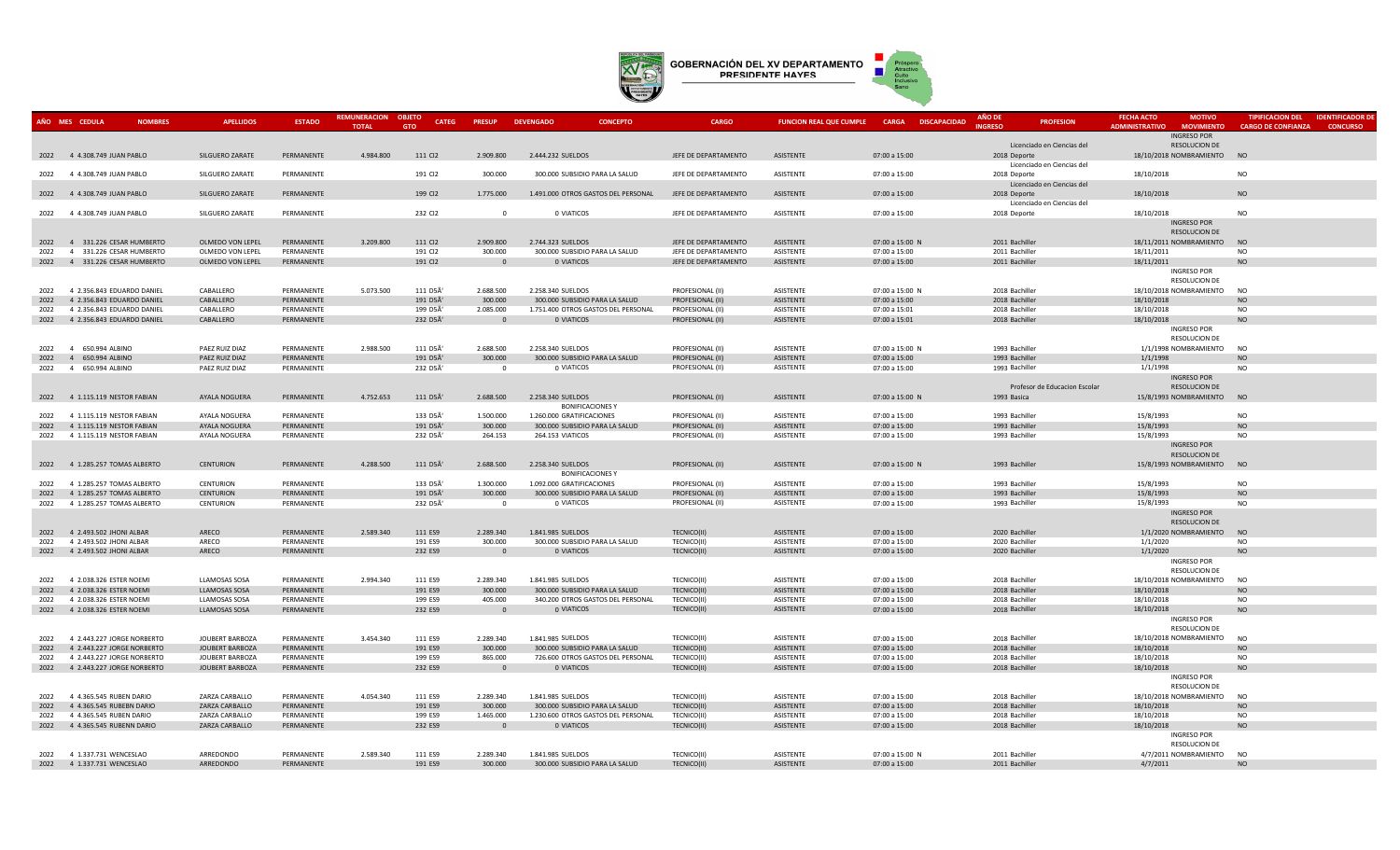

|      | AÑO MES CEDULA<br><b>NOMBRES</b> | <b>APELLIDOS</b>        | <b>ESTADO</b> | <b>REMUNERACION</b><br><b>TOTAL</b> | <b>OBJETO</b><br><b>CATEG</b><br><b>GTO</b> | <b>PRESUP</b>  | <b>DEVENGADO</b><br><b>CONCEPTO</b> | <b>CARGO</b>                               | <b>FUNCION REAL QUE CUMPLE</b> | <b>CARGA</b><br><b>DISCAPACIDAD</b> | <b>ANO DE</b><br><b>PROFESION</b><br><b>INGRESO</b> | <b>FECHA ACTO</b><br><b>MOTIVO</b><br><b>ADMINISTRATIVO</b><br><b>MOVIMIENTO</b> | <b>TIPIFICACION DEL</b><br><b>IDENTIFICADOR DE</b><br><b>CARGO DE CONFIANZA</b><br><b>CONCURSO</b> |
|------|----------------------------------|-------------------------|---------------|-------------------------------------|---------------------------------------------|----------------|-------------------------------------|--------------------------------------------|--------------------------------|-------------------------------------|-----------------------------------------------------|----------------------------------------------------------------------------------|----------------------------------------------------------------------------------------------------|
|      | 2022 4 1.337.731 WENCESLAO       | ARREDONDO               | PERMANENTE    |                                     | 232 ES9                                     | - 0            | 0 VIATICOS                          | TECNICO(II)                                | ASISTENTE                      | 07:00 a 15:00                       | 2011 Bachiller                                      | 4/7/2011                                                                         | N <sub>O</sub>                                                                                     |
|      |                                  |                         |               |                                     |                                             |                |                                     |                                            |                                |                                     |                                                     | <b>INGRESO POR</b>                                                               |                                                                                                    |
|      |                                  |                         |               |                                     |                                             |                |                                     |                                            |                                |                                     |                                                     | <b>RESOLUCION DE</b>                                                             |                                                                                                    |
| 2022 | 4 3.509.647 RUBEN DARIO          | <b>GONZALEZ ROJAS</b>   | PERMANENTE    | 2.589.340                           | 111 ES9                                     | 2.289.340      | 1.841.985 SUELDOS                   | TECNICO(II)                                | <b>ASISTENTE</b>               | 07:00 a 15:00 N                     | 1994 Bachiller                                      | 1/1/1993 NOMBRAMIENTO                                                            | <b>NO</b>                                                                                          |
| 2022 | 4 3.509.647 RUBEN DARIO          | <b>GONZALEZ ROJAS</b>   | PERMANENTE    |                                     | 191 ES9                                     | 300.000        | 300.000 SUBSIDIO PARA LA SALUD      | TECNICO(II)                                | ASISTENTE                      | 07:00 a 15:00                       | 1994 Bachiller                                      | 1/1/1993                                                                         | N <sub>O</sub>                                                                                     |
|      | 2022 4 3.509.647 RUBEN DARIO     | <b>GONZALEZ ROJAS</b>   | PERMANENTE    |                                     | 232 ES9                                     | $\Omega$       | 0 VIATICOS                          | TECNICO(II)                                | <b>ASISTENTE</b>               | 07:00 a 15:00                       | 1993 Bachiller                                      | 15/8/1993                                                                        | <b>NO</b>                                                                                          |
|      |                                  |                         |               |                                     |                                             |                |                                     |                                            |                                |                                     |                                                     | INGRESO POR                                                                      |                                                                                                    |
|      |                                  |                         |               |                                     |                                             |                |                                     |                                            |                                |                                     |                                                     | RESOLUCION DE                                                                    |                                                                                                    |
|      | 2022 4 850,646 JUAN CARLOS       | <b>COLARTE PICAGUA</b>  | PERMANENTE    | 4.210.105                           | 111 ES9                                     | 2.289.340      | 1.841.985 SUELDOS                   | TECNICO(II)                                | ASISTENTE                      | 07:00 a 15:00 N                     | 1993 Bachiller                                      | 1/1/1998 NOMBRAMIENTO NO                                                         |                                                                                                    |
|      |                                  |                         |               |                                     |                                             |                | <b>BONIFICACIONES Y</b>             |                                            |                                |                                     |                                                     |                                                                                  |                                                                                                    |
| 2022 | 4 850.646 JUAN CARLOS            | <b>COLARTE PICAGUA</b>  | PERMANENTE    |                                     | 133 ES9                                     | 300.000        | 300.000 GRATIFICACIONES             | TECNICO(II)                                | <b>ASISTENTE</b>               | 07:00 a 15:00                       | 1993 Bachiller                                      | 1/1/1998                                                                         | NO                                                                                                 |
| 2022 | 4 850.646 JUAN CARLOS            | <b>COLARTE PICAGUA</b>  | PERMANENTE    |                                     | 191 ES9                                     | 300,000        | 300.000 SUBSIDIO PARA LA SALUD      | TECNICO(II)                                | <b>ASISTENTE</b>               | 07:00 a 15:00                       | 1993 Bachiller                                      | 1/1/1998                                                                         | <b>NO</b>                                                                                          |
| 2022 | 4 850.646 JUAN CARLOS            | <b>COLARTE PICAGUA</b>  | PERMANENTE    |                                     | 232 ES9                                     | 1.320.765      | 1.320.765 VIATICOS                  | TECNICO(II)                                | ASISTENTE                      | 07:00 a 15:00                       | 1993 Bachiller                                      | 24/4/2012                                                                        | <b>NO</b>                                                                                          |
|      |                                  |                         |               |                                     |                                             |                |                                     |                                            |                                |                                     |                                                     | <b>INGRESO POR</b>                                                               |                                                                                                    |
|      |                                  |                         |               |                                     |                                             |                |                                     |                                            |                                |                                     |                                                     | RESOLUCION DE                                                                    |                                                                                                    |
| 2022 | 4 1.303.255 JUAN RAMON           | <b>FLEITAS</b>          | PERMANENTE    | 2.589.340                           | 111 ES9                                     | 2.289.340      | 1.841.985 SUELDOS                   | TECNICO(II)                                | ASISTENTE                      | 07:00 a 15:00 N                     | 1993 Bachiller                                      | 15/8/1993 NOMBRAMIENTO                                                           | <b>NO</b>                                                                                          |
|      | 2022 4 1.303.255 JUAN RAMON      | <b>FLEITAS</b>          | PERMANENTE    |                                     | 191 ES9                                     | 300.000        | 300.000 SUBSIDIO PARA LA SALUD      | TECNICO(II)                                | ASISTENTE                      | 07:00 a 15:00                       | 1993 Bachiller                                      | 1/1/1998                                                                         | N <sub>O</sub>                                                                                     |
|      |                                  |                         |               |                                     |                                             |                |                                     |                                            |                                |                                     |                                                     | INGRESO POR                                                                      |                                                                                                    |
|      |                                  |                         |               |                                     |                                             |                |                                     | ASISTENTE TECNICO                          |                                |                                     |                                                     | RESOLUCION DE                                                                    |                                                                                                    |
|      | 2022 4 1.231.195 ARSENIO RAMON   | <b>GOMEZ OLMEDO</b>     | PERMANENTE    | 3.293.748                           | 111 FZ9                                     | 2.289.340      | 1.841.985 SUELDOS                   | ADMINISTRATIVO                             | <b>CHOFER</b>                  | 07:00 a 15:00 N                     | 1998 Bachiller                                      | 1/1/1998 NOMBRAMIENTO NO                                                         |                                                                                                    |
|      |                                  |                         |               |                                     |                                             |                |                                     | <b>ASISTENTE TECNICO</b>                   |                                |                                     |                                                     |                                                                                  |                                                                                                    |
|      | 2022 4 1.231.195 ARSENIO RAMON   | <b>GOMEZ OLMEDO</b>     | PERMANENTE    |                                     | 191 FZ9                                     | 300.000        | 300.000 SUBSIDIO PARA LA SALUD      | ADMINISTRATIVO                             | <b>CHOFER</b>                  | 07:00 a 15:00                       | 1998 Bachiller                                      | 1/1/1998                                                                         | <b>NO</b>                                                                                          |
|      |                                  |                         |               |                                     |                                             |                |                                     | ASISTENTE TECNICO                          |                                |                                     |                                                     |                                                                                  |                                                                                                    |
| 2022 | 4 1.231.195 ARSENIO RAMON        | <b>GOMEZ OLMEDO</b>     | PERMANENTE    |                                     | 232 FZ9                                     | 704.408        | 704.408 VIATICOS                    | ADMINISTRATIVO                             | CHOFER                         | 07:00 a 15:00                       | 1998 Bachiller                                      | 5/4/2004                                                                         | <b>NO</b>                                                                                          |
|      |                                  |                         |               |                                     |                                             |                |                                     |                                            |                                |                                     |                                                     | INGRESO POR                                                                      |                                                                                                    |
|      |                                  |                         |               |                                     |                                             |                |                                     | ASISTENTE TECNICO                          |                                |                                     |                                                     | RESOLUCION DE                                                                    |                                                                                                    |
|      | 2022 4 972.641 JUAN ATILIO       | LOPEZ                   | PERMANENTE    | 3.129.340                           | 111 FZ9                                     | 2.289.340      | 1.841.985 SUELDOS                   | ADMINISTRATIVO                             | <b>CHOFER</b>                  | 07:00 a 15:00 N                     | 2006 Bachiller                                      | 5/4/2004 NOMBRAMIENTO NO                                                         |                                                                                                    |
|      |                                  |                         |               |                                     |                                             |                |                                     | ASISTENTE TECNICO                          |                                |                                     |                                                     |                                                                                  |                                                                                                    |
|      | 2022 4 972.641 JUAN ATILIO       | LOPEZ                   | PERMANENTE    |                                     | 191 FZ9                                     | 300.000        | 300.000 SUBSIDIO PARA LA SALUD      | ADMINISTRATIVO                             | <b>CHOFER</b>                  | 07:00 a 15:00                       | 2006 Bachiller                                      | 5/4/2004                                                                         | <b>NO</b>                                                                                          |
|      |                                  |                         |               |                                     |                                             |                | <b>BONIFICACIONES Y</b>             | <b>ASISTENTE TECNICO</b>                   |                                |                                     |                                                     |                                                                                  |                                                                                                    |
|      | 2022 4 972.641 JUAN ATILIO       | LOPEZ                   | PERMANENTE    |                                     | 133 FZ9                                     | 540.000        | 453.600 GRATIFICACIONES             | ADMINISTRATIVO                             | CHOFER                         | 07:00 a 15:00                       | 2006 Bachiller                                      | 5/4/2004                                                                         | <b>NO</b>                                                                                          |
|      | 2022 4 972.641 JUAN ATILIO       | LOPEZ                   |               |                                     |                                             | $\overline{0}$ | 0 VIATICOS                          | <b>ASISTENTE TECNICO</b><br>ADMINISTRATIVO | <b>CHOFER</b>                  | 07:00 a 15:00                       | 2006 Bachiller                                      |                                                                                  | <b>NO</b>                                                                                          |
|      |                                  |                         | PERMANENTE    |                                     | 232 FZ9                                     |                |                                     |                                            |                                |                                     |                                                     | 5/4/2004<br>INGRESO POR                                                          |                                                                                                    |
|      |                                  |                         |               |                                     |                                             |                |                                     | ASISTENTE TECNICO                          |                                |                                     |                                                     | RESOLUCION DE                                                                    |                                                                                                    |
|      | 2022 4 1.255.413 ARTURO JOSE     | <b>FLORENTIN</b>        | PERMANENTE    | 2.853.493                           | 111 GG9                                     | 2.289.340      | 1.841.985 SUELDOS                   | ADMINISTRATIVO                             | CHOFER                         | 07:00 a 15:00 N                     | 2004 Bachiller                                      | 5/4/2004 NOMBRAMIENTO NO                                                         |                                                                                                    |
|      |                                  |                         |               |                                     |                                             |                |                                     | ASISTENTE TECNICO                          |                                |                                     |                                                     |                                                                                  |                                                                                                    |
|      | 2022 4 1.255.413 ARTURO JOSE     | <b>FLORENTIN</b>        | PERMANENTE    |                                     | 191 GG9                                     | 300.000        | 300.000 SUBSIDIO PARA LA SALUD      | ADMINISTRATIVO                             | CHOFER                         | 07:00 a 15:00                       | 2004 Bachiller                                      | 5/4/2004                                                                         | <b>NO</b>                                                                                          |
|      |                                  |                         |               |                                     |                                             |                |                                     | ASISTENTE TECNICO                          |                                |                                     |                                                     |                                                                                  |                                                                                                    |
|      | 2022 4 1.255.413 ARTURO JOSE     | <b>FLORENTIN</b>        | PERMANENTE    |                                     | 232 GG9                                     | 264.153        | 264.153 VIATICOS                    | ADMINISTRATIVO                             | CHOFER                         | 07:00 a 15:00                       | 2004 Bachiller                                      | 24/6/2004                                                                        | <b>NO</b>                                                                                          |
|      |                                  |                         |               |                                     |                                             |                |                                     |                                            |                                |                                     |                                                     | <b>INGRESO POR</b>                                                               |                                                                                                    |
|      |                                  |                         |               |                                     |                                             |                |                                     | ASISTENTE TECNICO                          |                                |                                     |                                                     | RESOLUCION DE                                                                    |                                                                                                    |
| 2022 | 4 961.018 FULVIO CONCEPCION      | ARCE NUÃ'EZ             | PERMANENTE    | 3.259.340                           | 111 GG9                                     | 2.289.340      | 1.841.985 SUELDOS                   | ADMINISTRATIVO                             | ASISTENTE                      | 07:00 a 15:00 N                     | 2004 Bachiller                                      | 24/6/2004 NOMBRAMIENTO                                                           | <b>NO</b>                                                                                          |
|      |                                  |                         |               |                                     |                                             |                | <b>BONIFICACIONES Y</b>             | ASISTENTE TECNICO                          |                                |                                     |                                                     |                                                                                  |                                                                                                    |
|      | 2022 4 961.018 FULVIO CONCEPCION | ARCE NUÃ'EZ             | PERMANENTE    |                                     | 133 GG9                                     | 300.000        | 300.000 GRATIFICACIONES             | ADMINISTRATIVO                             | <b>ASISTENTE</b>               | 07:00 a 15:00                       | 2004 Bachiller                                      | 24/6/2004                                                                        | <b>NO</b>                                                                                          |
|      |                                  |                         |               |                                     |                                             |                |                                     | ASISTENTE TECNICO                          |                                |                                     |                                                     |                                                                                  |                                                                                                    |
|      | 2022 4 961.018 FULVIO CONCEPCION | ARCE NUÃ'EZ             | PERMANENTE    |                                     | 232 GG9                                     | $\overline{0}$ | 0 VIATICOS                          | ADMINISTRATIVO                             | ASISTENTE                      | 07:00 a 15:00                       | 2004 Bachiller                                      | 24/6/2004                                                                        | <b>NO</b>                                                                                          |
|      |                                  |                         |               |                                     |                                             |                |                                     | ASISTENTE TECNICO                          |                                |                                     |                                                     |                                                                                  |                                                                                                    |
|      | 2022 4 961.018 FULVIO CONCEPCION | ARCE NUÃ'EZ             | PERMANENTE    |                                     | 199 GG9                                     | 370.000        | 310.800 OTROS GASTOS DEL PERSONAL   | ADMINISTRATIVO                             | ASISTENTE                      | 07:00 a 15:00 N                     | 2004 Bachiller                                      | 24/6/2004                                                                        | <b>NO</b>                                                                                          |
|      |                                  |                         |               |                                     |                                             |                |                                     | ASISTENTE TECNICO                          |                                |                                     | Licenciada en Ciencias de la                        |                                                                                  |                                                                                                    |
| 2022 | 4 961.018 FULVIO CONCEPCION      | ARCE NUÃ'EZ             | PERMANENTE    |                                     | 191 GG9                                     | 300.000        | 300.000 SUBSIDIO PARA LA SALUD      | ADMINISTRATIVO                             | ASISTENTE                      | 07:00 a 15:00                       | 2004 Educacion                                      | 27/1/2004                                                                        | <b>NO</b>                                                                                          |
|      |                                  |                         |               |                                     |                                             |                |                                     |                                            |                                |                                     |                                                     | INGRESO POR                                                                      |                                                                                                    |
|      |                                  |                         |               |                                     |                                             |                |                                     |                                            |                                |                                     |                                                     | RESOLUCION DE                                                                    |                                                                                                    |
|      | 2022 4 3.664.754 EDGAR DARIO     | <b>MARTINEZ INSFRAN</b> | PERMANENTE    | 8.134.377                           | 111 CQ1                                     | 3.396.400      | 2.852.976 SUELDOS                   | ASISTENTE                                  | <b>ASISTENTE</b>               | 07:00 a 15:00                       | 2018 Bachiller                                      | 18/10/2018 NOMBRAMIENTO                                                          | <b>NO</b>                                                                                          |
| 2022 | 4 3.664.754 EDGAR DARIO          | MARTINEZ INSFRAN        | PERMANENTE    |                                     | 191 CQ1                                     | 300.000        | 300.000 SUBSIDIO PARA LA SALUD      | ASISTENTE                                  | ASISTENTE                      | 07:00 a 15:00                       | 2018 Bachiller                                      | 18/10/2018                                                                       | <b>NO</b>                                                                                          |
| 2022 | 4 3.664.754 EDGAR DARIO          | MARTINEZ INSFRAN        | PERMANENTE    |                                     | 199 CQ1                                     | 1.104.500      | 927.780 OTROS GASTOS DEL PERSONAL   | ASISTENTE                                  | ASISTENTE                      | 07:00 a 15:00                       | 2018 Bachiller                                      | 18/10/2018                                                                       | <b>NO</b>                                                                                          |
|      |                                  |                         |               |                                     |                                             |                | <b>BONIFICACIONES Y</b>             |                                            |                                |                                     |                                                     |                                                                                  |                                                                                                    |
| 2022 | 4 3.664.754 EDGAR DARIO          | MARTINEZ INSFRAN        | PERMANENTE    |                                     | 133 CQ1                                     | 2.717.120      | 2.282.381 GRATIFICACIONES           | ASISTENTE                                  | ASISTENTE                      | 07:00 a 15:00                       | 2018 Bachiller                                      | 18/10/2018                                                                       | <b>NO</b>                                                                                          |
|      | 2022 4 3.664.754 EDGAR DARIO     | <b>MARTINEZ INSFRAN</b> | PERMANENTE    |                                     | 232 CQ!                                     | 616.357        | 616.357 VIATICOS                    | ASISTENTE                                  | <b>ASISTENTE</b>               | 07:00 a 15:00                       | 2018 Bachiller                                      | 18/10/2018                                                                       | <b>NO</b>                                                                                          |
|      |                                  |                         |               |                                     |                                             |                |                                     |                                            |                                |                                     |                                                     | INGRESO POR                                                                      |                                                                                                    |
|      |                                  |                         |               |                                     |                                             |                |                                     |                                            |                                |                                     | Licenciada en Ciencias de la                        | <b>RESOLUCION DE</b>                                                             |                                                                                                    |
| 2022 | 4 1.438.732 NORMA RUTH           | ZARATE                  | PERMANENTE    | 3.696.400                           | 111 CQ1                                     | 3.396.400      | 2.853.060 SUELDOS                   | PROFESIONAL(I)                             | ASISTENTE                      | 07:00 a 15:00 N                     | 2014 Educacion                                      | 27/1/2004 NOMBRAMIENTO                                                           | <b>NO</b>                                                                                          |
|      | 2022 4 1.438.732 NORMA RUTH      | ZARATE                  | PERMANENTE    |                                     | 191 CQ1                                     | 300.000        | 300.000 SUBSIDIO PARA LA SALUD      | PROFESIONAL(I)                             | ASISTENTE                      | 07:00 a 15:00                       | 2014 Ingeniero Comercial                            | 1/1/2015                                                                         | <b>NO</b>                                                                                          |
|      |                                  |                         |               |                                     |                                             |                |                                     |                                            |                                |                                     |                                                     | <b>INGRESO POR</b>                                                               |                                                                                                    |
|      |                                  |                         |               |                                     |                                             |                |                                     |                                            | SECRETARIO JUNTA               |                                     |                                                     | <b>RESOLUCION DE</b>                                                             |                                                                                                    |
|      | 2022 4 3.383.373 ZULMA           | <b>GOMEZ BRITEZ</b>     | PERMANENTE    | 5.740.255                           | 111 J01                                     | 5.000.000      | 4.200.000 SUELDOS                   | JUEZ INSTRUCTOR                            | DEPARTAMENTAL                  | 07:00 a 15:00 N                     | 2015 Ingeniero Comercial                            | 1/1/2015 NOMBRAMIENTO                                                            | <b>NO</b>                                                                                          |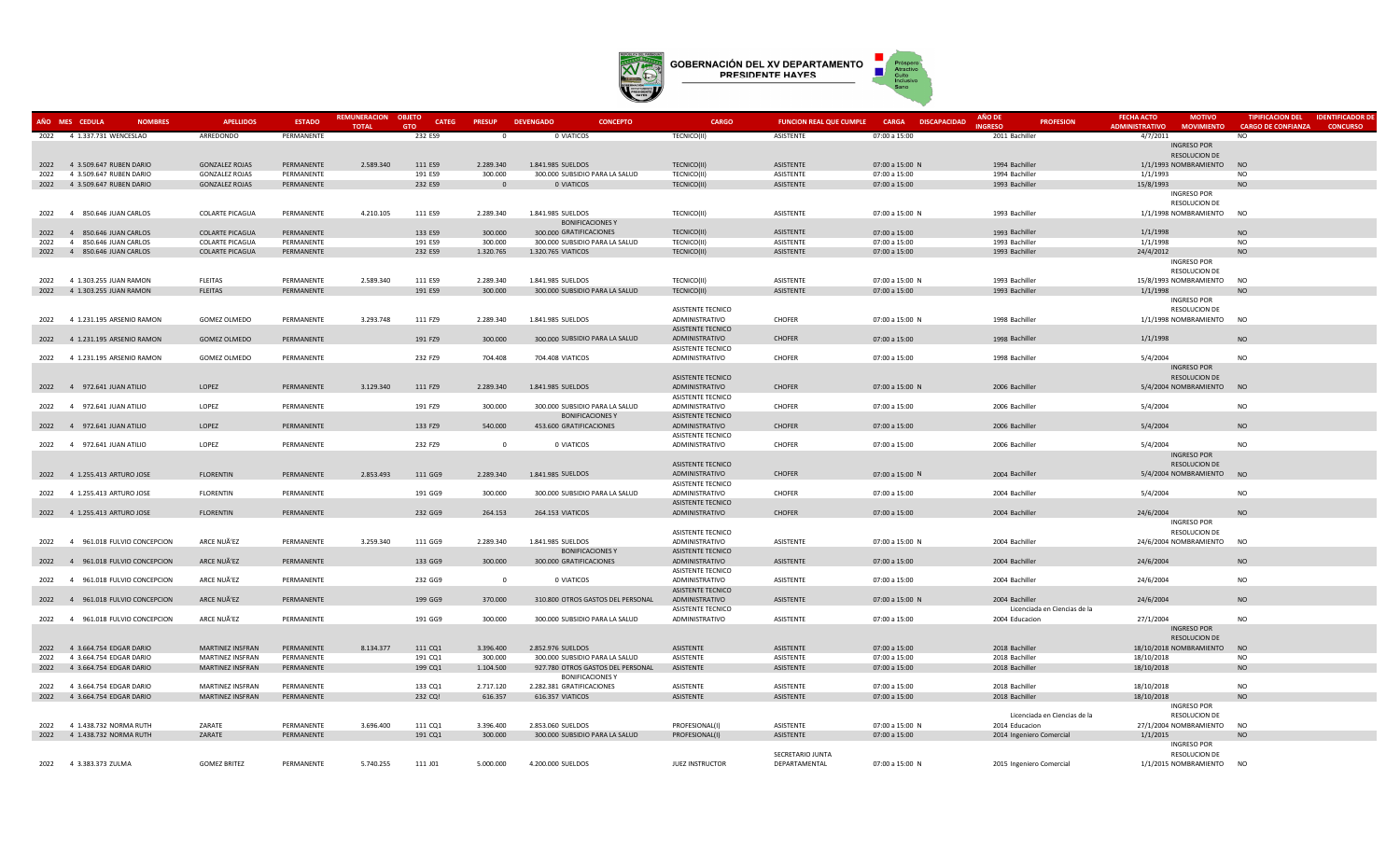

|      | AÑO MES CEDULA                    | <b>NOMBRES</b> | <b>APELLIDOS</b>         | <b>ESTADO</b> | REMUNERACION OBJETO<br><b>TOTAL</b> | <b>CATEG</b><br><b>GTO</b> | <b>PRESUP</b>  | <b>DEVENGADO</b>          | <b>CONCEPTO</b>                | <b>CARGO</b>                       | <b>FUNCION REAL QUE CUMPLE</b>                                    |                 | <b>CARGA DISCAPACIDAD</b> | AÑO DE<br><b>INGRESO</b> | <b>PROFESION</b>              | <b>FECHA ACTO</b><br><b>ADMINISTRATIVO</b> | <b>MOTIVO</b><br><b>MOVIMIENTO</b>  | <b>CARGO DE CONFIANZA</b> | TIPIFICACION DEL IDENTIFICADOR DE<br><b>CONCURSO</b> |
|------|-----------------------------------|----------------|--------------------------|---------------|-------------------------------------|----------------------------|----------------|---------------------------|--------------------------------|------------------------------------|-------------------------------------------------------------------|-----------------|---------------------------|--------------------------|-------------------------------|--------------------------------------------|-------------------------------------|---------------------------|------------------------------------------------------|
|      |                                   |                |                          |               |                                     |                            |                |                           |                                |                                    | SECRETARIO JUNTA                                                  |                 |                           |                          |                               |                                            |                                     |                           |                                                      |
|      | 2022 4 3.383.373 ZULMA            |                | <b>GOMEZ BRITEZ</b>      | PERMANENTE    |                                     | 191 J01                    | 300.000        |                           | 300.000 SUBSIDIO PARA LA SALUD | <b>JUEZ INSTRUCTOR</b>             | DEPARTAMENTAL                                                     | 07:00 a 15:00   |                           | 2015 Bachiller           |                               | 1/1/1998                                   |                                     | <b>NO</b>                 |                                                      |
|      |                                   |                |                          |               |                                     |                            |                |                           |                                |                                    | SECRETARIO JUNTA                                                  |                 |                           |                          |                               |                                            |                                     |                           |                                                      |
|      | 2022 4 3.383.373 ZULMA            |                | <b>GOMEZ BRITEZ</b>      | PERMANENTE    |                                     | 232 J01                    | 440.255        | 440.255 VIATICOS          |                                | <b>JUEZ INSTRUCTOR</b>             | DEPARTAMENTAL                                                     | 07:00 a 15:00   |                           | 2015 Bachiller           |                               | 1/1/1998                                   |                                     |                           |                                                      |
|      |                                   |                |                          |               |                                     |                            |                |                           |                                |                                    |                                                                   |                 |                           |                          |                               |                                            | <b>INGRESO POR</b><br>RESOLUCION DE |                           |                                                      |
|      | 2022 4 1.566.200 ELVIO EUGENIO    |                | <b>ROJAS RIVAS</b>       | PERMANENTE    | 3.800.000                           | 111 JO2                    | 3.500.000      | 2.940.000 SUELDOS         |                                | FISCAL                             | ASISTENTE                                                         | 07:00 a 15:00 N |                           | 1993 Bachiller           |                               | 1/1/1998 NOMBRAMIENTO                      |                                     | <b>NO</b>                 |                                                      |
| 2022 | 4 1.566.200 ELVIO EUGENIO         |                | ROJAS RIVAS              | PERMANENTE    |                                     | 191 J02                    | 300.000        |                           | 300.000 SUBSIDIO PARA LA SALUD | <b>FISCAL</b>                      | ASISTENTE                                                         | 07:00 a 15:00   |                           | 1993 Bachiller           |                               | 1/1/1998                                   |                                     | <b>NO</b>                 |                                                      |
|      |                                   |                |                          |               |                                     |                            |                |                           |                                |                                    |                                                                   |                 |                           |                          | Licenciada en Administracion  |                                            |                                     |                           |                                                      |
|      | 2022 4 1.566.200 ELVIO EUGENIO    |                | ROJAS RIVAS              | PERMANENTE    |                                     | 232 J02                    | $\Omega$       | O VIATICOS                |                                | <b>FISCAL</b>                      | ASISTENTE                                                         | 07:00 a 15:00   |                           | 1993 de Empresa          |                               | 4/6/2012                                   |                                     | <b>NO</b>                 |                                                      |
|      |                                   |                |                          |               |                                     |                            |                |                           |                                |                                    |                                                                   |                 |                           |                          |                               |                                            | <b>INGRESO POR</b>                  |                           |                                                      |
|      | 2022 4 3.419.823 NIDIA ZUNILDA    |                | ARCE                     | PERMANENTE    | 2.589.340                           | 111 GG9                    | 2.289.340      | 1.841.985 SUELDOS         |                                | AUXILIAR TECNICO<br>ADMINISTRATIVO | ASISTENTE                                                         | 07:00 a 15:00 S |                           | 2016 Bachiller           |                               | 30/11/2016 NOMBRAMIENTO NO                 | RESOLUCION DE                       |                           |                                                      |
|      |                                   |                |                          |               |                                     |                            |                |                           |                                | AUXILIAR TECNICO                   |                                                                   |                 |                           |                          |                               |                                            |                                     |                           |                                                      |
|      | 2022 4 3.419.823 NIDIA ZUNILDA    |                | ARCE                     | PERMANENTE    |                                     | 191 GG9                    | 300.000        |                           | 300.000 SUBSIDIO PARA LA SALUD | ADMINISTRATIVO                     | ASISTENTE                                                         | 07:00 a 15:00   |                           | 2016 Bachiller           |                               | 30/11/2016                                 |                                     | <b>NO</b>                 |                                                      |
|      |                                   |                |                          |               |                                     |                            |                |                           |                                |                                    |                                                                   |                 |                           |                          |                               |                                            | <b>INGRESO POR</b>                  |                           |                                                      |
|      |                                   |                |                          |               |                                     |                            |                |                           |                                | <b>AUXILIAR TECNICO</b>            |                                                                   |                 |                           |                          |                               |                                            | RESOLUCION DE                       |                           |                                                      |
| 2022 | 4 4.238.801 DIEGO ARMANDO         |                | <b>CACERES APESTEGUI</b> | PERMANENTE    | 2.589.340                           | 111 GG9                    | 2.289.340      | 1.841.985 SUELDOS         |                                | ADMINISTRATIVO                     | ASISTENTE                                                         | 07:00 a 15:00 S |                           | 2016 Bachiller           |                               | 30/11/2016 NOMBRAMIENTO SI                 |                                     |                           |                                                      |
|      |                                   |                |                          |               |                                     |                            |                |                           |                                | AUXILIAR TECNICO                   |                                                                   |                 |                           |                          |                               |                                            |                                     |                           |                                                      |
|      | 2022 4 4.238.801 DIEGO ARMANDO    |                | <b>CACERES APESTEGUI</b> | PERMANENTE    |                                     | 191 GG9                    | 300.000        |                           | 300.000 SUBSIDIO PARA LA SALUD | ADMINISTRATIVO                     | ASISTENTE                                                         | 07:00 a 15:00   |                           | 2016 Economista          |                               | 13/12/2016                                 | <b>INGRESO POR</b>                  | SI                        |                                                      |
|      |                                   |                |                          |               |                                     |                            |                |                           |                                |                                    |                                                                   |                 |                           |                          |                               |                                            | RESOLUCION DE                       |                           |                                                      |
| 2022 | 4 4.517.272 LIZ MARIA             |                | <b>CARDONI ROJAS</b>     | PERMANENTE    | 2.988.500                           | 111 D5Ã'                   | 2.688.500      | 1.631.021 SUELDOS         |                                | PROFESIONAL (II)                   | ASISTENTE                                                         | 07:00 a 15:00 N |                           |                          | 2017 Licenciada en Enfermeria | 12/12/2017 NOMBRAMIENTO                    |                                     | <b>NO</b>                 | 5145                                                 |
|      | 2022 4 4.517.272 LIZ MARIA        |                | <b>CARDONI ROJAS</b>     | PERMANENTE    |                                     | 191 D5Ã'                   | 300.000        |                           | 300.000 SUBSIDIO PARA LA SALUD | PROFESIONAL (II)                   | <b>ASISTENTE</b>                                                  | 07:00 a 15:00   |                           |                          | 2017 Licenciada en Enfermeria | 12/12/2017                                 |                                     | NO                        | 5145                                                 |
| 2022 | 4 4.517.272 LIZ MARIA             |                | CARDONI ROJAS            | PERMANENTE    |                                     | 232 D5Ã'                   | $\overline{0}$ | 0 VIATICOS                |                                | PROFESIONAL (II)                   | ASISTENTE                                                         | 07:00 a 15:00   |                           |                          | 2017 Licenciada en Enfermeria | 12/12/2017                                 |                                     | <b>NO</b>                 | 5145                                                 |
|      |                                   |                |                          |               |                                     |                            |                |                           |                                |                                    |                                                                   |                 |                           |                          |                               |                                            | <b>INGRESO POR</b>                  |                           |                                                      |
|      |                                   |                |                          |               |                                     |                            |                |                           |                                | <b>AUXILIAR TECNICO</b>            |                                                                   |                 |                           |                          |                               |                                            | RESOLUCION DE                       |                           |                                                      |
|      | 2022 4 4.091.493 AGUSTIN          |                | NUÃ'EZ RIVEIRO           | PERMANENTE    | 2.589.340                           | 111 GG9                    | 2.289.340      | 1.841.985 SUELDOS         |                                | ADMINISTRATIVO                     | ASISTENTE                                                         | 07:00 a 15:00 S |                           | 2017 Bachiller           |                               | 12/12/2017 NOMBRAMIENTO                    |                                     | NO                        | 5472                                                 |
|      | 2022 4 4.091.493 AGUSTIN          |                | NUÃ'EZ RIVEIRO           | PERMANENTE    |                                     | 232 GG9                    | 300.000        |                           | 300.000 SUBSIDIO PARA LA SALUD | AUXILIAR TECNICO<br>ADMINISTRATIVO | ASISTENTE                                                         | 07:00 a 15:00   |                           | 2017 Bachiller           |                               | 16/11/2017                                 |                                     | <b>NO</b>                 | 5472                                                 |
|      |                                   |                |                          |               |                                     |                            |                |                           |                                |                                    |                                                                   |                 |                           |                          |                               |                                            | <b>INGRESO POR</b>                  |                           |                                                      |
|      |                                   |                |                          |               |                                     |                            |                |                           |                                |                                    |                                                                   |                 |                           |                          | Licenciado en Admistracion de |                                            | RESOLUCION DE                       |                           |                                                      |
|      | 2022 4 1.069.995 BERNARDO ANTONIO |                | ZARATE RUDAS             | PERMANENTE    | 10.725.200                          | 111 C90                    | 7.425.200      | 6.237.168 SUELDO          |                                |                                    | SECRETARIO DEPARTAMENTAL SECRETARIO DEPARTAMENTAL 07:00 a 15:00 N |                 |                           | 2018 Empresas            |                               | 16/8/2018 NOMBRAMIENTO                     |                                     | SI                        | 5472                                                 |
|      |                                   |                |                          |               |                                     |                            |                |                           |                                |                                    |                                                                   |                 |                           |                          | Licenciado en Admistracion de |                                            |                                     |                           |                                                      |
| 2022 | 4 1.069.995 BERNARDO ANTONIO      |                | <b>ZARATE RUDAS</b>      | PERMANENTE    |                                     | 191 C90                    | 300.000        |                           | 300.000 SUBSIDIO PARA LA SALUD |                                    | SECRETARIO DEPARTAMENTAL SECRETARIO DEPARTAMENTAL 07:00 a 15:00   |                 |                           | 2018 Empresas            |                               | 16/8/2018                                  |                                     | <b>SI</b>                 |                                                      |
|      | 2022 4 1.069.995 BERNARDO ANTONIO |                | <b>ZARATE RUDAS</b>      | PERMANENTE    |                                     | 133 C90                    | 3.000.000      | 2.520.000 GRATIFICACIONES | <b>BONIFICACIONES Y</b>        |                                    | SECRETARIO DEPARTAMENTAL SECRETARIO DEPARTAMENTAL 07:00 a 15:00   |                 |                           | 2018 Empresas            | Licenciado en Admistracion de | 16/8/2018                                  |                                     | SI                        |                                                      |
|      |                                   |                |                          |               |                                     |                            |                |                           |                                |                                    |                                                                   |                 |                           |                          | Licenciado en Admistracion de |                                            |                                     |                           |                                                      |
|      | 2022 4 1.069.995 BERNARDO ANTONIO |                | <b>ZARATE RUDAS</b>      | PERMANENTE    |                                     | 232 C90                    | $\Omega$       | 0 VIATICOS                |                                |                                    | SECRETARIO DEPARTAMENTAL SECRETARIO DEPARTAMENTAL 07:00 a 15:00   |                 |                           | 2018 Empresas            |                               | 16/8/2018                                  |                                     | <b>SI</b>                 |                                                      |
|      |                                   |                |                          |               |                                     |                            |                |                           |                                |                                    |                                                                   |                 |                           |                          |                               |                                            | <b>INGRESO POR</b>                  |                           |                                                      |
|      |                                   |                |                          |               |                                     |                            |                |                           |                                |                                    |                                                                   |                 |                           |                          |                               |                                            | RESOLUCION EN                       |                           |                                                      |
|      |                                   |                |                          |               |                                     |                            |                |                           |                                |                                    |                                                                   |                 |                           |                          |                               | CARGO DE                                   |                                     |                           |                                                      |
|      | 2022 4 742.377 LORENZO            |                | <b>GAMARRA FLORES</b>    | PERMANENTE    | 7.725.200                           | 111 C90                    | 7.425.200      | 6.237.168 SUELDO          |                                |                                    | SECRETARIO DEPARTAMENTAL SECRETARIO DEPARTAMENTAL 07:00 a 15:00 N |                 |                           | 2018 Arquitecto          |                               | 16/8/2018 CONFIANZA                        |                                     | -SI                       |                                                      |
|      | 2022 4 742.377 LORENZO            |                | <b>GAMARRA FLORES</b>    | PERMANENTE    |                                     | 191 C90                    | 300.000        |                           | 300.000 SUBSIDIO PARA LA SALUD |                                    | SECRETARIO DEPARTAMENTAL SECRETARIO DEPARTAMENTAL 07:00 a 15:00   |                 |                           | 2018 Arquitecto          |                               | 16/8/2018                                  |                                     | SI                        |                                                      |
|      |                                   |                |                          |               |                                     |                            |                |                           |                                |                                    |                                                                   |                 |                           |                          |                               |                                            |                                     |                           |                                                      |
|      | 2022 4 742.377 LORENZO            |                | <b>GAMARRA FLORES</b>    | PERMANENTE    |                                     | 232 C90                    | $\Omega$       | 0 VIATICOS                |                                |                                    | SECRETARIO DEPARTAMENTAL SECRETARIO DEPARTAMENTAL 07:00 a 15:00   |                 |                           | 2018 Arquitecto          |                               | 16/8/2018                                  |                                     | $\mathsf{S}$              |                                                      |
|      |                                   |                |                          |               |                                     |                            |                |                           |                                |                                    |                                                                   |                 |                           |                          |                               |                                            | <b>INGRESO POR</b>                  |                           |                                                      |
|      |                                   |                |                          |               |                                     |                            |                |                           |                                |                                    |                                                                   |                 |                           |                          |                               |                                            | RESOLUCION EN                       |                           |                                                      |
|      |                                   |                |                          |               |                                     |                            |                |                           |                                |                                    |                                                                   |                 |                           |                          |                               | CARGO DE                                   |                                     |                           |                                                      |
|      | 2022 4 3.197.397 JUAN CARLOS      |                | CACERES                  | PERMANENTE    | 7.725.200                           | 111 C90                    | 7.425.200      | 6.237.168 SUELDO          |                                |                                    | SECRETARIO DEPARTAMENTAL SECRETARIO DEPARTAMENTAL 07:00 a 15:00 N |                 |                           | 2018 Bachiller           |                               | 16/8/2018 CONFIANZA                        |                                     | <b>SI</b>                 |                                                      |
|      | 2022 4 3.197.397 JUAN CARLOS      |                | CACERES                  | PERMANENTE    |                                     | 191 C90                    | 300.000        |                           | 300.000 SUBSIDIO PARA LA SALUD |                                    | SECRETARIO DEPARTAMENTAL SECRETARIO DEPARTAMENTAL 07:00 a 15:00   |                 |                           | 2018 Bachiller           |                               | 16/8/2018                                  |                                     | SI                        |                                                      |
|      |                                   |                |                          |               |                                     |                            |                |                           |                                |                                    |                                                                   |                 |                           |                          |                               |                                            |                                     |                           |                                                      |
|      | 2022 4 3.197.397 JUAN CARLOS      |                | CACERES                  | PERMANENTE    |                                     | 232 C90                    | $\Omega$       | 0 VIATICOS                |                                |                                    | SECRETARIO DEPARTAMENTAL SECRETARIO DEPARTAMENTAL 07:00 a 15:00   |                 |                           | 2018 Bachiller           |                               | 16/8/2018                                  |                                     | SI                        |                                                      |
|      |                                   |                |                          |               |                                     |                            |                |                           |                                |                                    |                                                                   |                 |                           |                          |                               |                                            | <b>INGRESO POR</b>                  |                           |                                                      |
|      |                                   |                |                          |               |                                     |                            |                |                           |                                |                                    |                                                                   |                 |                           |                          |                               |                                            | <b>RESOLUCION EN</b>                |                           |                                                      |
|      |                                   |                |                          |               |                                     |                            |                |                           |                                |                                    |                                                                   |                 |                           |                          |                               | CARGO DE                                   |                                     |                           |                                                      |
|      | 2022 4 4.307.603 GILBERTO ANTONIO |                | ORTIZ ORTIZ              | PERMANENTE    | 7.725.200                           | 111 C90                    | 7.425.200      | 6.237.168 SUELDO          |                                |                                    | SECRETARIO DEPARTAMENTAL SECRETARIO DEPARTAMENTAL 07:00 a 15:00 N |                 |                           |                          | 2018 Estudiante Universitario | 16/8/2018 CONFIANZA                        |                                     | -SI                       |                                                      |
| 2022 | 4 4.307.603 GILBERTO ANTONIO      |                | ORTIZ ORTIZ              | PERMANENTE    |                                     | 191 C90                    | 300.000        |                           | 300.000 SUBSIDIO PARA LA SALUD |                                    | SECRETARIO DEPARTAMENTAL SECRETARIO DEPARTAMENTAL 07:00 a 15:00   |                 |                           |                          | 2018 Estudiante Universitario | 16/8/2018                                  |                                     | <b>SI</b>                 |                                                      |
|      |                                   |                |                          |               |                                     |                            |                |                           |                                |                                    |                                                                   |                 |                           |                          |                               |                                            |                                     |                           |                                                      |
|      | 2022 4 4.307.603 GILBERTO ANTONIO |                | <b>ORTIZ ORTIZ</b>       | PERMANENTE    |                                     | 232 C90                    | $\Omega$       | 0 VIATICOS                |                                |                                    | SECRETARIO DEPARTAMENTAL SECRETARIO DEPARTAMENTAL 07:00 a 15:00   |                 |                           |                          | 2018 Estudiante Universitario | 16/8/2018                                  |                                     | -SI                       |                                                      |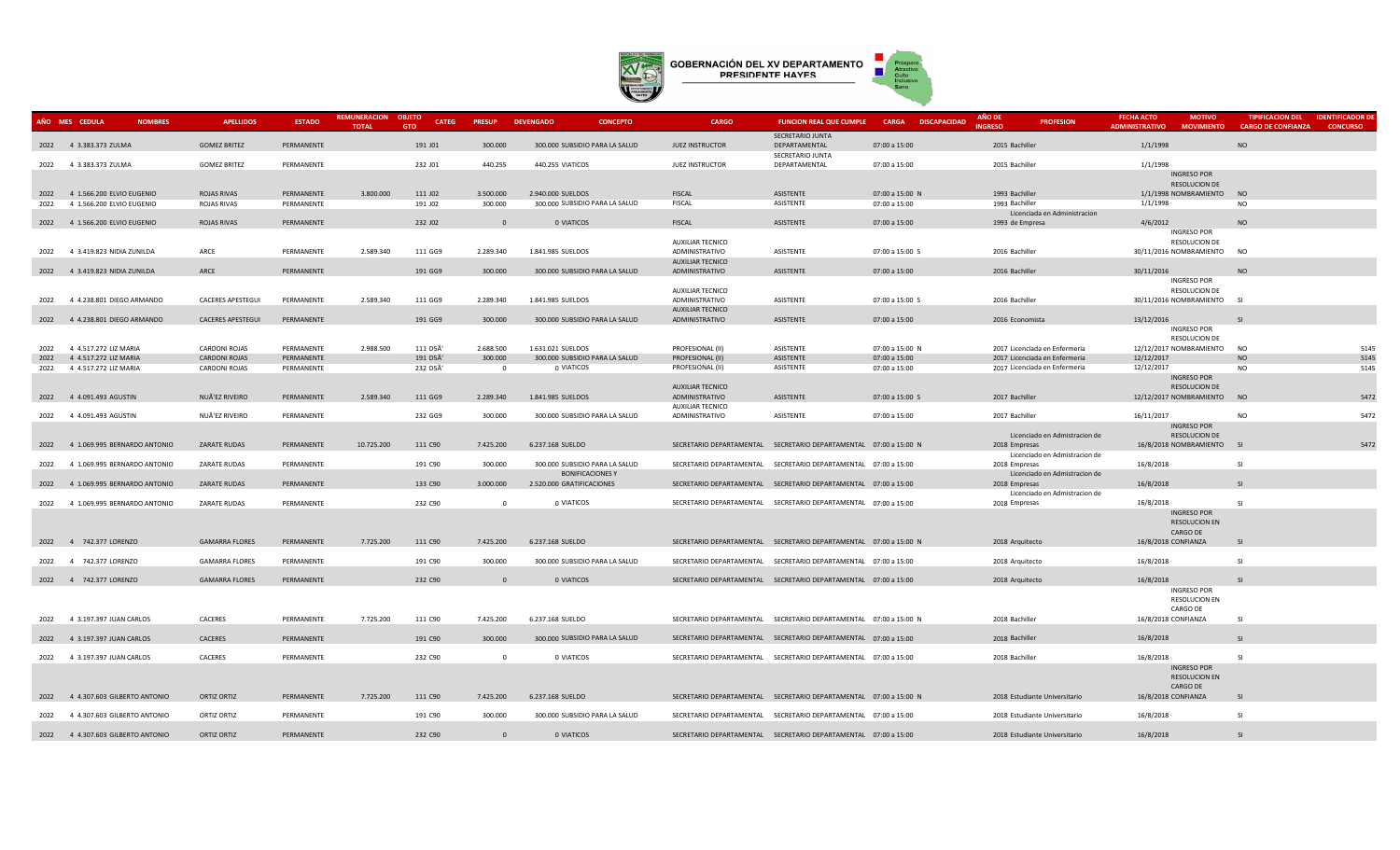

|      | AÑO MES CEDULA                  | <b>NOMBRES</b>           | <b>APELLIDOS</b>         | <b>ESTADO</b> |              | <b>OBJETO</b><br><b>CATEG</b> | <b>PRESUP</b>  | <b>DEVENGADO</b><br><b>CONCEPTO</b>                                          | <b>CARGO</b>                                                      | <b>FUNCION REAL QUE CUMPLE</b> | <b>CARGA</b><br><b>DISCAPACIDAD</b> | AÑO DE<br><b>PROFESION</b>       | <b>FECHA ACTO</b><br><b>MOTIVO</b>         | <b>TIPIFICACION DEL</b>   | <b>IDENTIFICADOR DE</b> |
|------|---------------------------------|--------------------------|--------------------------|---------------|--------------|-------------------------------|----------------|------------------------------------------------------------------------------|-------------------------------------------------------------------|--------------------------------|-------------------------------------|----------------------------------|--------------------------------------------|---------------------------|-------------------------|
|      |                                 |                          |                          |               | <b>TOTAL</b> | <b>GTO</b>                    |                |                                                                              |                                                                   |                                |                                     | <b>INGRESC</b>                   | <b>ADMINISTRATIVO</b><br><b>MOVIMIENTO</b> | <b>CARGO DE CONFIANZA</b> | <b>CONCURSO</b>         |
|      |                                 |                          |                          |               |              |                               |                |                                                                              |                                                                   |                                |                                     |                                  | <b>INGRESO POR</b>                         |                           |                         |
|      |                                 |                          |                          |               |              |                               |                |                                                                              |                                                                   |                                |                                     |                                  | RESOLUCION EN                              |                           |                         |
|      |                                 |                          |                          |               |              |                               |                |                                                                              |                                                                   |                                |                                     |                                  | CARGO DE                                   |                           |                         |
| 2022 | 4 1.271.323 FELIX DIONISIO      |                          | <b>RUIZ LARRAMENDIA</b>  | PERMANENTE    | 10.315.200   | 111 C90                       | 7.425.200      | 6.237.168 SUELDO                                                             | SECRETARIO DEPARTAMENTAL SECRETARIO DEPARTAMENTAL 07:00 a 15:00 N |                                |                                     | 2018 Abogado                     | 12/9/2018 CONFIANZA                        | <b>SI</b>                 |                         |
|      |                                 |                          |                          |               |              |                               |                |                                                                              |                                                                   |                                |                                     |                                  |                                            |                           |                         |
|      | 2022 4 1.271.323 FELIX DIONISIO |                          | RUIZ LARRAMENDIA         | PERMANENTE    |              | 191 C90                       | 300.000        | 300.000 SUBSIDIO PARA LA SALUD                                               | SECRETARIO DEPARTAMENTAL SECRETARIO DEPARTAMENTAL 07:00 a 15:00   |                                |                                     | 2018 Abogado                     | 12/9/2018                                  | -SI                       |                         |
|      |                                 |                          |                          |               |              |                               |                | <b>BONIFICACIONES Y</b>                                                      |                                                                   |                                |                                     | Licenciado en Admistracion de    |                                            |                           |                         |
| 2022 | 4 1.271.323 FELIX DIONISIO      |                          | RUIZ LARRAMENDIA         | PERMANENTE    |              | 133 C90                       | $\overline{0}$ | 0 GRATIFICACIONES                                                            | SECRETARIO DEPARTAMENTAL SECRETARIO DEPARTAMENTAL 07:00 a 15:00   |                                |                                     | 2018 Empresas                    | 16/8/2018                                  | SI.                       |                         |
|      |                                 |                          |                          |               |              |                               |                |                                                                              |                                                                   |                                |                                     |                                  |                                            | $\overline{S}$            |                         |
| 2022 | 4 1.271.323 FELIX DIONISIO      |                          | RUIZ LARRAMENDIA         | PERMANENTE    |              | 199 C90                       | 2.590.000      | 2.175.600 OTROS GASTOS DEL PERSONAL                                          | SECRETARIO DEPARTAMENTAL SECRETARIO DEPARTAMENTAL 07:00 a 15:00   |                                |                                     | 2018 Abogado                     | 12/9/2018                                  |                           |                         |
|      |                                 |                          |                          |               |              |                               |                |                                                                              |                                                                   |                                |                                     |                                  |                                            |                           |                         |
| 2022 | 4 1.271.323 FELIX DIONISIO      |                          | RUIZ LARRAMENDIA         | PERMANENTE    |              | 232 C90                       | $\overline{0}$ | 0 VIATICOS                                                                   | SECRETARIO DEPARTAMENTAL SECRETARIO DEPARTAMENTAL 07:00 a 15:00   |                                |                                     | 2018 Abogado                     | 12/9/2018                                  | SI                        |                         |
|      |                                 |                          |                          |               |              |                               |                |                                                                              |                                                                   |                                |                                     |                                  | <b>INGRESO POR</b>                         |                           |                         |
|      |                                 |                          |                          |               |              |                               |                |                                                                              |                                                                   |                                |                                     |                                  | <b>RESOLUCION EN</b>                       |                           |                         |
|      |                                 |                          |                          |               |              |                               |                |                                                                              | SECRETARIO DEPARTAMENTAL SECRETARIO DEPARTAMENTAL 07:00 a 15:00 N |                                |                                     | Licenciado en Admistracion de    | CARGO DE                                   |                           |                         |
|      | 2022 4 1.925.634 JULIO CESAR    |                          | ESCOBAR RUIZ DIAZ        | PERMANENTE    | 7.342.000    | 111 B55                       | 4.144.000      | 3.480.960 SUELDO                                                             |                                                                   |                                |                                     | 2018 Empresas                    | 16/8/2018 CONFIANZA                        | -SI                       |                         |
|      |                                 |                          |                          |               |              |                               |                | 300.000 SUBSIDIO PARA LA SALUD                                               | SECRETARIO DEPARTAMENTAL SECRETARIO DEPARTAMENTAL 07:00 a 15:00   |                                |                                     | Licenciado en Admistracion de    | 16/8/2018                                  |                           |                         |
| 2022 | 4 1.925.634 JULIO CESAR         |                          | ESCOBAR RUIZ DIAZ        | PERMANENTE    |              | 191 B55                       | 300.000        |                                                                              |                                                                   |                                |                                     | 2018 Empresas                    |                                            | SI.                       |                         |
|      | 4 1.925.634 JULIO CESAR         |                          |                          | PERMANENTE    |              |                               | 2.898.000      | <b>BONIFICACIONES Y</b><br>2.434.320 GRATIFICACIONES                         | SECRETARIO DEPARTAMENTAL SECRETARIO DEPARTAMENTAL 07:00 a 15:00   |                                |                                     | Licenciado en Admistracion de    |                                            | SI                        |                         |
| 2022 |                                 |                          | <b>ESCOBAR RUIZ DIAZ</b> |               |              | 133 B55                       |                |                                                                              |                                                                   |                                |                                     | 2018 Empresas                    | 16/8/2018                                  |                           |                         |
|      |                                 |                          |                          | PERMANENTE    |              | 232 B55                       | $\Omega$       | 0 VIATICOS                                                                   | SECRETARIO DEPARTAMENTAL SECRETARIO DEPARTAMENTAL 07:00 a 15:00   |                                |                                     | Licenciado en Admistracion de    | 16/8/2018                                  | SI                        |                         |
| 2022 | 4 1.925.634 JULIO CESAR         |                          | ESCOBAR RUIZ DIAZ        |               |              |                               |                |                                                                              |                                                                   | GOBERNADOR                     |                                     | 2018 Empresas                    |                                            |                           |                         |
| 2022 | 4 1.189.245 RUBEN ANTONIO       |                          | ROUSSILLON BLAIRES       | PERMANENTE    | 33.014.440   |                               | 22.863.240     | 22.863.240 SUELDO                                                            | GOBERNADOR DEPARTAMENTAL DEPARTAMENTAL                            |                                | 07:00 a 15:00 N                     | 2018 NILVEL TERCIARIO            | 16/8/2018 INICIO DE MANDATO SI             |                           |                         |
|      |                                 |                          |                          |               |              | 111 A46                       |                |                                                                              |                                                                   | GOBERNADOR                     |                                     |                                  |                                            |                           |                         |
| 2022 | 4 1.189.245 RUBEN ANTONIO       |                          | ROUSSILLON BLAIRES       | PERMANENTE    |              | 113 A46                       | 2.851.200      | 2.851.200 GASTOS DE REPRESENTACION                                           | GOBERNADOR DEPARTAMENTAL DEPARTAMENTAL                            |                                | 07:00 a 15:00                       | 2018 NILVEL TERCIARIO            | 16/8/2018                                  | -SI                       |                         |
|      |                                 |                          |                          |               |              |                               |                |                                                                              |                                                                   | <b>GOBERNADOR</b>              |                                     |                                  |                                            |                           |                         |
| 2022 | 4 1.189.245 RUBEN ANTONIO       |                          | ROUSSILLON BLAIRES       | PERMANENTE    |              | 133 A46                       | 7.000.000      | 7.000.000 REMUNERACION EXTRAORDINARIA GOBERNADOR DEPARTAMENTAL DEPARTAMENTAL |                                                                   |                                | 07:00 a 15:00                       | 2018 NILVEL TERCIARIO            | 16/8/2018                                  | -SI                       |                         |
|      |                                 |                          |                          |               |              |                               |                |                                                                              |                                                                   | GOBERNADOR                     |                                     |                                  |                                            |                           |                         |
| 2022 | 4 1.189.245 RUBEN ANTONIO       |                          | ROUSSILLON BLAIRES       | PERMANENTE    |              | 232 A46                       | $\overline{0}$ | 0 VIATICOS                                                                   | GOBERNADOR DEPARTAMENTAL DEPARTAMENTAL                            |                                | 07:00 a 15:00                       | 2018 NILVEL TERCIARIO            | 16/8/2018                                  | SI.                       |                         |
|      |                                 |                          |                          |               |              |                               |                |                                                                              |                                                                   | GOBERNADOR                     |                                     |                                  |                                            |                           |                         |
|      | 2022 4 1.189.245 RUBEN ANTONIO  |                          | ROUSSILLON BLAIRES       | PERMANENTE    |              | 191 A46                       | 300.000        | 300.000 SUBSIDIO PARA LA SALUD                                               | GOBERNADOR DEPARTAMENTAL DEPARTAMENTAL                            |                                | 07:00 a 15:00                       | 2018 NILVEL TERCIARIO            | 16/8/2018                                  | SI                        |                         |
|      |                                 |                          |                          |               |              |                               |                |                                                                              |                                                                   |                                |                                     |                                  | <b>INGRESO POR</b>                         |                           |                         |
|      |                                 |                          |                          |               |              |                               |                |                                                                              |                                                                   |                                |                                     |                                  | <b>RESOLUCION DE</b>                       |                           |                         |
| 2022 | 4 1.786.676 ROSA MARIA          |                          | SALDAÃ'A BENITEZ         | PERMANENTE    | 12.473.073   | 112 J50                       | 9.145.296      | 9.145.296 DIETA                                                              | CONCEJAL DEPARTAMENTAL                                            | CONCEJAL DEPARTAMENTAL         | 07:00 a 15:00 N                     | 2013 Bachiller                   | 7/5/2014 NOMBRAMIENTO SI                   |                           |                         |
| 2022 | 4 1.786.676 ROSA MARIA          |                          | SALDAÃ'A BENITEZ         | PERMANENTE    |              | 113 J50                       | 950.400        | 950.400 GASTOS DE REPRESENTACION                                             | CONCEJAL DEPARTAMENTAL                                            | CONCEJAL DEPARTAMENTAL         | 07:00 a 15:00                       | 2013 Bachiller                   | 7/5/2014                                   | $\overline{S}$            |                         |
| 2022 | 4 1.786.676 ROSA MARIA          |                          | SALDAÃ'A BENITEZ         | PERMANENTE    |              | 232 J50                       | 2.377.377      | 2.377.377 VIATICOS                                                           | CONCEJAL DEPARTAMENTAL                                            | CONCEJAL DEPARTAMENTAL         | 07:00 a 15:00                       | 2013 Bachiller                   | 9/5/2013                                   | -SI                       |                         |
|      |                                 |                          |                          |               |              |                               |                |                                                                              |                                                                   |                                |                                     |                                  | <b>INGRESO POR</b>                         |                           |                         |
|      |                                 |                          |                          |               |              |                               |                |                                                                              |                                                                   |                                |                                     |                                  | <b>RESOLUCION DE</b>                       |                           |                         |
| 2022 | $\overline{4}$                  | 925.394 MARGARITA GLORIA | ACUÃ'A AVEIRO            | PERMANENTE    | 11.416.461   | 112 J50                       | 9.145.296      | 9.145.296 DIETA                                                              | CONCEJAL DEPARTAMENTAL                                            | CONCEJAL DEPARTAMENTAL         | 07:00 a 15:00 N                     | 2013 Escribana y Notaria Publica | 9/5/2013 NOMBRAMIENTO<br>S <sub>l</sub>    |                           |                         |
| 2022 | 4 925.394 MARGARITA GLORIA      |                          | ACUÃ'A AVEIRO            | PERMANENTE    |              | 113 J50                       | 950.400        | 950.400 GASTOS DE REPRESENTACION                                             | CONCEJAL DEPARTAMENTAL                                            | CONCEJAL DEPARTAMENTAL         | 07:00 a 15:00                       | 2013 Escribana y Notaria Publica | 9/5/2013                                   | -SI                       |                         |
|      | 2022 4 925.394 MARGARITA GLORIA |                          | ACUÃ'A AVEIRO            | PERMANENTE    |              | 232 J50                       | 1.320.765      | 1.320.765 VIATICOS                                                           | CONCEJAL DEPARTAMENTAL                                            | CONCEJAL DEPARTAMENTAL         | 07:00 a 15:00                       | 2013 Bachiller                   | 9/5/2013                                   | <b>SI</b>                 |                         |
|      |                                 |                          |                          |               |              |                               |                |                                                                              |                                                                   |                                |                                     |                                  | <b>INGRESO POR</b>                         |                           |                         |
|      |                                 |                          |                          |               |              |                               |                |                                                                              |                                                                   |                                |                                     |                                  | RESOLUCION DE                              |                           |                         |
| 2022 | 4 2.172.325 VICTOR NICOLAS      |                          | CABALLERO NUÃ'EZ         | PERMANENTE    | 11.856.716   | 112 J50                       | 9.145.296      | 9.145.296 DIETA                                                              | CONCEJAL DEPARTAMENTAL                                            | CONCEJAL DEPARTAMENTAL         | 07:00 a 15:00 N                     | 2013 Bachiller                   | 9/5/2013 NOMBRAMIENTO                      | S1                        |                         |
| 2022 | 4 2.172.325 VICTOR NICOLAS      |                          | CABALLERO NUÃ'EZ         | PERMANENTE    |              | 113 J50                       | 950,400        | 950.400 GASTOS DE REPRESENTACION                                             | CONCEJAL DEPARTAMENTAL                                            | CONCEJAL DEPARTAMENTAL         | 07:00 a 15:00                       | 2013 Bachiller                   | 9/5/2013                                   | SI                        |                         |
| 2022 | 4 2.172.325 VICTOR NICOLAS      |                          | CABALLERO NUÃ'EZ         | PERMANENTE    |              | 232 J50                       | 1.761.020      | 1.761.020 VIATICOS                                                           | CONCEJAL DEPARTAMENTAL                                            | CONCEJAL DEPARTAMENTAL         | 07:00 a 15:00                       | 2016 Bachiller                   | 30/11/2016                                 | <b>SI</b>                 |                         |
|      |                                 |                          |                          |               |              |                               |                |                                                                              |                                                                   |                                |                                     |                                  | <b>INGRESO POR</b>                         |                           |                         |
|      |                                 |                          |                          |               |              |                               |                |                                                                              |                                                                   |                                |                                     |                                  | <b>RESOLUCION EN</b>                       |                           |                         |
|      |                                 |                          |                          |               |              |                               |                |                                                                              |                                                                   |                                |                                     |                                  | CARGO DE                                   |                           |                         |
| 2022 | 4 2.082.697 CARLOS MARIA        |                          | <b>GARCIA GALEANO</b>    | PERMANENTE    | 11.416.461   | 112 J50                       | 9.145.296      | 9.145.296 DIETA                                                              | CONCEJAL DEPARTAMENTAL                                            | CONCEJAL DEPARTAMENTAL         | 07:00 a 15:00 N                     | 2018 Bachiller                   | 16/8/2018 CONFIANZA                        | SI                        |                         |
| 2022 | 4 2.082.697 CARLOS MARIA        |                          | <b>GARCIA GALEANO</b>    | PERMANENTE    |              | 113 J50                       | 950.400        | 950.400 GASTOS DE REPRESENTACION                                             | CONCEJAL DEPARTAMENTAL                                            | CONCEJAL DEPARTAMENTAL         | 07:00 a 15:00                       | 2018 Bachiller                   | 16/8/2018                                  | $\mathsf{S}$              |                         |
| 2022 | 4 2.082.697 CARLOS MARIA        |                          | <b>GARCIA GALEANO</b>    | PERMANENTE    |              | 232 J50                       | 1.320.765      | 1.320.765 VIATICOS                                                           | CONCEJAL DEPARTAMENTAL                                            | CONCEJAL DEPARTAMENTAL         | 07:00 a 15:00                       | 2018 Bachiller                   | 16/8/2018                                  | <b>SI</b>                 |                         |
|      |                                 |                          |                          |               |              |                               |                |                                                                              |                                                                   |                                |                                     |                                  | <b>INGRESO POR</b>                         |                           |                         |
|      |                                 |                          |                          |               |              |                               |                |                                                                              |                                                                   |                                |                                     |                                  | <b>RESOLUCION EN</b>                       |                           |                         |
|      |                                 |                          |                          |               |              |                               |                |                                                                              |                                                                   |                                |                                     |                                  | CARGO DE                                   |                           |                         |
| 2022 | 4 1.140.451 LELIS JOSE          |                          | LEITH GOMEZ              | PERMANENTE    | 12.296.971   | 112 J50                       | 9.145.296      | 9.145.296 DIETA                                                              | CONCEJAL DEPARTAMENTAL                                            | CONCEJAL DEPARTAMENTAL         | 07:00 a 15:00 N                     | 2018 Abogado                     | 16/8/2018 CONFIANZA                        | -SI                       |                         |
| 2022 | 4 1.140.451 LELIS JOSE          |                          | LEITH GOMEZ              | PERMANENTE    |              | 113 J50                       | 950,400        | 950.400 GASTOS DE REPRESENTACION                                             | CONCEJAL DEPARTAMENTAL                                            | CONCEJAL DEPARTAMENTAL         | 07:00 a 15:00                       | 2018 Abogado                     | 16/8/2018                                  | <b>SI</b>                 |                         |
| 2022 | 4 1.140.451 LELIS JOSE          |                          | LEITH GOMEZ              | PERMANENTE    |              | 232 J50                       | 2.201.275      | 2.201.275 VIATICOS                                                           | CONCEJAL DEPARTAMENTAL                                            | CONCEJAL DEPARTAMENTAL         | 07:00 a 15:00                       | 2018 Abogado                     | 16/8/2018                                  | -SI                       |                         |
|      |                                 |                          |                          |               |              |                               |                |                                                                              |                                                                   |                                |                                     |                                  | <b>INGRESO POR</b>                         |                           |                         |
|      |                                 |                          |                          |               |              |                               |                |                                                                              |                                                                   |                                |                                     |                                  | <b>RESOLUCION EN</b>                       |                           |                         |
|      |                                 |                          |                          |               |              |                               |                |                                                                              |                                                                   |                                |                                     |                                  | CARGO DE                                   |                           |                         |
| 2022 | 4 2.943.340 DIONISIO            |                          | VILLALBA CATTEBEKE       | PERMANENTE    | 11.416.461   | 112 J50                       | 9.145.296      | 9.145.296 DIETA                                                              | CONCEJAL DEPARTAMENTAL                                            | CONCEJAL DEPARTAMENTAL         | 07:00 a 15:00 N                     | 2018 Bachiller                   | 16/8/2018 CONFIANZA                        | <b>SI</b>                 |                         |
| 2022 | 4 2.943.340 DIONISIO            |                          | VILLALBA CATTEBEKE       | PERMANENTE    |              | 113 J50                       | 950.400        | 950.400 GASTOS DE REPRESENTACION                                             | CONCEJAL DEPARTAMENTAL                                            | CONCEJAL DEPARTAMENTAL         | 07:00 a 15:00                       | 2018 Bachiller                   | 16/8/2018                                  | <b>SI</b>                 |                         |
| 2022 | 4 2.943.340 DIONISIO            |                          | VILLALBA CATTEBEKE       | PERMANENTE    |              | 232 J50                       | 1.320.765      | 1.320.765 VIATICOS                                                           | CONCEJAL DEPARTAMENTAL                                            | CONCEJAL DEPARTAMENTAL         | 07:00 a 15:00                       | 2018 Bachiller                   | 16/8/2018                                  | <b>SI</b>                 |                         |
|      |                                 |                          |                          |               |              |                               |                |                                                                              |                                                                   |                                |                                     |                                  |                                            |                           |                         |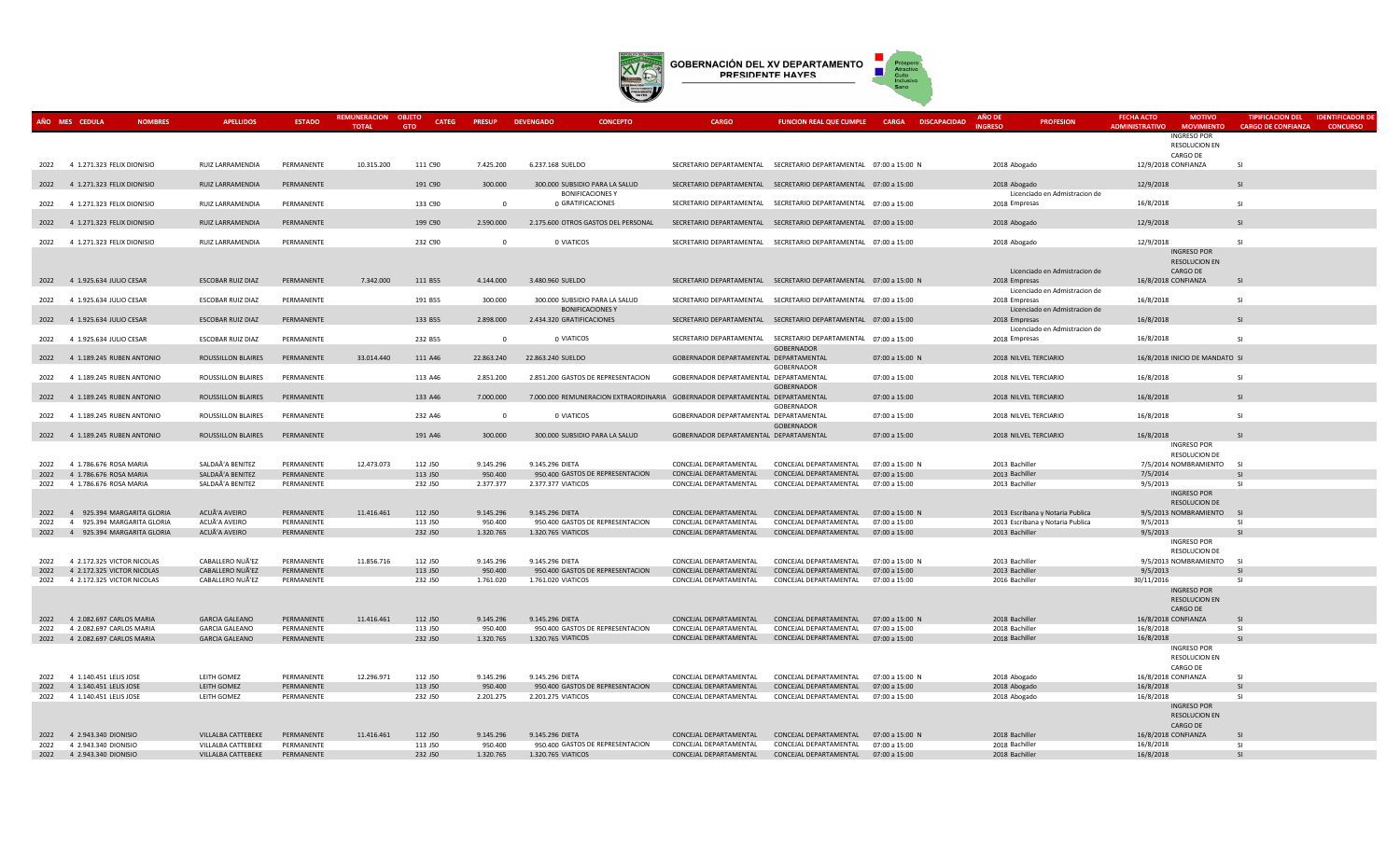

|      | AÑO MES CEDULA                    | <b>NOMBRES</b> | <b>APELLIDOS</b>       | <b>ESTADO</b> | <b>REMUNERACION</b> | <b>OBJETO</b><br><b>CATEG</b> | <b>PRESUP</b>  | <b>DEVENGADO</b><br><b>CONCEPTO</b>                  | <b>CARGO</b>           |                                          | <b>FUNCION REAL QUE CUMPLE CARGA DISCAPACIDAD</b> | <b>PROFESION</b>                             | <b>FECHA ACTO</b><br><b>MOTIVO</b>                               | <b>TIPIFICACION DEL</b><br><b>IDENTIFICADOR DI</b> |
|------|-----------------------------------|----------------|------------------------|---------------|---------------------|-------------------------------|----------------|------------------------------------------------------|------------------------|------------------------------------------|---------------------------------------------------|----------------------------------------------|------------------------------------------------------------------|----------------------------------------------------|
|      |                                   |                |                        |               | <b>TOTAL</b>        | <b>GTO</b>                    |                |                                                      |                        |                                          |                                                   | <b>INGRESO</b>                               | <b>ADMINISTRATIVO</b><br><b>MOVIMIENTO</b><br><b>INGRESO POR</b> | <b>CARGO DE CONFIANZA</b><br><b>CONCURSO</b>       |
|      |                                   |                |                        |               |                     |                               |                |                                                      |                        |                                          |                                                   |                                              | RESOLUCION EN                                                    |                                                    |
|      |                                   |                |                        |               |                     |                               |                |                                                      |                        |                                          |                                                   | Licenciado en Comercio                       | CARGO DE                                                         |                                                    |
|      | 2022 4 2.402.038 HERNANDO         |                | <b>GILL AGUAYO</b>     | PERMANENTE    | 12.473.073          | 112 J50                       | 9.145.296      | 9.145.296 DIETA                                      | CONCEJAL DEPARTAMENTAL | CONCEJAL DEPARTAMENTAL                   | 07:00 a 15:00 N                                   | 2018 Internacional                           | 16/8/2018 CONFIANZA                                              | <b>SI</b>                                          |
|      |                                   |                |                        |               |                     |                               |                |                                                      |                        |                                          |                                                   | Licenciado en Comercio                       |                                                                  |                                                    |
|      | 2022 4 2.402.038 HERNANDO         |                | <b>GILL AGUAYO</b>     | PERMANENTE    |                     | 113 J50                       | 950.400        | 950.400 GASTOS DE REPRESENTACION                     | CONCEJAL DEPARTAMENTAL | CONCEJAL DEPARTAMENTAL                   | 07:00 a 15:00                                     | 2018 Internacional                           | 16/8/2018                                                        | -SI                                                |
|      |                                   |                |                        |               |                     |                               |                |                                                      |                        |                                          |                                                   | Licenciado en Comercio                       |                                                                  |                                                    |
|      | 2022 4 2.402.038 HERNANDO         |                | <b>GILL AGUAYO</b>     | PERMANENTE    |                     | 232 J50                       | 2.377.377      | 2.377.377 VIATICOS                                   | CONCEJAL DEPARTAMENTAL | CONCEJAL DEPARTAMENTAL 07:00 a 15:00     |                                                   | 2018 Internacional                           | 16/8/2018                                                        | <b>SI</b>                                          |
|      |                                   |                |                        |               |                     |                               |                |                                                      |                        |                                          |                                                   |                                              | <b>INGRESO POR</b>                                               |                                                    |
|      |                                   |                |                        |               |                     |                               |                |                                                      |                        |                                          |                                                   |                                              | <b>RESOLUCION EN</b>                                             |                                                    |
|      |                                   |                |                        |               |                     |                               |                |                                                      |                        |                                          |                                                   | Profesor de Educacion Escolar                | CARGO DE                                                         |                                                    |
|      | 2022 4 2.020.178 CARLOS EDUARDO   |                | <b>RUIZ BARBOZA</b>    | PERMANENTE    | 11.416.461          | 112 J50                       | 9.145.296      | 9.145.296 DIETA                                      | CONCEJAL DEPARTAMENTAL | CONCEJAL DEPARTAMENTAL 07:00 a 15:00 N   |                                                   | 2018 Basica                                  | 16/8/2018 CONFIANZA                                              | SI                                                 |
|      |                                   |                |                        |               |                     |                               |                | 950.400 GASTOS DE REPRESENTACION                     | CONCEJAL DEPARTAMENTAL | CONCEJAL DEPARTAMENTAL                   |                                                   | Profesor de Educacion Escolar                | 16/8/2018                                                        | SI.                                                |
|      | 2022 4 2.020.178 CARLOS EDUARDO   |                | <b>RUIZ BARBOZA</b>    | PERMANENTE    |                     | 113 J50                       | 950.400        |                                                      |                        |                                          | 07:00 a 15:00                                     | 2018 Basica                                  |                                                                  |                                                    |
|      | 2022 4 2.020.178 CARLOS EDUARDO   |                | <b>RUIZ BARBOZA</b>    | PERMANENTE    |                     | 232 J50                       | 1.320.765      | 1.320.765 VIATICOS                                   | CONCEJAL DEPARTAMENTAL | CONCEJAL DEPARTAMENTAL 07:00 a 15:00     |                                                   | Profesor de Educacion Escolar<br>2018 Basica | 16/8/2018                                                        | -SI                                                |
|      |                                   |                |                        |               |                     |                               |                |                                                      |                        |                                          |                                                   |                                              | <b>INGRESO POR</b>                                               |                                                    |
|      |                                   |                |                        |               |                     |                               |                |                                                      |                        |                                          |                                                   |                                              | <b>RESOLUCION EN</b>                                             |                                                    |
|      |                                   |                |                        |               |                     |                               |                |                                                      |                        |                                          |                                                   |                                              | CARGO DE                                                         |                                                    |
| 2022 | 4 4.243.945 NICOLAS DE JESUS      |                | CARTAMAN               | PERMANENTE    | 13.353.583          | 112 J50                       | 9.145.296      | 9.145.296 DIETA                                      | CONCEJAL DEPARTAMENTAL | CONCEJAL DEPARTAMENTAL                   | 07:00 a 15:00 N                                   | 2018 Bachiller                               | 16/8/2018 CONFIANZA                                              | SI.                                                |
| 2022 | 4 4.243.945 NICOLAS DE JESUS      |                | CARTAMAN               | PERMANENTE    |                     | 113 J50                       | 950.400        | 950.400 GASTOS DE REPRESENTACION                     | CONCEJAL DEPARTAMENTAL | CONCEJAL DEPARTAMENTAL                   | 07:00 a 15:00                                     | 2018 Bachiller                               | 16/8/2018                                                        | SI                                                 |
|      | 2022 4 4.243.945 NICOLAS DE JESUS |                | CARTAMAN               | PERMANENTE    |                     | 232 J50                       | 3.257.887      | 3.257.887 VIATICOS                                   | CONCEJAL DEPARTAMENTAL | CONCEJAL DEPARTAMENTAL                   | 07:00 a 15:00                                     | 2018 Bachiller                               | 16/8/2018                                                        | <b>SI</b>                                          |
|      |                                   |                |                        |               |                     |                               |                |                                                      |                        |                                          |                                                   |                                              | <b>INGRESO POR</b>                                               |                                                    |
|      |                                   |                |                        |               |                     |                               |                |                                                      |                        |                                          |                                                   |                                              | <b>RESOLUCION EN</b>                                             |                                                    |
|      |                                   |                |                        |               |                     |                               |                |                                                      |                        |                                          |                                                   |                                              | CARGO DE                                                         |                                                    |
|      | 2022 4 1.720.555 GUSTAVO JAVIER   |                | <b>VIVEROS LOPEZ</b>   | PERMANENTE    | 11.416.461          | 112 J50                       | 9.145.296      | 9.145.296 DIETA                                      | CONCEJAL DEPARTAMENTAL | CONCEJAL DEPARTAMENTAL                   | 07:00 a 15:00 N                                   | 2018 Estudiante Universitario                | 16/8/2018 CONFIANZA                                              | SI                                                 |
| 2022 | 4 1.720.555 GUSTAVO JAVIER        |                | <b>VIVEROS LOPEZ</b>   | PERMANENTE    |                     | 113 J50                       | 950.400        | 950.400 GASTOS DE REPRESENTACION                     | CONCEJAL DEPARTAMENTAL | CONCEJAL DEPARTAMENTAL                   | 07:00 a 15:00                                     | 2018 Estudiante Universitario                | 16/8/2018                                                        | $\overline{\mathbf{S}}$                            |
|      | 2022 4 1.720.555 GUSTAVO JAVIER   |                | <b>VIVEROS LOPEZ</b>   | PERMANENTE    |                     | 232 J50                       | 1.320.765      | 1.320.765 VIATICOS                                   | CONCEJAL DEPARTAMENTAL | CONCEJAL DEPARTAMENTAL                   | 07:00 a 15:00                                     | 2018 Estudiante Universitario                | 16/8/2018                                                        | <b>SI</b>                                          |
|      |                                   |                |                        |               |                     |                               |                |                                                      |                        |                                          |                                                   |                                              | INGRESO POR<br><b>RESOLUCION EN</b>                              |                                                    |
|      |                                   |                |                        |               |                     |                               |                |                                                      |                        |                                          |                                                   |                                              | CARGO DE                                                         |                                                    |
|      | 2022 4 3.383.405 DERLIS           |                | <b>RIOS SANCHEZ</b>    | PERMANENTE    | 5.100.000           | 111 J03                       | 3.000.000      | 2.400.000 SUELDO                                     | <b>ACTUARIO</b>        | <b>ACTUARIO</b>                          | 07:00 a 15:00 N                                   | 2018 Bachiller                               | 3/9/2018 CONFIANZA                                               | -SI                                                |
|      | 2022 4 3.383.405 DERLIS           |                | RIOS SANCHEZ           | PERMANENTE    |                     | 191 J03                       | 300.000        | 300.000 SUBSIDIO PARA LA SALUD                       | <b>ACTUARIO</b>        | <b>ACTUARIO</b>                          | 07:00 a 15:00                                     | 2018 Bachiller                               | 3/9/2018                                                         | <b>SI</b>                                          |
|      |                                   |                |                        |               |                     |                               |                | <b>BONIFICACIONES Y</b>                              |                        |                                          |                                                   |                                              |                                                                  |                                                    |
|      | 2022 4 3.383.405 DERLIS           |                | <b>RIOS SANCHEZ</b>    | PERMANENTE    |                     | 133 J03                       | 1.800.000      | 1.512.000 GRATIFICACIONES                            | <b>ACTUARIO</b>        | <b>ACTUARIO</b>                          | 07:00 a 15:00                                     | 2018 Bachiller                               | 3/9/2018                                                         | -SI                                                |
|      | 2022 4 3.383.405 DERLIS           |                | <b>RIOS SANCHEZ</b>    | PERMANENTE    |                     | 232 J03                       | $\overline{0}$ | 0 VIATICOS                                           | <b>ACTUARIO</b>        | <b>ACTUARIO</b>                          | 07:00 a 15:00                                     | 2018 Bachiller                               | 3/9/2018                                                         | <b>SI</b>                                          |
|      |                                   |                |                        |               |                     |                               |                |                                                      |                        |                                          |                                                   |                                              | INGRESO POR                                                      |                                                    |
|      |                                   |                |                        |               |                     |                               |                |                                                      |                        |                                          |                                                   |                                              | <b>RESOLUCION EN</b>                                             |                                                    |
|      |                                   |                |                        |               |                     |                               |                |                                                      |                        |                                          |                                                   |                                              | CARGO DE                                                         |                                                    |
|      | 2022 4 3.664.489 DIEGO            |                | MEDINA GONZALEZ        | PERMANENTE    | 4.520.000           | 111 J10                       | 2.500.000      | 2.000.000 SUELDO                                     | UJIER NOTIFICADOR      | UJIER NOTIFICADOR                        | 07:00 a 15:00 N                                   | 2018 Bachiller                               | 3/9/2018 CONFIANZA                                               | <b>SI</b>                                          |
|      | 2022 4 3.664.489 DIEGO            |                | MEDINA GONZALEZ        | PERMANENTE    |                     | 191 J10                       | 300,000        | 300,000 SUBSIDIO PARA LA SALUD                       | UJIER NOTIFICADOR      | <b>UJIER NOTIFICADOR</b>                 | 07:00 a 15:00                                     | 2018 Bachiller                               | 3/9/2018                                                         | <b>SI</b>                                          |
|      | 2022 4 3.664.489 DIEGO            |                | MEDINA GONZALEZ        | PERMANENTE    |                     | 133 J10                       | 1.720.000      | <b>BONIFICACIONES Y</b><br>1.444.800 GRATIFICACIONES | UJIER NOTIFICADOR      | UJIER NOTIFICADOR                        | 07:00 a 15:00                                     | 2018 Bachiller                               | 3/9/2018                                                         | -SI                                                |
| 2022 | 4 3.664.489 DIEGO                 |                | MEDINA GONZALEZ        | PERMANENTE    |                     | 232 J10                       | $\Omega$       | 0 VIATICOS                                           | UJIER NOTIFICADOR      | <b>UJIER NOTIFICADOR</b>                 | 07:00 a 15:00                                     | 2018 Bachiller                               | 3/9/2018                                                         | <b>SI</b>                                          |
|      |                                   |                |                        |               |                     |                               |                |                                                      |                        |                                          |                                                   |                                              | <b>INGRESO POR</b>                                               |                                                    |
|      | 2022 4 1.704.126 NELSON ANTIONIO  |                | RUIZ DIAZ RODRIGUEZ    | CONTRATADO    | 2.553.477           | 144 XJ3                       | 2.289.324      | 2.289.324 JORNALES                                   | ASISTENTE              | <b>CHOFER MINIBUS</b>                    | 07:00 a 15:00 N                                   | 2018 Bachiller                               | 31/1/2022 RESOLUCION                                             | <b>NO</b>                                          |
|      | 2022 4 1.704.126 NELSON ANTONIO   |                | RUIZ DIAZ RODRIGUEZ    | CONTRATADO    |                     | 232 XJ3                       | 264.153        | 264.153 VIATICOS                                     | ASISTENTE              | <b>CHOFER MINIBUS</b>                    | 07:00 a 15:00                                     | 2018 Bachiller                               | 31/1/2022                                                        | <b>NO</b>                                          |
|      |                                   |                |                        |               |                     |                               |                |                                                      |                        |                                          |                                                   |                                              | <b>INGRESO POR</b>                                               |                                                    |
| 2022 | 4 4.509.418 RONALD DAVID          |                | <b>CORONEL PAIVA</b>   | CONTRATADO    | 2.289.324           | 144 XJ3                       | 2.289.324      | 2.289.324 JORNALES                                   | ASISTENTE              | <b>CHOFER</b>                            | 07:00 a 15:00 N                                   | 2018 Bachiller                               | 31/1/2022 RESOLUCION                                             | NO                                                 |
|      | 2022 4 4.509.418 RONALD DAVID     |                | <b>CORONEL PAIVA</b>   | CONTRATADO    |                     | 232 XJ3                       | $\Omega$       | 0 VIATICOS                                           | ASISTENTE              | <b>CHOFER</b>                            | 07:00 a 15:00                                     | 2018 Bachiller                               | 31/1/2022                                                        | <b>NO</b>                                          |
|      |                                   |                |                        |               |                     |                               |                |                                                      |                        |                                          |                                                   |                                              | <b>INGRESO POR</b>                                               |                                                    |
|      | 2022 4 5.821.550 DAHIANA ARACELI  |                | CORDOVEZ QUEVEDO       | CONTRATADO    | 2.289.324           | 144 XJ3                       | 2.289.324      | 2.289.324 JORNALES                                   | ASISTENTE              | ASISTENTE                                | 07:00 a 15:00 N                                   | 2022 Bachiller                               | 31/1/2022 RESOLUCION                                             | <b>NO</b>                                          |
| 2022 | 4 5.821.550 DAHIANA ARACELI       |                | CORDOVEZ QUEVEDO       | CONTRATADO    |                     | 232 XJ3                       | $\Omega$       | 0 VIATICOS                                           | ASISTENTE              | <b>ASISTENTE</b>                         | 07:00 a 15:00                                     | 2022 Bachiller                               | 31/1/2022                                                        | <b>NO</b>                                          |
|      |                                   |                |                        |               |                     |                               |                |                                                      |                        |                                          |                                                   |                                              | <b>INGRESO POR</b>                                               |                                                    |
|      | 2022 4 2.006.052 RAUL             |                | <b>LOPEZ GARCIA</b>    | CONTRATADO    | 2.729.579           | 144 XJ3                       | 2.289.324      | 2.289.324 JORNALES                                   | ASISTENTE              | <b>CHOFER</b>                            | 07:00 a 15:00 N                                   | 2018 Bachiller                               | 31/1/2022 RESOLUCION                                             | <b>NO</b>                                          |
|      | 2022 4 2.006.052 RAUL             |                | LOPEZ GARCIA           | CONTRATADO    |                     | 232 XJ3                       | 440.255        | 440.255 VIATICOS                                     | ASISTENTE              | <b>CHOFER</b>                            | 07:00 a 15:00                                     | 2018 Bachiller                               | 31/1/2022<br><b>INGRESO POR</b>                                  | <b>NO</b>                                          |
|      | 2022 4 533.583 LUIS ROBERTO       |                | <b>CATTEBEKE CARTE</b> | CONTRATADO    | 4.930.854           | 144 XJ3                       | 2.289.324      | 2.289.324 JORNALES                                   | ASISTENTE              | CHOFER RETRO EXCAVADORA  07:00 a 15:00 N |                                                   | 2018 Bachiller                               | 31/1/2022 RESOLUCION                                             | <b>NO</b>                                          |
|      |                                   |                |                        |               |                     |                               |                |                                                      |                        |                                          |                                                   |                                              |                                                                  |                                                    |
|      | 2022 4 533.583 LUIS ROBERTO       |                | <b>CATTEBEKE CARTE</b> | CONTRATADO    |                     | 232 XJ3                       | 2.641.530      | 2.641.530 VIATICOS                                   | ASISTENTE              | CHOFER RETRO EXCAVADORA 07:00 a 15:00    |                                                   | 2018 Bachiller                               | 31/1/2022                                                        | <b>NO</b>                                          |
|      |                                   |                |                        |               |                     |                               |                |                                                      |                        |                                          |                                                   |                                              | <b>INGRESO POR</b>                                               |                                                    |
|      | 2022 4 382.725 OSCAR GREGORIO     |                | GIMENEZ                | CONTRATADO    | 3.750.000           | 144 XJ3                       | 3.750.000      | 3.000.000 JORNALES                                   | ASISTENTE              | <b>CHOFER</b>                            | 07:00 a 15:00 N                                   | 2018 Bachiller                               | 31/1/2022 RESOLUCION                                             | NO                                                 |
|      | 2022 4 382.725 OSCAR GREGORIO     |                | GIMENEZ                | CONTRATADO    |                     | 232 XJ3                       | $\Omega$       | 0 VIATICOS                                           | ASISTENTE              | <b>CHOFER</b>                            | 07:00 a 15:00                                     | 2018 Bachiller                               | 31/1/2022                                                        | $\rm NO$                                           |
|      |                                   |                |                        |               |                     |                               |                |                                                      |                        | ASISTENTE POLIDEPORTIVO                  |                                                   |                                              | <b>INGRESO POR</b>                                               |                                                    |
|      | 2022 4 4.838.360 JOSE FRANCISCO   |                | RUIZ DIAZ ALVAREZ      | CONTRATADO    | 2.289.324           | 144 XJ3                       | 2.289.324      | 2.289.324 JORNALES                                   | ASISTENTE              | DEPARTAMENTAL                            | 07:00 a 15:00 N                                   | 2022 Bachiller                               | 31/1/2022 RESOLUCION                                             | <b>NO</b>                                          |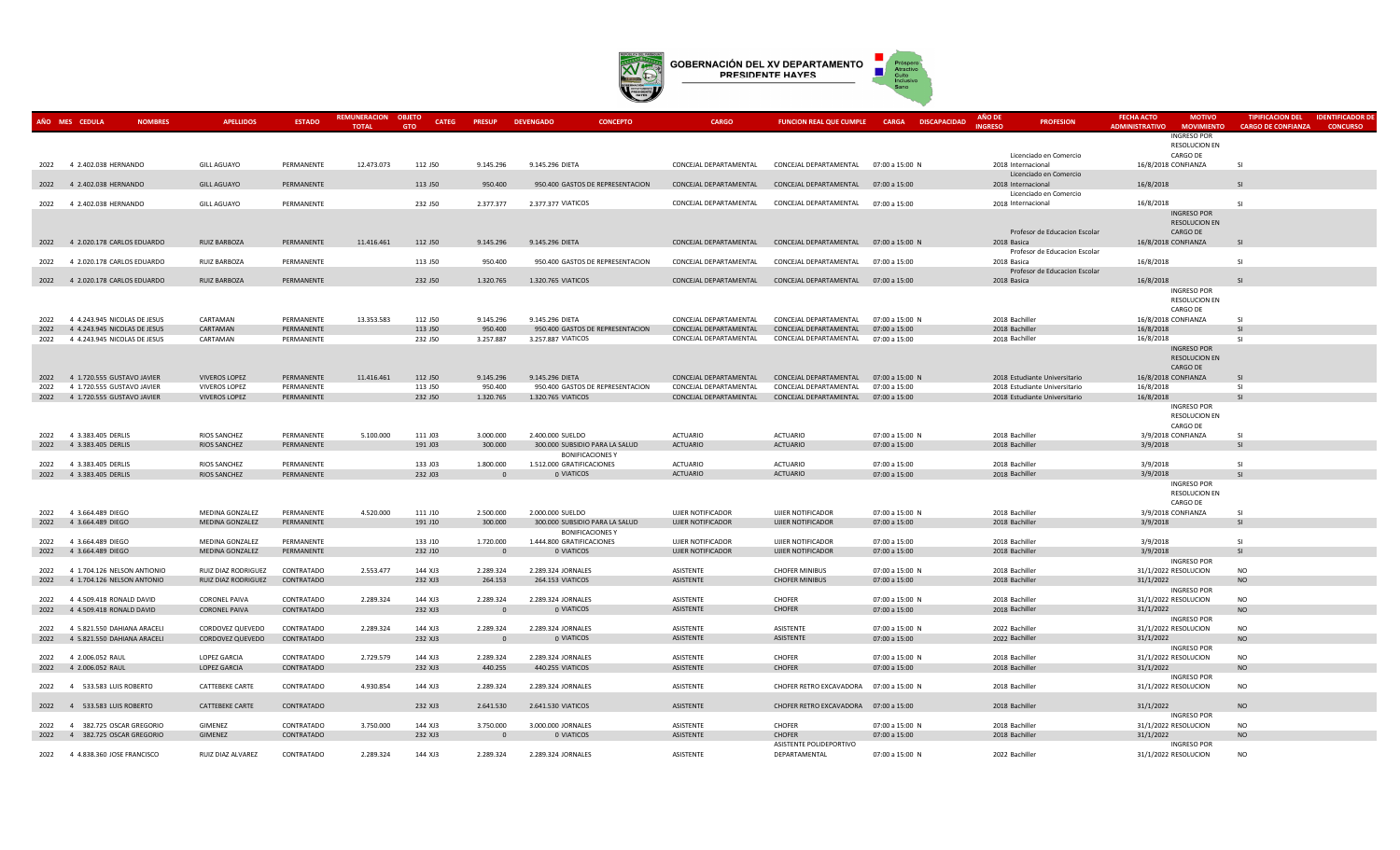

|                | AÑO MES CEDULA<br><b>NOMBRES</b>                 | <b>APELLIDOS</b>                         | <b>ESTADO</b>            | <b>REMUNERACION</b><br><b>TOTAL</b> | <b>OBJETO</b><br><b>CATEG</b><br><b>GTO</b> | <b>PRESUP</b>            | <b>DEVENGADO</b>                 | <b>CONCEPTO</b> | <b>CARGO</b>                  | <b>FUNCION REAL QUE CUMPLE</b>           | <b>CARGA</b><br><b>DISCAPACIDAD</b> | <b>AÑO DE</b><br><b>INGRESO</b>  | <b>PROFESION</b>                | <b>FECHA ACTO</b><br><b>ADMINISTRATIVO</b> | <b>MOTIVO</b><br><b>MOVIMIENTO</b> | <b>TIPIFICACION DEL</b><br><b>CARGO DE CONFIANZA</b> | <b>IDENTIFICADOR D</b><br><b>CONCURSO</b> |
|----------------|--------------------------------------------------|------------------------------------------|--------------------------|-------------------------------------|---------------------------------------------|--------------------------|----------------------------------|-----------------|-------------------------------|------------------------------------------|-------------------------------------|----------------------------------|---------------------------------|--------------------------------------------|------------------------------------|------------------------------------------------------|-------------------------------------------|
|                |                                                  |                                          |                          |                                     |                                             |                          |                                  |                 |                               | ASISTENTE POLIDEPORTIVO                  |                                     |                                  |                                 |                                            |                                    |                                                      |                                           |
|                | 2022 4 4.838.360 JOSE FRANCISCO                  | RUIZ DIAZ ALVAREZ                        | CONTRATADO               |                                     | 232 XJ3                                     | $\Omega$                 | 0 VIATICOS                       |                 | ASISTENTE                     | DEPARTAMENTAL                            | 07:00 a 15:00                       | 2022 Bachiller                   |                                 | 31/1/2022                                  |                                    | <b>NO</b>                                            |                                           |
|                |                                                  |                                          |                          |                                     |                                             |                          |                                  |                 |                               |                                          |                                     |                                  |                                 |                                            | <b>INGRESO POR</b>                 |                                                      |                                           |
| 2022           | 4 1.477.337 JUAN BAUTISTA                        | <b>BENITEZ GOMEZ</b>                     | CONTRATADO               | 2.289.324                           | 144 XJ3                                     | 2.289.324                | 2.289.324 JORNALES               |                 | ASISTENTE                     | CHOFFR                                   | 07:00 a 15:00 N                     | 2018 Bachiller                   |                                 | 31/1/2022 RESOLUCION                       |                                    | <b>NO</b>                                            |                                           |
| 2022           | 4 1.477.337 JUAN BAUTISTA                        | BENITEZ GOMEZ                            | CONTRATADO               |                                     | 232 XJ3                                     | $\overline{0}$           | 0 VIATICOS                       |                 | ASISTENTE                     | <b>CHOFER</b>                            | 07:00 a 15:00                       | 2018 Bachiller                   |                                 | 31/1/2022                                  |                                    | <b>NO</b>                                            |                                           |
| 2022           | 4 4.090.717 LEONARDO MANUEL                      | <b>SOSA CHAPARRO</b>                     | CONTRATADO               | 2.500.000                           | 144 XJ3                                     | 2.500.000                | 2.500.000 JORNALES               |                 | ASISTENTE                     | SECRETARIA PRIVADA                       | 07:00 a 15:00 N                     | 2018 Bachiller                   |                                 | 31/1/2022 RESOLUCION                       | INGRESO POR                        | <b>NO</b>                                            |                                           |
| 2022           | 4 4.090.717 LEONARDO MANUEL                      | SOSA CHAPARRO                            | CONTRATADO               |                                     | 232 XJ3                                     | $\overline{0}$           | 0 VIATICOS                       |                 | ASISTENTE                     | SECRETARIA PRIVADA                       | 07:00 a 15:00                       | 2018 Bachiller                   |                                 | 31/1/2022                                  |                                    | <b>NO</b>                                            |                                           |
|                |                                                  |                                          |                          |                                     |                                             |                          |                                  |                 |                               |                                          |                                     |                                  |                                 |                                            | INGRESO POR                        |                                                      |                                           |
| 2022           | 4 744.603 MIGUEL ANGEL                           | QUIÃ'ONEZ                                | CONTRATADO               | 2.800.000                           | 144 XJ3                                     | 2.800.000                | 2.800.000 JORNALES               |                 | ASISTENTE                     | ASISTENTE                                | 07:00 a 15:00 N                     | 2018 Bachiller                   |                                 | 31/1/2022 RESOLUCION                       |                                    | <b>NO</b>                                            |                                           |
| 2022           | 4 744.603 MIGUEL ANGEL                           | QUIÃ'ONEZ                                | CONTRATADO               |                                     | 232 XJ3                                     | $\overline{0}$           | 0 VIATICOS                       |                 | ASISTENTE                     | ASISTENTE                                | 07:00 a 15:00                       | 2018 Bachiller                   |                                 | 31/1/2022                                  |                                    | <b>NO</b>                                            |                                           |
|                |                                                  |                                          |                          |                                     |                                             |                          |                                  |                 |                               |                                          |                                     |                                  |                                 |                                            | <b>INGRESO POR</b>                 |                                                      |                                           |
| 2022           | 4 2.048.186 LUIS FERNANDO                        | <b>RIOS ARCE</b>                         | CONTRATADO               | 3.810.000                           | 144 XJ3                                     | 3.810.000                | 3.810.000 JORNALES               |                 | <b>ASISTENTE</b>              | <b>ASISTENTE</b>                         | 07:00 a 15:00 N                     | 2018 Bachiller                   |                                 | 31/1/2022 RESOLUCION                       |                                    | <b>NO</b>                                            |                                           |
| 2022           | 4 2.048.186 LUIS FERNANDO                        | RIOS ARCE                                | CONTRATADO               |                                     | 232 XJ3                                     | $\Omega$                 | 0 VIATICOS                       |                 | ASISTENTE                     | ASISTENTE                                | 07:00 a 15:00                       | 2018 Bachiller                   |                                 | 31/1/2022                                  | <b>INGRESO POR</b>                 | <b>NO</b>                                            |                                           |
|                | 2022 4 4.291.424 ARAMI MONSERRATH                | <b>FRANCO</b>                            | CONTRATADO               | 3.300.000                           | 144 X13                                     | 3.300.000                | 3.300.000 JORNALES               |                 | <b>ASISTENTE</b>              | <b>ASISTENTE</b>                         | 07:00 a 15:00 N                     |                                  | 2018 Estudiante Universitario   | 31/1/2022 RESOLUCION                       |                                    | <b>NO</b>                                            |                                           |
| 2022           | 4 4.291.424 ARAMI MONSERRATH                     | FRANCO                                   | CONTRATADO               |                                     | 232 XJ3                                     | $\Omega$                 | 0 VIATICOS                       |                 | ASISTENTE                     | <b>ASISTENTE</b>                         | 07:00 a 15:00                       |                                  | 2018 Estudiante Universitario   | 31/1/2022                                  |                                    | <b>NO</b>                                            |                                           |
|                |                                                  |                                          |                          |                                     |                                             |                          |                                  |                 |                               |                                          |                                     |                                  |                                 |                                            | <b>INGRESO POR</b>                 |                                                      |                                           |
| 2022           | 4 5.035.326 WILSON FERNANDO                      | PEREZ DE LOS RIOS                        | CONTRATADO               | 3.300.000                           | 144 XJ3                                     | 3.300.000                | 3.300.000 JORNALES               |                 | ASISTENTE                     | ASISTENTE                                | 07:00 a 15:00 N                     | 2018 Bachiller                   |                                 | 31/1/2022 RESOLUCION                       |                                    | <b>NO</b>                                            |                                           |
| 2022           | 4 5.035.326 WILSON FERNANDO                      | PEREZ DE LOS RIOS                        | CONTRATADO               |                                     | 232 XJ3                                     | $\overline{0}$           | 0 VIATICOS                       |                 | ASISTENTE                     | <b>ASISTENTE</b>                         | 07:00 a 15:00                       | 2018 Bachiller                   |                                 | 31/1/2022                                  |                                    | <b>NO</b>                                            |                                           |
|                |                                                  |                                          |                          |                                     |                                             |                          |                                  |                 |                               | ASISTENTE POLIDEPORTIVO                  |                                     |                                  |                                 |                                            | <b>INGRESO POR</b>                 |                                                      |                                           |
| 2022           | 4 1.523.091 FRANCISCO                            | RIVEIRO                                  | CONTRATADO               | 2.289.324                           | 144 XJ3                                     | 2.289.324                | 2.289.324 JORNALES               |                 | ASISTENTE                     | DEPARTAMENTAL<br>ASISTENTE POLIDEPORTIVO | 07:00 a 15:00 N                     |                                  | 2018 Estudiante Universitario   | 31/1/2022 RESOLUCION                       |                                    | <b>NO</b>                                            |                                           |
| 2022           | 4 1.523.091 FRANCISCO                            | RIVEIRO                                  | CONTRATADO               |                                     | 232 XJ3                                     | $\Omega$                 | 0 VIATICOS                       |                 | ASISTENTE                     | DEPARTAMENTAL                            | 07:00 a 15:00                       |                                  | 2018 Estudiante Universitario   | 31/1/2022                                  |                                    | <b>NO</b>                                            |                                           |
|                |                                                  |                                          |                          |                                     |                                             |                          |                                  |                 |                               |                                          |                                     |                                  |                                 |                                            | <b>INGRESO POR</b>                 |                                                      |                                           |
| 2022           | 4 6.265.746 JUAN CARLOS                          | ZARATE IBAÃ'EZ                           | CONTRATADO               | 3.300.000                           | 144 XJ3                                     | 3.300.000                | 3.300.000 JORNALES               |                 | ASISTENTE                     | ASISTENTE                                | 07:00 a 15:00 N                     |                                  | 2018 Estudiante Universitario   | 31/1/2022 RESOLUCION                       |                                    | <b>NO</b>                                            |                                           |
| 2022           | 4 6.265.746 JUAN CARLOS                          | ZARATE IBAÃ'EZ                           | CONTRATADO               |                                     | 232 XJ3                                     | $\overline{0}$           | 0 VIATICOS                       |                 | ASISTENTE                     | ASISTENTE                                | 07:00 a 15:00                       |                                  | 2018 Estudiante Universitario   | 31/1/2022                                  |                                    | <b>NO</b>                                            |                                           |
|                |                                                  |                                          |                          |                                     |                                             |                          |                                  |                 |                               |                                          |                                     |                                  |                                 |                                            | <b>INGRESO POR</b>                 |                                                      |                                           |
| 2022           | 4 4.679.514 DIOSNEL                              | DA SILVA GONZALEZ                        | CONTRATADO               | 2.905.681                           | 144 XJ3                                     | 2.289.324                | 2.289.324 JORNALES               |                 | ASISTENTE                     | ASISTENTE                                | 07:00 a 15:00 N                     |                                  | 2018 Estudiante Universitario   | 31/1/2022 RESOLUCION                       |                                    | <b>NO</b>                                            |                                           |
| 2022           | 4 4.679.514 DIOSNEL                              | DA SILVA GONZALEZ                        | CONTRATADO               |                                     | 232 XJ3                                     | 616.357                  | 616.357 VIATICOS                 |                 | ASISTENTE                     | ASISTENTE                                | 07:00 a 15:00                       | 2018 Bachiller                   |                                 | 31/1/2022                                  |                                    | <b>NO</b>                                            |                                           |
| 2022           | 4 4.974.024 ANDREA ELIZABETH                     | SANTOS REBOLLO                           | CONTRATADO               | 3.800.000                           | 144 XJ3                                     | 3.800.000                | 3.800.000 JORNALES               |                 | ASISTENTE                     | ASISTENTE                                | 07:00 a 15:00 N                     |                                  | 2018 Estudiante Universitario   | 31/1/2022 RESOLUCION                       | <b>INGRESO POR</b>                 | <b>NO</b>                                            |                                           |
| 2022           | 4 4.974.024 ANDREA ELIZABETH                     | SANTOS REBOLLO                           | CONTRATADO               |                                     | 232 XJ3                                     | $\Omega$                 | 0 VIATICOS                       |                 | ASISTENTE                     | ASISTENTE                                | 07:00 a 15:00                       |                                  | 2018 Estudiante Universitario   | 31/1/2022                                  |                                    | <b>NO</b>                                            |                                           |
|                |                                                  |                                          |                          |                                     |                                             |                          |                                  |                 |                               |                                          |                                     |                                  |                                 |                                            | INGRESO POR                        |                                                      |                                           |
| 2022           | 4 4.807.624 GUSTAVO MARCELO ARIEL                | <b>GOMEZ RIVEROS</b>                     | CONTRATADO               | 4.440.255                           | 144 XJ3                                     | 4.000.000                | 4.000.000 JORNALES               |                 | ASISTENTE                     | ASISTENTE                                | 07:00 a 15:00 N                     | 2018 Bachiller                   |                                 | 31/1/2022 RESOLUCION                       |                                    | <b>NO</b>                                            |                                           |
| 2022           | 4 4.807.624 GUSTAVO MARCELO ARIEL                | <b>GOMEZ RIVEROS</b>                     | CONTRATADO               |                                     | 232 XJ3                                     | 440.255                  | 440.255 VIATICOS                 |                 | ASISTENTE                     | ASISTENTE                                | 07:00 a 15:00                       | 2018 Bachiller                   |                                 | 31/1/2022                                  |                                    | <b>NO</b>                                            |                                           |
|                |                                                  |                                          |                          |                                     |                                             |                          |                                  |                 |                               |                                          |                                     |                                  |                                 |                                            | <b>INGRESO POR</b>                 |                                                      |                                           |
| 2022           | 4 4.660.180 JOSE MAGNOL                          | <b>GONZALEZ TORALES</b>                  | CONTRATADO               | 2.289.324                           | 144 XJ3                                     | 2.289.324                | 2.289.324 JORNALES               |                 | <b>ASISTENTE</b>              | <b>ASISTENTE</b>                         | 07:00 a 15:00 N                     | 2018 Bachiller                   |                                 | 31/1/2022 RESOLUCION                       |                                    | <b>NO</b>                                            |                                           |
| 2022           | 4 4.660.180 JOSE MAGNOL                          | <b>GONZALEZ TORALES</b>                  | CONTRATADO               |                                     | 232 XJ3                                     | $\overline{0}$           | 0 VIATICOS                       |                 | ASISTENTE                     | ASISTENTE                                | 07:00 a 15:00                       | 2018 Bachiller                   |                                 | 31/1/2022                                  |                                    | <b>NO</b>                                            |                                           |
|                | 2022 4 5.878,000 NATALIA GISSELLE                | ORTIGOZA CABRERA                         | CONTRATADO               | 2.612.562                           | 144 XJ3                                     | 2.612.562                | 2.612.562 JORNALES               |                 | <b>ASISTENTE</b>              | <b>ASISTENTE</b>                         | 07:00 a 15:00 N                     | 2018 Bachiller                   |                                 | 31/1/2022 RESOLUCION                       | <b>INGRESO POR</b>                 | <b>NO</b>                                            |                                           |
|                | 2022 4 5.878.000 NATALIA GISSELLE                | ORTIGOZA CABRERA                         | CONTRATADO               |                                     | 232 XJ3                                     | $\overline{\phantom{0}}$ | 0 VIATICOS                       |                 | ASISTENTE                     | ASISTENTE                                | 07:00 a 15:00                       | 2018 Bachiller                   |                                 | 31/1/2022                                  |                                    | <b>NO</b>                                            |                                           |
|                |                                                  |                                          |                          |                                     |                                             |                          |                                  |                 |                               |                                          |                                     |                                  |                                 |                                            | <b>INGRESO POR</b>                 |                                                      |                                           |
| 2022           | 4 2.813.180 ROSA MARIA                           | CARDOZO                                  | CONTRATADO               | 3.440.255                           | 144 XJ3                                     | 3.000.000                | 3.000.000 JORNALES               |                 | ASISTENTE                     | ASISTENTE                                | 07:00 a 15:00 N                     | 2018 Bachiller                   |                                 | 31/1/2022 RESOLUCION                       |                                    | <b>NO</b>                                            |                                           |
| 2022           | 4 2.813.180 ROSA MARIA                           | CARDOZO                                  | CONTRATADO               |                                     | 232 XJ3                                     | 440.255                  | 440.255 VIATICOS                 |                 | ASISTENTE                     | ASISTENTE                                | 07:00 a 15:00                       | 2018 Bachiller                   |                                 | 31/1/2022                                  |                                    | <b>NO</b>                                            |                                           |
|                |                                                  |                                          |                          |                                     |                                             |                          |                                  |                 |                               |                                          |                                     |                                  |                                 |                                            | <b>INGRESO POR</b>                 |                                                      |                                           |
| 2022           | 4 3.648.333 LUIS GABRIEL                         | PEREIRA ESCOBAR                          | CONTRATADO               | 3.616.357                           | 144 XJ3                                     | 3.000.000                | 2.500.000 JORNALES               |                 | ASISTENTE                     | ASISTENTE                                | 07:00 a 15:00 N                     |                                  | 2018 Estudiante Universitario   | 31/1/2022 RESOLUCION                       |                                    | <b>NO</b>                                            |                                           |
| 2022           | 4 3.648.333 LUIS GABRIEL                         | PEREIRA ESCOBAR                          | CONTRATADO               |                                     | 232 XJ3                                     | 616.357                  | 616.357 VIATICOS                 |                 | ASISTENTE                     | <b>ASISTENTE</b>                         | 07:00 a 15:00                       |                                  | 2018 Estudiante Universitario   | 31/1/2022                                  | <b>INGRESO POR</b>                 | <b>NO</b>                                            |                                           |
| 2022           | 4 5.617.533 MARIA TERESA                         | <b>ACHUCARRO</b>                         | CONTRATADO               | 3.300.000                           | 144 XJ3                                     | 3.300.000                | 3.300.000 JORNALES               |                 | ASISTENTE                     | ASISTENTE                                | 07:00 a 15:00 N                     |                                  | 2018 Estudiante Universitario   | 31/1/2022 RESOLUCION                       |                                    | <b>NO</b>                                            |                                           |
| 2022           | 4 5.617.533 MARIA TERESA                         | ACHUCARRO                                | CONTRATADO               |                                     | 232 XJ3                                     | $\overline{0}$           | 0 VIATICOS                       |                 | ASISTENTE                     | ASISTENTE                                | 07:00 a 15:00                       |                                  | 2018 Estudiante Universitario   | 31/1/2022                                  |                                    | <b>NO</b>                                            |                                           |
|                |                                                  |                                          |                          |                                     |                                             |                          |                                  |                 |                               |                                          |                                     |                                  |                                 |                                            | <b>INGRESO POR</b>                 |                                                      |                                           |
| 2022           | 4 8.402.786 MIGUEL ANGEL                         | <b>ESCOBAR ZORIO</b>                     | CONTRATADO               | 3.000.000                           | 144 XJ3                                     | 3.000.000                | 3.000.000 JORNALES               |                 | ASISTENTE                     | ASISTENTE                                | 07:00 a 15:00 N                     | 2018 Bachiller                   |                                 | 31/1/2022 RESOLUCION                       |                                    | <b>NO</b>                                            |                                           |
| 2022           | 4 8.402.786 MIGUEL ANGEL                         | ESCOBAR ZORIO                            | CONTRATADO               |                                     | 232 XJ3                                     | $\overline{0}$           | 0 VIATICOS                       |                 | ASISTENTE                     | ASISTENTE                                | 07:00 a 15:00                       | 2018 Bachiller                   |                                 | 31/1/2022                                  |                                    | <b>NO</b>                                            |                                           |
|                |                                                  |                                          |                          |                                     |                                             |                          |                                  |                 |                               |                                          |                                     |                                  |                                 |                                            | <b>INGRESO POR</b>                 |                                                      |                                           |
| 2022<br>2022 4 | 4 744.571 RUBEN EULOGIO<br>744.571 RUBEN EULOGIO | <b>GAONA GAONA</b><br><b>GAONA GAONA</b> | CONTRATADO<br>CONTRATADO | 3.000.000                           | 144 XJ3<br>232 XJ3                          | 3.000.000<br>$\Omega$    | 3.000.000 JORNALES<br>0 VIATICOS |                 | <b>ASISTENTE</b><br>ASISTENTE | <b>ASISTENTE</b><br><b>ASISTENTE</b>     | 07:00 a 15:00 N<br>07:00 a 15:00    | 2018 Bachiller<br>2018 Bachiller |                                 | 31/1/2022 RESOLUCION<br>31/1/2022          |                                    | <b>NO</b><br><b>NO</b>                               |                                           |
|                |                                                  |                                          |                          |                                     |                                             |                          |                                  |                 |                               |                                          |                                     |                                  |                                 |                                            | <b>INGRESO POR</b>                 |                                                      |                                           |
| 2022           | 4 4.469.071 LORENA                               | <b>CENTURION</b>                         | CONTRATADO               | 2.289.324                           | 144 XJ3                                     | 2.289.324                | 2.289.324 JORNALES               |                 | ASISTENTE                     | ASISTENTE                                | 07:00 a 15:00 N                     | 2022 Bachiller                   |                                 | 31/1/2022 RESOLUCION                       |                                    | <b>NO</b>                                            |                                           |
| 2022           | 4 4.469.071 LORENA                               | <b>CENTURION</b>                         | CONTRATADO               |                                     | 232 XJ3                                     | $\overline{0}$           | 0 VIATICOS                       |                 | ASISTENTE                     | ASISTENTE                                | 07:00 a 15:00                       | 2022 Bachiller                   |                                 | 31/1/2022                                  |                                    | <b>NO</b>                                            |                                           |
|                |                                                  |                                          |                          |                                     |                                             |                          |                                  |                 |                               |                                          |                                     |                                  |                                 |                                            | <b>INGRESO POR</b>                 |                                                      |                                           |
| 2022           | 4 823.784 YARSON VICTORIANO                      | ORTIZ ARECO                              | CONTRATADO               | 4.000.000                           | 144 XJ3                                     | 4.000.000                | 4.000.000 JORNALES               |                 | JEFE DE DEPARTAMENTO          | SERVICIOS GENERALES                      | 07:00 a 15:00 N                     | 2018 Bachiller                   |                                 | 31/1/2022 RESOLUCION                       |                                    | <b>NO</b>                                            |                                           |
|                | 2022 4 823.784 YARSON VICTORIANO                 | ORTIZ ARECO                              | CONTRATADO               |                                     | 232 XJ3                                     | $\Omega$                 | 0 VIATICOS                       |                 | JEFE DE DEPARTAMENTO          | SERVICIOS GENERALES                      | 07:00 a 15:00                       | 2018 Bachiller                   |                                 | 31/1/2022                                  |                                    | <b>NO</b>                                            |                                           |
|                |                                                  |                                          |                          | 2.524.000                           | 144 XJ3                                     |                          |                                  |                 |                               |                                          |                                     |                                  |                                 |                                            | <b>INGRESO POR</b>                 | <b>NO</b>                                            |                                           |
|                | 2022 4 951.491 ELSA                              | COLMAN DE GOMEZ                          | CONTRATADO<br>CONTRATADO |                                     |                                             | 2.524.000<br>$\Omega$    | 2.524.000 JORNALES<br>0 VIATICOS |                 | ASISTENTE<br><b>ASISTENTE</b> | <b>ASISTENTE</b><br><b>ASISTENTE</b>     | 07:00 a 15:00 N                     | 2018 Bachiller                   | 2018 Licenciada en Contabilidad | 31/1/2022 RESOLUCION<br>31/1/2022          |                                    | <b>NO</b>                                            |                                           |
|                | 2022 4 951.491 ELSA                              | COLMAN DE GOMEZ                          |                          |                                     | 232 XJ3                                     |                          |                                  |                 |                               |                                          | 07:00 a 15:00                       |                                  |                                 |                                            |                                    |                                                      |                                           |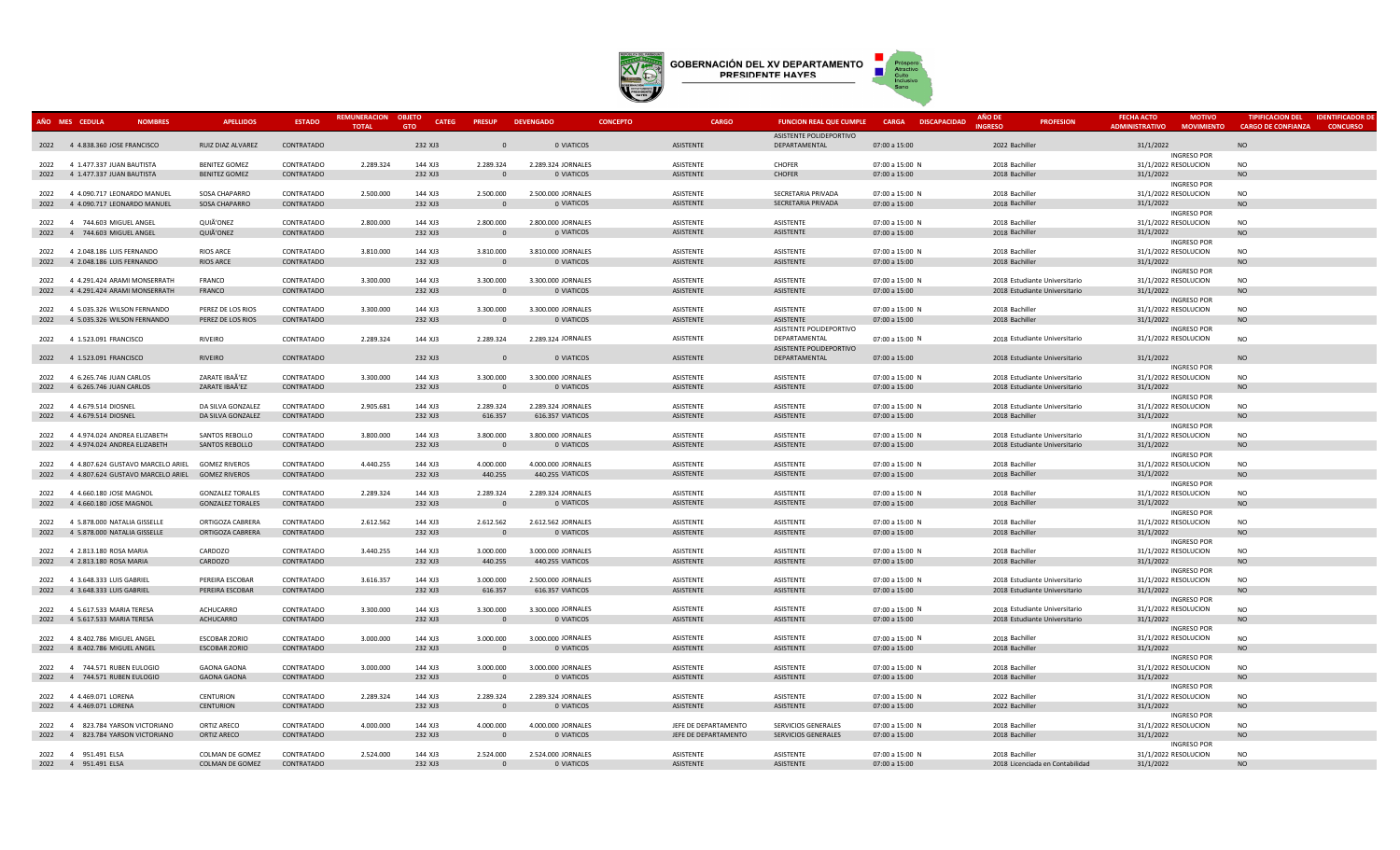

|      | AÑO MES CEDULA<br><b>NOMBRES</b>                | <b>APELLIDOS</b>             | <b>ESTADO</b>            | REMUNERACION | <b>OBJETO</b><br><b>CATEG</b> | <b>PRESUP</b>         | <b>DEVENGADO</b>                 | <b>CONCEPTO</b>               | <b>CARGO</b> | <b>FUNCION REAL QUE CUMPLE</b>       | <b>CARGA DISCAPACIDAD</b> | AÑO DE                           | <b>PROFESION</b>              | <b>FECHA ACTO</b>     | <b>MOTIVO</b>                              | <b>TIPIFICACION DEL</b>   | <b>IDENTIFICADOR D</b> |
|------|-------------------------------------------------|------------------------------|--------------------------|--------------|-------------------------------|-----------------------|----------------------------------|-------------------------------|--------------|--------------------------------------|---------------------------|----------------------------------|-------------------------------|-----------------------|--------------------------------------------|---------------------------|------------------------|
|      |                                                 |                              |                          | <b>TOTAL</b> | <b>GTO</b>                    |                       |                                  |                               |              |                                      |                           | <b>NGRESC</b>                    |                               | <b>ADMINISTRATIVO</b> | <b>MOVIMIENTO</b>                          | <b>CARGO DE CONFIANZA</b> | <b>CONCURSO</b>        |
|      | 2022 4 4.459.274 TOMAS GABRIEL                  | <b>GIMENEZ</b>               | CONTRATADO               | 3.000.000    | 144 XJ3                       | 3.000.000             | 3.000.000 JORNALES               | ASISTENTE                     |              | ASISTENTE                            | 07:00 a 15:00 N           | 2018 Bachiller                   |                               |                       | <b>INGRESO POR</b><br>31/1/2022 RESOLUCION | <b>NO</b>                 |                        |
|      | 2022 4 4.459.274 TOMAS GABRIEL                  | GIMENEZ                      | CONTRATADO               |              | 232 XJ3                       | $\Omega$              | 0 VIATICOS                       | ASISTENTE                     |              | ASISTENTE                            | 07:00 a 15:00             | 2018 Bachiller                   |                               | 31/1/2022             |                                            | <b>NO</b>                 |                        |
|      |                                                 |                              |                          |              |                               |                       |                                  |                               |              |                                      |                           |                                  |                               |                       | <b>INGRESO POR</b>                         |                           |                        |
|      | 2022 4 4.465.275 MARCELO ANTONIO                | MALDONADO GIMENEZ            | CONTRATADO               | 2.729.579    | 144 XJ3                       | 2.289.324             | 2.289.324 JORNALES               | <b>ASISTENTE</b>              |              | <b>ASISTENTE</b>                     | 07:00 a 15:00 N           | 2018 Bachiller                   |                               |                       | 31/1/2022 RESOLUCION                       | <b>NO</b>                 |                        |
| 2022 | 4 4.465.275 MARCELO ANTONIO                     | MALDONADO GIMENEZ CONTRATADO |                          |              | 232 XJ3                       | 440.255               | 440.255 VIATICOS                 | ASISTENTE                     |              | <b>ASISTENTE</b>                     | 07:00 a 15:00             | 2019 Bachiller                   |                               | 31/1/2022             |                                            | <b>NO</b>                 |                        |
|      |                                                 |                              |                          |              |                               |                       |                                  |                               |              | ASISTENTE SECRETARIA DE              |                           |                                  |                               |                       | <b>INGRESO POR</b>                         |                           |                        |
| 2022 | 4 4.024.344 DIANA SOLEDAD                       | <b>GONZALEZ MORENO</b>       | CONTRATADO               | 2.289.324    | 144 XJ3                       | 2.289.324             | 2.289.324 JORNALES               | ASISTENTE                     |              | <b>OBRAS PUBLICAS</b>                | 07:00 a 15:00 N           | 2019 Bachiller                   |                               | 31/1/2022 RESOLUCION  |                                            | <b>NO</b>                 |                        |
|      |                                                 |                              |                          |              |                               |                       |                                  |                               |              | ASISTENTE SECRETARIA DE              |                           |                                  |                               |                       |                                            |                           |                        |
|      | 2022 4 4.024.344 DIANA SOLEDAD                  | <b>GONZALEZ MORENO</b>       | CONTRATADO               |              | 232 XJ3                       | $\Omega$              | 0 VIATICOS                       | ASISTENTE                     |              | <b>OBRAS PUBLICAS</b>                | 07:00 a 15:00             | 2019 Bachiller                   |                               | 31/1/2022             |                                            | <b>NO</b>                 |                        |
|      |                                                 |                              |                          |              |                               |                       |                                  |                               |              |                                      |                           |                                  |                               |                       | <b>INGRESO POR</b>                         |                           |                        |
| 2022 | 4 3.529.525 CINTHIA                             | <b>BAREIRO</b>               | CONTRATADO               | 2.289.324    | 144 XJ3                       | 2.289.324             | 2.289.324 JORNALES               | ASISTENTE                     |              | ASISTENTE                            | 07:00 a 15:00 N           | 2019 Bachiller                   |                               |                       | 31/1/2022 RESOLUCION                       | <b>NO</b>                 |                        |
| 2022 | 4 3.529.525 CINTHIA                             | <b>BAREIRO</b>               | CONTRATADO               |              | 232 XJ3                       | $\Omega$              | 0 VIATICOS                       | ASISTENTE                     |              | ASISTENTE                            | 07:00 a 15:00             | 2019 Bachiller                   |                               | 31/1/2022             |                                            | <b>NO</b>                 |                        |
|      |                                                 |                              |                          |              |                               |                       |                                  |                               |              |                                      |                           |                                  |                               |                       | <b>INGRESO POR</b>                         |                           |                        |
| 2022 | 4 2.894.089 VIRGILIA NATIVIDAD                  | <b>GOMEZ GARCIA</b>          | CONTRATADO               | 2.289.324    | 144 XJ3                       | 2.289.324             | 2.289.324 JORNALES               | ASISTENTE                     |              | <b>ASISTENTE</b>                     | 07:00 a 15:00 N           | 2019 Bachiller                   |                               |                       | 31/1/2022 RESOLUCION                       | <b>NO</b>                 |                        |
| 2022 | 4 2.894.089 VIRGILIA NATIVIDAD                  | <b>GOMEZ GARCIA</b>          | CONTRATADO               |              | 232 XJ3                       | $\Omega$              | 0 VIATICOS                       | ASISTENTE                     |              | <b>ASISTENTE</b>                     | 07:00 a 15:00             | 2019 Bachiller                   |                               | 31/1/2022             |                                            | <b>NO</b>                 |                        |
|      |                                                 |                              |                          |              |                               |                       |                                  |                               |              |                                      |                           |                                  |                               |                       | <b>INGRESO POR</b>                         |                           |                        |
|      | 2022 4 1.452.007 OSVALDO LUIS                   | <b>TINTEL PEREZ</b>          | CONTRATADO               | 2.700.000    | 144 XJ3                       | 2.700.000             | 2,700,000 JORNALES               | <b>ASISTENTE</b>              |              | <b>ASISTENTE</b>                     | 07:00 a 15:00 N           | 2019 Bachiller                   |                               |                       | 31/1/2022 RESOLUCION                       | <b>NO</b>                 |                        |
|      | 2022 4 1.452.007 OSVALDO LUIS                   | TINTEL PEREZ                 | CONTRATADO               |              | 232 XJ3                       | $\Omega$              | 0 VIATICOS                       | ASISTENTE                     |              | ASISTENTE                            | 07:00 a 15:00             | 2019 Bachiller                   |                               | 31/1/2022             |                                            | <b>NO</b>                 |                        |
|      |                                                 |                              |                          |              |                               |                       |                                  |                               |              |                                      |                           |                                  |                               |                       | <b>INGRESO POR</b>                         |                           |                        |
| 2022 | 4 3.844.605 LIS SANDRA                          | PAREDES                      | CONTRATADO               | 3.169.834    | 144 XJ3                       | 2.289.324             | 2.289.324 JORNALES               | ASISTENTE                     |              | <b>ASISTENTE</b>                     | 07:00 a 15:00 N           | 2019 Bachiller                   |                               |                       | 31/1/2022 RESOLUCION                       | <b>NO</b>                 |                        |
| 2022 | 4 3.844.605 LIS SANDRA                          | PAREDES                      | CONTRATADO               |              | 232 XJ3                       | 880.510               | 880.510 VIATICOS                 | <b>ASISTENTE</b>              |              | ASISTENTE                            | 07:00 a 15:00             | 2019 Bachiller                   |                               | 31/1/2022             |                                            | NO                        |                        |
| 2022 | 4 2.644.626 VICTOR                              | AGÜERO MARTINEZ              | CONTRATADO               | 2.993.732    | 144 XJ3                       | 2.289.324             | 2.289.324 JORNALES               | <b>ASISTENTE</b>              |              | <b>ASISTENTE</b>                     | 07:00 a 15:00 N           | 2019 Bachiller                   |                               |                       | <b>INGRESO POR</b><br>31/1/2022 RESOLUCION | <b>NO</b>                 |                        |
| 2022 | 4 2.644.626 VICTOR                              | AGÜERO MARTINEZ              | CONTRATADO               |              | 232 XJ3                       | 704.408               | 704.408 VIATICOS                 | ASISTENTE                     |              | <b>ASISTENTE</b>                     | 07:00 a 15:00             | 2019 Bachiller                   |                               | 31/1/2022             |                                            | <b>NO</b>                 |                        |
|      |                                                 |                              |                          |              |                               |                       |                                  |                               |              |                                      |                           |                                  |                               |                       | <b>INGRESO POR</b>                         |                           |                        |
| 2022 | 4 2.350.706 JOSE RAMON                          | CABRAL                       | CONTRATADO               | 2.729.579    | 144 XJ3                       | 2.289.324             | 2.289.324 JORNALES               | ASISTENTE                     |              | ASISTENTE                            | 07:00 a 15:00 N           | 2019 Bachiller                   |                               |                       | 31/1/2022 RESOLUCION                       | <b>NO</b>                 |                        |
|      | 2022 4 2.350.706 JOSE RAMON                     | CABRAL                       | CONTRATADO               |              | 232 XJ3                       | 440.255               | 440.255 VIATICOS                 | ASISTENTE                     |              | ASISTENTE                            | 07:00 a 15:00             | 2019 Bachiller                   |                               | 31/1/2022             |                                            | <b>NO</b>                 |                        |
|      |                                                 |                              |                          |              |                               |                       |                                  |                               |              |                                      |                           |                                  |                               |                       | <b>INGRESO POR</b>                         |                           |                        |
| 2022 | 4 3.798.417 FULGENCIO DAMIAN                    | <b>BARBOZA VERA</b>          | CONTRATADO               | 2.993.732    | 144 XJ3                       | 2.289.324             | 2.289.324 JORNALES               | ASISTENTE                     |              | ASISTENTE                            | 07:00 a 15:00 N           | 2019 Bachiller                   |                               |                       | 31/1/2022 RESOLUCION                       | <b>NO</b>                 |                        |
| 2022 | 4 3.798.417 FULGENCIO DAMIAN                    | <b>BARBOZA VERA</b>          | CONTRATADO               |              | 232 XJ3                       | 704.408               | 704.408 VIATICOS                 | <b>ASISTENTE</b>              |              | <b>ASISTENTE</b>                     | 07:00 a 15:00             | 2019 Bachiller                   |                               | 31/1/2022             |                                            | <b>NO</b>                 |                        |
|      |                                                 |                              |                          |              |                               |                       |                                  |                               |              |                                      |                           |                                  |                               |                       | <b>INGRESO POR</b>                         |                           |                        |
| 2022 | 4 5.699.240 DALMA                               | ACOSTA                       | CONTRATADO               | 2.729.579    | 144 XJ3                       | 2.289.324             | 2.289.324 JORNALES               | ASISTENTE                     |              | ASISTENTE                            | 07:00 a 15:00 N           | 2019 Bachiller                   |                               |                       | 31/1/2022 RESOLUCION                       | <b>NO</b>                 |                        |
|      | 2022 4 5.699.240 DALMA                          | ACOSTA                       | CONTRATADO               |              | 232 XJ3                       | 440.255               | 440.255 VIATICOS                 | ASISTENTE                     |              | <b>ASISTENTE</b>                     | 07:00 a 15:00             | 2019 Bachiller                   |                               | 31/1/2022             |                                            | <b>NO</b>                 |                        |
|      |                                                 |                              |                          |              |                               |                       |                                  |                               |              |                                      |                           |                                  | Licenciado en Admistracion de |                       | <b>INGRESO POR</b>                         |                           |                        |
|      | 2022 4 1.638.362 ANDRES                         | SALDAÃ'A BENITEZ             | CONTRATADO               | 3.440.255    | 144 XJ3                       | 3.000.000             | 3.000.000 JORNALES               | ASISTENTE                     |              | ASISTENTE                            | 07:00 a 15:00 N           | 2019 Empresas                    |                               | 31/1/2022 RESOLUCION  |                                            | <b>NO</b>                 |                        |
|      |                                                 |                              |                          |              |                               |                       |                                  |                               |              |                                      |                           |                                  | Licenciado en Admistracion de |                       |                                            |                           |                        |
|      | 2022 4 1.638.362 ANDRES                         | SALDAÃ'A BENITEZ             | CONTRATADO               |              | 232 XJ3                       | 440.255               | 440.255 VIATICOS                 | <b>ASISTENTE</b>              |              | <b>ASISTENTE</b>                     | 07:00 a 15:00             | 2019 Empresas                    |                               | 31/1/2022             |                                            | <b>NO</b>                 |                        |
|      |                                                 |                              |                          |              |                               |                       |                                  |                               |              |                                      |                           |                                  |                               |                       | <b>INGRESO POR</b>                         |                           |                        |
| 2022 | 4 4.658.401 FACUNDO<br>2022 4 4.658.401 FACUNDO | ORUE<br>ORUE                 | CONTRATADO<br>CONTRATADO | 2.289.324    | 144 XJ3<br>232 XJ3            | 2.289.324<br>$\Omega$ | 2.289.324 JORNALES<br>0 VIATICOS | ASISTENTE<br><b>ASISTENTE</b> |              | ASISTENTE<br><b>ASISTENTE</b>        | 07:00 a 15:00             | 2019 Bachiller<br>2019 Bachiller |                               | 31/1/2022             | 31/1/2022 RESOLUCION                       | <b>NO</b><br><b>NO</b>    |                        |
|      |                                                 |                              |                          |              |                               |                       |                                  |                               |              |                                      | 07:00 a 15:00 N           |                                  |                               |                       | <b>INGRESO POR</b>                         |                           |                        |
| 2022 | 4 3.228.962 MIRIAN ROSANA                       | RUIZ DIAZ ALFONSO            | CONTRATADO               | 2.289.324    | 144 XJ3                       | 2.289.324             | 2.289.324 JORNALES               | ASISTENTE                     |              | ASISTENTE                            | 07:00 a 15:00             | 2019 Bachiller                   |                               |                       | 31/1/2022 RESOLUCION                       | <b>NO</b>                 |                        |
| 2022 | 4 3.228.962 MIRIAN ROSANA                       | RUIZ DIAZ ALFONSO            | CONTRATADO               |              | 232 XJ3                       | $\Omega$              | 0 VIATICOS                       | ASISTENTE                     |              | <b>ASISTENTE</b>                     | 07:00 a 15:00 N           | 2019 Bachiller                   |                               | 31/1/2022             |                                            | <b>NO</b>                 |                        |
|      |                                                 |                              |                          |              |                               |                       |                                  |                               |              |                                      |                           |                                  |                               |                       | <b>INGRESO POR</b>                         |                           |                        |
| 2022 | 4 4.253.610 SILVIA ANALIA                       | IBAÃ'EZ AGUERO               | CONTRATADO               | 2.289.324    | 144 XJ3                       | 2.289.324             | 2.289.324 JORNALES               | <b>ASISTENTE</b>              |              | ASISTENTE                            | 07:00 a 15:00             | 2019 Bachiller                   |                               |                       | 31/1/2022 RESOLUCION                       | <b>NO</b>                 |                        |
| 2022 | 4 4.253.610 SILVIA ANALIA                       | IBAÃ'EZ AGUERO               | CONTRATADO               |              | 232 XJ3                       | $\Omega$              | 0 VIATICOS                       | ASISTENTE                     |              | ASISTENTE                            | 07:00 a 15:00             | 2019 Bachiller                   |                               | 31/1/2022             |                                            | <b>NO</b>                 |                        |
|      |                                                 |                              |                          |              |                               |                       |                                  |                               |              |                                      |                           |                                  |                               |                       | <b>INGRESO POR</b>                         |                           |                        |
| 2022 | 4 1.480.246 REINALDO                            | ACOSTA                       | CONTRATADO               | 2.289.324    | 144 XJ3                       | 2.289.324             | 2.289.324 JORNALES               | ASISTENTE                     |              | ASISTENTE                            | 07:00 a 15:00 N           | 2019 Bachiller                   |                               |                       | 31/1/2022 RESOLUCION                       | <b>NO</b>                 |                        |
| 2022 | 4 1.480.246 REINALDO                            | ACOSTA                       | CONTRATADO               |              | 232 XJ3                       | $\Omega$              | 0 VIATICOS                       | ASISTENTE                     |              | <b>ASISTENTE</b>                     | 07:00 a 15:00             | 2019 Bachiller                   |                               | 31/1/2022             |                                            | <b>NO</b>                 |                        |
|      |                                                 |                              |                          |              |                               |                       |                                  |                               |              |                                      |                           |                                  |                               |                       | <b>INGRESO POR</b>                         |                           |                        |
| 2022 | 4 6.066.013 BLASIDA BELEN                       | GIMENEZ                      | CONTRATADO               | 2.289.324    | 144 XJ3                       | 2.289.324             | 2.289.324 JORNALES               | ASISTENTE                     |              | ASISTENTE                            | 07:00 a 15:00 N           | 2019 Bachiller                   |                               |                       | 31/1/2022 RESOLUCION                       | <b>NO</b>                 |                        |
| 2022 | 4 6.066.013 BLASIDA BELEN                       | GIMENEZ                      | CONTRATADO               |              | 232 XJ3                       | $\Omega$              | 0 VIATICOS                       | ASISTENTE                     |              | ASISTENTE                            | 07:00 a 15:00             | 2019 Bachiller                   |                               | 31/1/2022             |                                            | <b>NO</b>                 |                        |
|      |                                                 |                              |                          |              |                               |                       |                                  |                               |              |                                      |                           |                                  |                               |                       | <b>INGRESO POR</b>                         |                           |                        |
| 2022 | 4 5.821.549 DANIEL AZARIAS                      | CORDOVEZ QUEVEDO             | CONTRATADO               | 2.289.324    | 144 XJ3                       | 2.289.324             | 2.289.324 JORNALES               | ASISTENTE                     |              | ASISTENTE                            | 07:00 a 15:00             | 2019 Bachiller                   |                               |                       | 31/1/2022 RESOLUCION                       | <b>NO</b>                 |                        |
| 2022 | 4 5.821.549 DANIEL AZARIAS                      | CORDOVEZ QUEVEDO             | CONTRATADO               |              | 232 XJ3                       | $\Omega$              | 0 VIATICOS                       | ASISTENTE                     |              | ASISTENTE                            | 07:00 a 15:00 N           | 2019 Bachiller                   |                               | 31/1/2022             |                                            | <b>NO</b>                 |                        |
|      |                                                 |                              |                          |              |                               |                       |                                  |                               |              |                                      |                           |                                  |                               |                       | <b>INGRESO POR</b>                         |                           |                        |
| 2022 | 4 4.091.997 FRANCISCO JAVIER                    | PALMEROLA                    | CONTRATADO               | 2.289.324    | 144 XJ3                       | 2.289.324             | 2.289.324 JORNALES<br>0 VIATICOS | <b>ASISTENTE</b><br>ASISTENTE |              | <b>ASISTENTE</b><br><b>ASISTENTE</b> | 07:00 a 15:00             | 2019 Bachiller                   |                               | 31/1/2022             | 31/1/2022 RESOLUCION                       | <b>NO</b>                 |                        |
| 2022 | 4 4.091.997 FRANCISCO JAVIER                    | PALMEROLA                    | CONTRATADO               |              | 232 XJ3                       | $\Omega$              |                                  |                               |              |                                      | 07:00 a 15:00 N           | 2019 Bachiller                   |                               |                       |                                            | <b>NO</b>                 |                        |
|      | 2022 4 1.337.695 MARIO PASTOR                   | ARCE                         | CONTRATADO               | 2.289.324    | 144 XJ3                       | 2.289.324             | 2.289.324 JORNALES               | <b>ASISTENTE</b>              |              | ASISTENTE                            | 07:00 a 15:00             | 2019 Bachiller                   |                               |                       | <b>INGRESO POR</b>                         | <b>NO</b>                 |                        |
|      | 2022 4 1.337.695 MARIO PASTOR                   | ARCE                         | CONTRATADO               |              | 232 XJ3                       | $\Omega$              | 0 VIATICOS                       | ASISTENTE                     |              | <b>ASISTENTE</b>                     | 07:00 a 15:00 N           | 2019 Bachiller                   |                               | 31/1/2022             | 31/1/2022 RESOLUCION                       | <b>NO</b>                 |                        |
|      |                                                 |                              |                          |              |                               |                       |                                  |                               |              |                                      |                           |                                  |                               |                       | <b>INGRESO POR</b>                         |                           |                        |
|      | 2022 4 1.740.131 CEFERINO                       | <b>MEDINA CENTURION</b>      | CONTRATADO               | 2.289.324    | 144 XJ3                       | 2.289.324             | 2.289.324 JORNALES               | ASISTENTE                     |              | <b>ASISTENTE</b>                     | 07:00 a 15:00             | 2022 Bachiller                   |                               |                       | 31/1/2022 RESOLUCION                       | <b>NO</b>                 |                        |
|      | 2022 4 1.740.131 CEFERINO                       | <b>MEDINA CENTURION</b>      | CONTRATADO               |              | 232 XJ3                       |                       | 0 VIATICOS                       | <b>ASISTENTE</b>              |              | <b>ASISTENTE</b>                     | 07:00 a 15:00             | 2022 Bachiller                   |                               | 31/1/2022             |                                            | <b>NO</b>                 |                        |
|      |                                                 |                              |                          |              |                               |                       |                                  |                               |              |                                      |                           |                                  |                               |                       |                                            |                           |                        |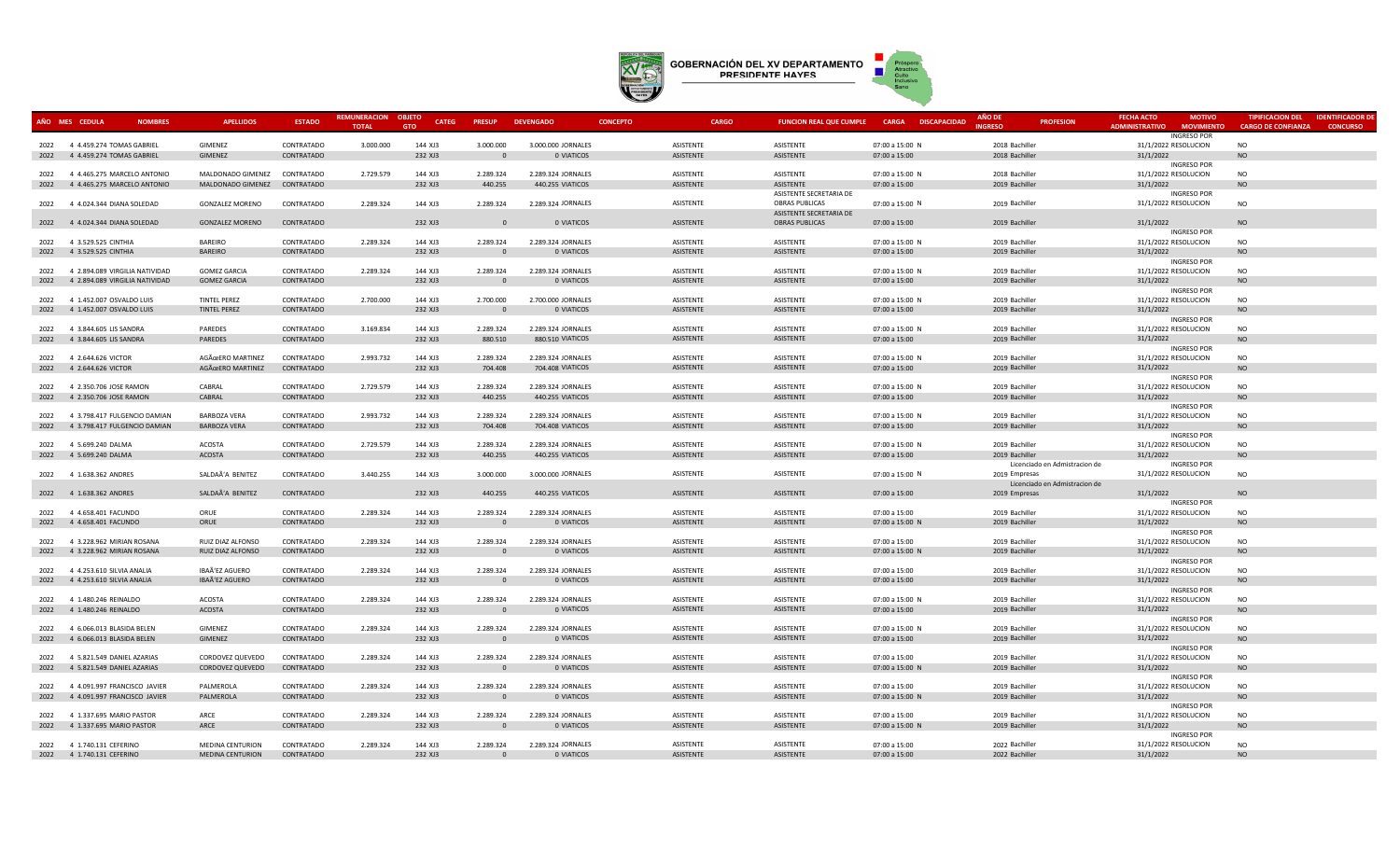

| AÑO MES CEDULA | <b>NOMBRES</b>                                               | <b>APELLIDOS</b>                | <b>ESTADO</b>            | <b>REMUNERACION</b> | <b>OBJETO</b><br><b>CATEG</b> | <b>PRESUP</b>         | <b>DEVENGADO</b>                 | <b>CONCEPTO</b>        | <b>CARGO</b>                  | FUNCION REAL QUE CUMPLE CARGA DISCAPACIDAD | <b>AÑO DI</b><br><b>PROFESION</b> | <b>FECHA ACTO</b><br><b>MOTIVO</b>         | <b>TIPIFICACION DEL</b><br><b>IDENTIFICADOR DE</b> |
|----------------|--------------------------------------------------------------|---------------------------------|--------------------------|---------------------|-------------------------------|-----------------------|----------------------------------|------------------------|-------------------------------|--------------------------------------------|-----------------------------------|--------------------------------------------|----------------------------------------------------|
|                |                                                              |                                 |                          | <b>TOTAL</b>        | <b>GTO</b>                    |                       |                                  |                        |                               |                                            | <b>NGRESO</b>                     | <b>ADMINISTRATIVO</b><br><b>MOVIMIENTO</b> | <b>CARGO DE CONFIANZA</b><br><b>CONCURSO</b>       |
|                | 2022 4 5.076.098 CRISTHIAN DAVID                             | RAMIREZ                         | CONTRATADO               | 2.289.324           | 144 XJ3                       | 2.289.324             | 2.289.324 JORNALES               | ASISTENTE              | ASISTENTE                     | 07:00 a 15:00 N                            | 2019 Bachiller                    | <b>INGRESO POR</b><br>31/1/2022 RESOLUCION | NO.                                                |
|                | 2022 4 5.076.098 CRISTHIAN DAVID                             | RAMIREZ                         | CONTRATADO               |                     | 232 XJ3                       | $\Omega$              | 0 VIATICOS                       | ASISTENTE              | <b>ASISTENTE</b>              | 07:00 a 15:00                              | 2019 Bachiller                    | 31/1/2022                                  | <b>NO</b>                                          |
|                |                                                              |                                 |                          |                     |                               |                       |                                  |                        |                               |                                            |                                   | <b>INGRESO POR</b>                         |                                                    |
| 2022           | 4 2.381.221 BERNARDINO                                       | RIVAS                           | CONTRATADO               | 2.289.324           | 144 XJ3                       | 2.289.324             | 2.289.324 JORNALES               | ASISTENTE              | <b>ASISTENTE</b>              | 07:00 a 15:00                              | 2019 Bachiller                    | 31/1/2022 RESOLUCION                       | <b>NO</b>                                          |
| 2022           | 4 2.381.221 BERNARDINO                                       | <b>RIVAS</b>                    | CONTRATADO               |                     | 232 XJ3                       | $\Omega$              | 0 VIATICOS                       | ASISTENTE              | <b>ASISTENTE</b>              | 07:00 a 15:00                              | 2019 Bachiller                    | 31/1/2022                                  | <b>NO</b>                                          |
|                |                                                              |                                 |                          |                     |                               |                       |                                  |                        |                               |                                            |                                   | <b>INGRESO POR</b>                         |                                                    |
|                | 2022 4 4.660.304 CELIA                                       | VILLALBA                        | CONTRATADO               | 2.729.579           | 144 XJ3                       | 2.289.324             | 2.289.324 JORNALES               | ASISTENTE              | <b>ASISTENTE</b>              | 07:00 a 15:00                              | 2019 Bachiller                    | 31/1/2022 RESOLUCION                       | <b>NO</b>                                          |
|                | 2022 4 4.660.304 CELIA                                       | VILLALBA                        | CONTRATADO               |                     | 232 XJ3                       | 440.255               | 440.255 VIATICOS                 | <b>ASISTENTE</b>       | <b>ASISTENTE</b>              | 07:00 a 15:00 N                            | 2019 Bachiller                    | 31/1/2022                                  | <b>NO</b>                                          |
|                |                                                              |                                 |                          |                     |                               |                       |                                  |                        |                               |                                            |                                   | <b>INGRESO POR</b>                         |                                                    |
|                | 2022 4 1.743.038 EDUARDO                                     | <b>IDALGO</b>                   | CONTRATADO               | 2.289.324           | 144 XJ3                       | 2.289.324             | 2.289.324 JORNALES               | <b>ASISTENTE</b>       | <b>ASISTENTE</b>              | 07:00 a 15:00 S                            | 2019 Bachiller                    | 31/1/2022 RESOLUCION                       | <b>NO</b>                                          |
| 2022           | 4 1.743.038 EDUARDO                                          | <b>IDALGO</b>                   | CONTRATADO               |                     | 232 XJ3                       | $\sqrt{2}$            | 0 VIATICOS                       | ASISTENTE              | ASISTENTE                     | 07:00 a 15:00                              | 2019 Bachiller                    | 31/1/2022                                  | <b>NO</b>                                          |
|                |                                                              |                                 |                          |                     |                               |                       |                                  |                        |                               |                                            |                                   | <b>INGRESO POR</b>                         |                                                    |
|                | 2022 4 4.738.193 PEDRO NICOLAS                               | AQUINO IRALA                    | CONTRATADO               | 2.289.324           | 144 XJ3                       | 2.289.324             | 2.289.324 JORNALES               | <b>ASISTENTE</b>       | <b>ASISTENTE</b>              | 07:00 a 15:00                              | 2019 Bachiller                    | 31/1/2022 RESOLUCION                       | <b>NO</b>                                          |
| 2022           | 4 4.738.193 PEDRO NICOLAS                                    | AQUINO IRALA                    | CONTRATADO               |                     | 232 XJ3                       | $\Omega$              | 0 VIATICOS                       | ASISTENTE              | <b>ASISTENTE</b>              | 07:00 a 15:00 N                            | 2019 Bachiller                    | 31/1/2022                                  | <b>NO</b>                                          |
|                |                                                              |                                 | CONTRATADO               |                     |                               | 2.289.324             | 2.289.324 JORNALES               | <b>ASISTENTE</b>       | <b>ASISTENTE</b>              |                                            |                                   | <b>INGRESO POR</b>                         |                                                    |
|                | 2022 4 1.291.185 NARCISO                                     | EVERS                           |                          | 2.905.681           | 144 XJ3                       |                       | 616.357 VIATICOS                 | ASISTENTE              | <b>ASISTENTE</b>              | 07:00 a 15:00                              | 2019 Bachiller                    | 31/1/2022 RESOLUCION                       | <b>NO</b>                                          |
|                | 2022 4 1.291.185 NARCISO                                     | <b>EVERS</b>                    | CONTRATADO               |                     | 232 XJ3                       | 616.357               |                                  |                        |                               | 07:00 a 15:00 N                            | 2019 Bachiller                    | 31/1/2022<br><b>INGRESO POR</b>            | <b>NO</b>                                          |
| 2022           | 4 3.480.069 VICTOR HUGO                                      | INSAURRALDE PARQUET CONTRATADO  |                          | 2.500.000           | 144 XJ3                       | 2.500.000             | 2.500.000 JORNALES               | ASISTENTE              | <b>ASISTENTE</b>              | 07:00 a 15:00                              | 2019 Bachiller                    | 31/1/2022 RESOLUCION                       | <b>NO</b>                                          |
| 2022           | 4 3.480.069 VICTOR HUGO                                      | INSAURRALDE PARQUET CONTRATADO  |                          |                     | 232 XJ3                       | $\Omega$              | 0 VIATICOS                       | ASISTENTE              | <b>ASISTENTE</b>              | 07:00 a 15:00 N                            | 2019 Bachiller                    | 31/1/2022                                  | <b>NO</b>                                          |
|                |                                                              |                                 |                          |                     |                               |                       |                                  |                        | ASISTENTE SECRETARIA DE LA    |                                            |                                   | <b>INGRESO POR</b>                         |                                                    |
|                | 2022 4 4.767.298 JUSTINO GABRIEL                             | MENDOZA                         | CONTRATADO               | 2.500.000           | 144 XJ3                       | 2.500.000             | 2.500.000 JORNALES               | ASISTENTE              | <b>JUVENTUD</b>               | 07:00 a 15:00                              | 2019 Bachiller                    | 31/1/2022 RESOLUCION                       | <b>NO</b>                                          |
|                |                                                              |                                 |                          |                     |                               |                       |                                  |                        | ASISTENTE SECRETARIA DE LA    |                                            |                                   |                                            |                                                    |
|                | 2022 4 4.767.298 JUSTINO GABRIEL                             | MENDOZA                         | CONTRATADO               |                     | 232 XJ3                       | $\sqrt{ }$            | 0 VIATICOS                       | ASISTENTE              | <b>JUVENTUD</b>               | 07:00 a 15:00 N                            | 2019 Bachiller                    | 31/1/2022                                  | <b>NO</b>                                          |
|                |                                                              |                                 |                          |                     |                               |                       |                                  |                        |                               |                                            |                                   | <b>INGRESO POR</b>                         |                                                    |
|                | 2022 4 1.063.002 BENANCIO                                    | GONZALEZ                        | CONTRATADO               | 2.289.324           | 144 XJ3                       | 2.289.324             | 2.289.324 JORNALES               | <b>ASISTENTE</b>       | <b>ASISTENTE</b>              | 07:00 a 15:00                              | 2019 Bachiller                    | 31/1/2022 RESOLUCION                       | <b>NO</b>                                          |
| 2022           | 4 1.063.002 BENANCIO                                         | GONZALEZ                        | CONTRATADO               |                     | 232 XJ3                       | n                     | 0 VIATICOS                       | ASISTENTE              | <b>ASISTENTE</b>              | 07:00 a 15:00 N                            | 2019 Bachiller                    | 31/1/2022                                  | <b>NO</b>                                          |
|                |                                                              |                                 |                          |                     |                               |                       |                                  |                        |                               |                                            |                                   | <b>INGRESO POR</b>                         |                                                    |
|                | 2022 4 5.241.828 MAGALI ESMERITA                             | <b>BERNAL FLORENTIN</b>         | CONTRATADO               | 2.289.324           | 144 XJ3                       | 2.289.324             | 2.289.324 JORNALES               | <b>ASISTENTE</b>       | <b>ASISTENTE</b>              | 07:00 a 15:00                              | 2019 Bachiller                    | 31/1/2022 RESOLUCION                       | <b>NO</b>                                          |
| 2022           | 4 5.241.828 MAGALI ESMERITA                                  | BERNAL FLORENTIN                | CONTRATADO               |                     | 232 XJ3                       | $\Omega$              | 0 VIATICOS                       | ASISTENTE              | <b>ASISTENTE</b>              | 07:00 a 15:00 N                            | 2019 Bachiller                    | 31/1/2022                                  | NO                                                 |
|                |                                                              |                                 |                          |                     |                               |                       |                                  |                        |                               |                                            |                                   | <b>INGRESO POR</b>                         |                                                    |
|                | 2022 4 6.335.832 EDITH MANUELA                               | ALVARENGA PAREDES               | CONTRATADO               | 2.289.324           | 144 XJ3                       | 2.289.324<br>$\Omega$ | 2.289.324 JORNALES               | ASISTENTE              | <b>ASISTENTE</b>              | 07:00 a 15:00                              | 2019 Bachiller                    | 31/1/2022 RESOLUCION                       | <b>NO</b>                                          |
| 2022           | 4 6.335.832 EDITH MANUELA                                    | <b>ALVARENGA PAREDES</b>        | CONTRATADO               |                     | 232 XJ3                       |                       | 0 VIATICOS                       | ASISTENTE              | <b>ASISTENTE</b>              | 07:00 a 15:00 N                            | 2019 Bachiller                    | 31/1/2022                                  | <b>NO</b>                                          |
| 2022           | 4 2.114.960 FAUSTO PELAYO                                    | PEREZ FRANCO                    | CONTRATADO               | 2.500.000           | 144 XJ3                       | 2.500.000             | 2.500.000 JORNALES               | ASISTENTE              | <b>ASISTENTE</b>              | 07:00 a 15:00                              | 2019 Bachiller                    | <b>INGRESO POR</b><br>31/1/2022 RESOLUCION | <b>NO</b>                                          |
| 2022           | 4 2.114.960 FAUSTO PELAYO                                    | PEREZ FRANCO                    | CONTRATADO               |                     | 232 XJ3                       |                       | 0 VIATICOS                       | ASISTENTE              | <b>ASISTENTE</b>              | 07:00 a 15:00 N                            | 2019 Bachiller                    | 31/1/2022                                  | <b>NO</b>                                          |
|                |                                                              |                                 |                          |                     |                               |                       |                                  |                        |                               |                                            |                                   | <b>INGRESO POR</b>                         |                                                    |
|                | 2022 4 5.709.972 LORENA BEATRIZ                              | LAZAGA DE PEREIRA               | CONTRATADO               | 3.440.255           | 144 XJ3                       | 3.000.000             | 3.000.000 JORNALES               | <b>ASISTENTE</b>       | <b>ASISTENTE</b>              | 07:00 a 15:00                              | 2019 Bachiller                    | 31/1/2022 RESOLUCION                       | <b>NO</b>                                          |
|                | 2022 4 5.709.972 LORENA BEATRIZ                              | LAZAGA DE PEREIRA               | CONTRATADO               |                     | 232 XJ3                       | 440.255               | 440.255 VIATICOS                 | ASISTENTE              | <b>ASISTENTE</b>              | 07:00 a 15:00 N                            | 2019 Bachiller                    | 31/1/2022                                  | <b>NO</b>                                          |
|                |                                                              |                                 |                          |                     |                               |                       |                                  |                        |                               |                                            |                                   | <b>INGRESO POR</b>                         |                                                    |
|                | 2022 4 3.222.290 LAURA DIANA                                 | CARDOZO PAREDES                 | CONTRATADO               | 2.729.579           | 144 XJ3                       | 2.289.324             | 2.289.324 JORNALES               | ASISTENTE              | ASISTENTE                     | 07:00 a 15:00                              | 2019 Bachiller                    | 31/1/2022 RESOLUCION                       | <b>NO</b>                                          |
| 2022           | 4 3.222.290 LAURA DIANA                                      | CARDOZO PAREDES                 | CONTRATADO               |                     | 232 XJ3                       | 440.255               | 440.255 VIATICOS                 | ASISTENTE              | ASISTENTE                     | 07:00 a 15:00 N                            | 2019 Bachiller                    | 31/1/2022                                  | $\rm NO$                                           |
|                |                                                              |                                 |                          |                     |                               |                       |                                  |                        |                               |                                            |                                   | <b>INGRESO POR</b>                         |                                                    |
|                | 2022 4 877 139 SATURNINO                                     | LEGUIZAMON                      | CONTRATADO               | 2.289.324           | 144 XJ3                       | 2.289.324             | 2.289.324 JORNALES               | ASISTENTE              | ASISTENTE                     | 07:00 a 15:00                              | 2019 Bachiller                    | 31/1/2022 RESOLUCION                       | <b>NO</b>                                          |
|                | 2022 4 877.139 SATURNINO                                     | LEGUIZAMON                      | CONTRATADO               |                     | 232 XJ3                       | $\overline{0}$        | 0 VIATICOS                       | ASISTENTE              | <b>ASISTENTE</b>              | 07:00 a 15:00 N                            | 2019 Bachiller                    | 31/1/2022                                  | <b>NO</b>                                          |
|                |                                                              |                                 |                          |                     |                               |                       |                                  |                        |                               |                                            |                                   | <b>INGRESO POR</b>                         |                                                    |
|                | 2022 4 4.840.185 ANTONIO                                     | DE GIACOMI CABALLERO CONTRATADO |                          | 2.289.324           | 144 XJ3                       | 2.289.324             | 2.289.324 JORNALES               | ASISTENTE              | ASISTENTE                     | 07:00 a 15:00 N                            | 2019 Bachiller                    | 31/1/2022 RESOLUCION                       | <b>NO</b>                                          |
| 2022           | 4 4.840.185 ANTONIO                                          | DE GIACOMI CABALLERO CONTRATADO |                          |                     | 232 XJ3                       | $\overline{0}$        | 0 VIATICOS                       | ASISTENTE              | <b>ASISTENTE</b>              | 07:00 a 15:00                              | 2019 Bachiller                    | 31/1/2022                                  | <b>NO</b>                                          |
|                |                                                              |                                 |                          |                     |                               |                       |                                  |                        |                               |                                            |                                   | <b>INGRESO POR</b>                         | <b>NO</b>                                          |
| 2022<br>2022   | 4 5.727.634 FERNANDO EMANUEL<br>4 5.727.634 FERNANDO EMANUEL | RECALDE<br>RECALDE              | CONTRATADO<br>CONTRATADO | 2.289.324           | 144 XJ3<br>232 XJ3            | 2.289.324<br>$\Omega$ | 2.289.324 JORNALES<br>0 VIATICOS | ASISTENTE<br>ASISTENTE | ASISTENTE<br><b>ASISTENTE</b> | 07:00 a 15:00 N<br>07:00 a 15:00           | 2019 Bachiller<br>2019 Bachiller  | 31/1/2022 RESOLUCION<br>31/1/2022          | <b>NO</b>                                          |
|                |                                                              |                                 |                          |                     |                               |                       |                                  |                        |                               |                                            |                                   | <b>INGRESO POR</b>                         |                                                    |
|                | 2022 4 5.863.365 GERMAN                                      | MANCUELLO                       | CONTRATADO               | 2.289.324           | 144 XJ3                       | 2.289.324             | 2.289.324 JORNALES               | ASISTENTE              | <b>ASISTENTE</b>              | 07:00 a 15:00 S                            | 2019 Bachiller                    | 31/1/2022 RESOLUCION                       | <b>NO</b>                                          |
|                | 2022 4 5.863.365 GERMAN                                      | MANCUELLO                       | CONTRATADO               |                     | 232 XJ3                       | $\overline{0}$        | 0 VIATICOS                       | ASISTENTE              | ASISTENTE                     | 07:00 a 15:00                              | 2019 Bachiller                    | 31/1/2022                                  | <b>NO</b>                                          |
|                |                                                              |                                 |                          |                     |                               |                       |                                  |                        |                               |                                            |                                   | <b>INGRESO POR</b>                         |                                                    |
| 2022           | 4 4.433.735 DIEGO JOSE                                       | CAMACHO MENDEZ                  | CONTRATADO               | 3.680.510           | 144 XJ3                       | 2.800.000             | 2.800.000 JORNALES               | ASISTENTE              | <b>ASISTENTE</b>              | 07:00 a 15:00 N                            | 2021 Bachiller                    | 31/1/2022 RESOLUCION                       | <b>NO</b>                                          |
| 2022           | 4 4.433.735 DIEGO JOSE                                       | CAMACHO MENDEZ                  | CONTRATADO               |                     | 232 XJ3                       | 880.510               | 880.510 VIATICOS                 | ASISTENTE              | ASISTENTE                     | 07:00 a 15:00                              | 2021 Bachiller                    | 31/1/2022                                  | <b>NO</b>                                          |
|                |                                                              |                                 |                          |                     |                               |                       |                                  |                        |                               |                                            |                                   | <b>INGRESO POR</b>                         |                                                    |
|                | 2022 4 744.562 OSCAR CEFERINO                                | ARCE LOCATTI                    | CONTRATADO               | 3.698.140           | 144 XJ3                       | 2.289.324             | 2.289.324 JORNALES               | ASISTENTE              | ASISTENTE                     | 07:00 a 15:00 N                            | 2021 Bachiller                    | 31/1/2022 RESOLUCION                       | <b>NO</b>                                          |
|                | 2022 4 744.562 OSCAR CEFERINO                                | ARCE LOCATTI                    | CONTRATADO               |                     | 232 XJ3                       | 1.408.816             | 1.408.816 VIATICOS               | ASISTENTE              | <b>ASISTENTE</b>              | 07:00 a 15:00                              | 2021 Bachiller                    | 31/1/2022                                  | NO                                                 |
|                |                                                              |                                 |                          |                     |                               |                       |                                  |                        |                               |                                            |                                   | <b>INGRESO POR</b>                         |                                                    |
|                | 2022 4 2.822.077 JULIO AGUSTIN                               | MILLAN CATTEBEKE                | CONTRATADO               | 3.522.038           | 144 XJ3                       | 2.289.324             | 2.289.324 JORNALES               | ASISTENTE              | ASISTENTE                     | 07:00 a 15:00 N                            | 2021 Bachiller                    | 31/1/2022 RESOLUCION                       | <b>NO</b>                                          |
|                | 2022 4 2.822.077 JULIO AGUSTIN                               | MILLAN CATTEBEKE                | CONTRATADO               |                     | 232 XJ3                       | 1.232.714             | 1.232.714 VIATICOS               | ASISTENTE              | <b>ASISTENTE</b>              | 07:00 a 15:00                              | 2021 Bachiller                    | 31/1/2022                                  | <b>NO</b>                                          |
|                |                                                              |                                 |                          |                     |                               |                       |                                  | ASISTENTE              | ASISTENTE                     |                                            |                                   | <b>INGRESO POR</b>                         |                                                    |
|                | 2022 4 5.644.801 ANAI AMAMBAI                                | ARCE ZARATE                     | CONTRATADO               | 2.289.324           | 144 XJ3                       | 2.289.324             | 2.289.324 JORNALES               |                        |                               | 07:00 a 15:00 N                            | 2021 Bachiller                    | 31/1/2022 RESOLUCION                       | <b>NO</b>                                          |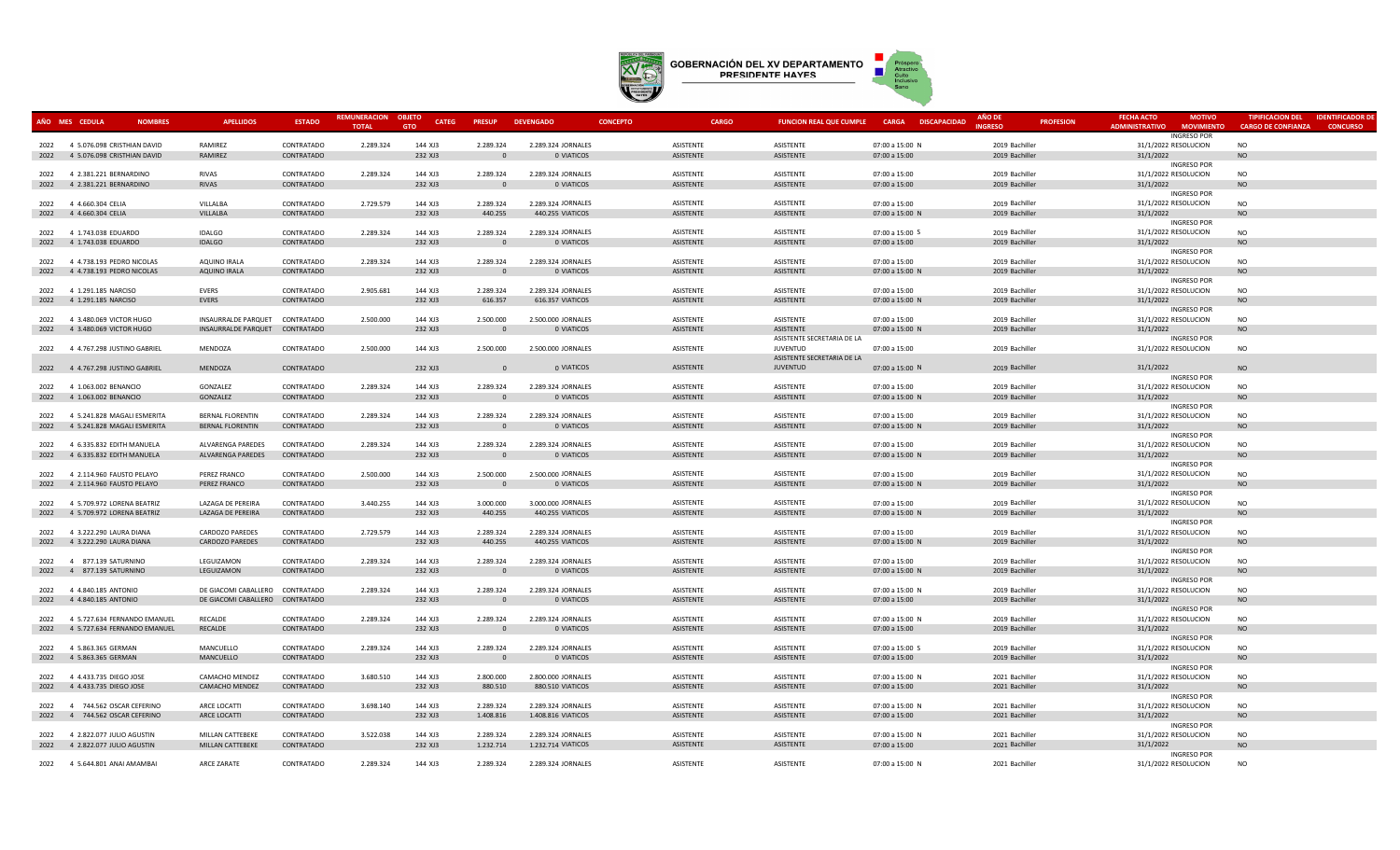

|      | AÑO MES CEDULA                 | <b>NOMBRES</b> | <b>APELLIDOS</b>        | <b>ESTADO</b>            | <b>REMUNERACION OBJETO</b><br><b>TOTAL</b> | <b>CATEG</b><br>GTO | <b>PRESUP</b>        | <b>DEVENGADO</b><br><b>CONCEPTO</b> | <b>CARGO</b>                  | <b>FUNCION REAL QUE CUMPLE</b>            | CARGA DISCAPACIDAD               | <b>AÑO DE</b><br><b>PROFESION</b><br><b>NGRESO</b> | <b>FECHA ACTO</b><br><b>MOTIVO</b><br><b>ADMINISTRATIVO</b><br><b>MOVIMIENTO</b> | <b>TIPIFICACION DEL</b><br><b>CARGO DE CONFIANZA</b> | <b>IDENTIFICADOR DE</b><br><b>CONCURSO</b> |
|------|--------------------------------|----------------|-------------------------|--------------------------|--------------------------------------------|---------------------|----------------------|-------------------------------------|-------------------------------|-------------------------------------------|----------------------------------|----------------------------------------------------|----------------------------------------------------------------------------------|------------------------------------------------------|--------------------------------------------|
| 2022 | 4 5.644.801 ANAI AMAMBAI       |                | ARCE ZARATE             | CONTRATADO               |                                            | 232 XJ3             | $\Omega$             | 0 VIATICOS                          | ASISTENTE                     | ASISTENTE                                 | 07:00 a 15:00                    | 2021 Bachiller                                     | 31/1/2022                                                                        | NO                                                   |                                            |
|      |                                |                |                         |                          |                                            |                     |                      |                                     |                               |                                           |                                  |                                                    | <b>INGRESO POR</b>                                                               |                                                      |                                            |
|      | 2022 4 5.496.781 YESICA LORENA |                | <b>MEDINA PRADO</b>     | CONTRATADO               | 3.000.000                                  | 144 XJ3             | 3.000.000            | 3.000.000 JORNALES                  | <b>ASISTENTE</b>              | <b>ASISTENTE</b>                          | 07:00 a 15:00 N                  | 2021 Bachiller                                     | 31/1/2022 RESOLUCION                                                             | <b>NO</b>                                            |                                            |
|      | 2022 4 5.496.781 YESICA LORENA |                | <b>MEDINA PRADO</b>     | CONTRATADO               |                                            | 232 XJ3             | $\Omega$             | 0 VIATICOS                          | ASISTENTE                     | ASISTENTE                                 | 07:00 a 15:00                    | 2021 Bachiller                                     | 31/1/2022                                                                        | NO                                                   |                                            |
|      |                                |                |                         |                          |                                            |                     |                      |                                     |                               |                                           |                                  |                                                    | <b>INGRESO POR</b>                                                               |                                                      |                                            |
| 2022 | 4 4.661.325 LUZ FABIOLA        |                | <b>SERVIN VERA</b>      | CONTRATADO               | 2.289.324                                  | 144 XJ3             | 2.289.324            | 2.289.324 JORNALES                  | <b>ASISTENTE</b>              | <b>ASISTENTE</b>                          | 07:00 a 15:00 N                  | 2021 Bachiller                                     | 31/1/2022 RESOLUCION                                                             | <b>NO</b>                                            |                                            |
| 2022 | 4 4.661.325 LUZ FABIOLA        |                | <b>SERVIN VERA</b>      | CONTRATADO               |                                            | 232 XJ3             | $\Omega$             | 0 VIATICOS                          | ASISTENTE                     | ASISTENTE                                 | 07:00 a 15:00                    | 2021 Bachiller                                     | 31/1/2022                                                                        | <b>NO</b>                                            |                                            |
|      |                                |                |                         |                          |                                            |                     |                      |                                     |                               |                                           |                                  |                                                    | <b>INGRESO POR</b>                                                               |                                                      |                                            |
| 2022 | 4 7.020.484 BRUNO              |                | ARGUELLO                | CONTRATADO               | 2.289.324                                  | 144 XJ3             | 2.289.324            | 2.289.324 JORNALES                  | ASISTENTE                     | <b>ASISTENTE</b>                          | 07:00 a 15:00 N                  | 2021 Bachiller                                     | 31/1/2022 RESOLUCION                                                             | <b>NO</b>                                            |                                            |
| 2022 | 4 7.020.484 BRUNO              |                | ARGUELLO                | CONTRATADO               |                                            | 232 XJ3             | $\Omega$             | 0 VIATICOS                          | ASISTENTE                     | ASISTENTE                                 | 07:00 a 15:00                    | 2021 Bachiller                                     | 31/1/2022                                                                        | <b>NO</b>                                            |                                            |
|      |                                |                |                         |                          |                                            |                     |                      |                                     |                               |                                           |                                  |                                                    | <b>INGRESO POR</b>                                                               |                                                      |                                            |
| 2022 | 4 5.041.781 OSCAR GABRIEL      |                | <b>ACOSTA</b><br>ACOSTA | CONTRATADO<br>CONTRATADO | 2.993.732                                  | 144 XJ3<br>232 XJ3  | 2.289.324<br>704.408 | 2.289.324 JORNALES                  | <b>ASISTENTE</b><br>ASISTENTE | <b>ASISTENTE</b>                          | 07:00 a 15:00 N<br>07:00 a 15:00 | 2021 Bachiller                                     | 31/1/2022 RESOLUCION                                                             | <b>NO</b><br><b>NO</b>                               |                                            |
| 2022 | 4 5.041.781 OSCAR GABRIEL      |                |                         |                          |                                            |                     |                      | 704.408 VIATICOS                    |                               | ASISTENTE                                 |                                  | 2021 Bachiller                                     | 31/1/2022<br><b>INGRESO POR</b>                                                  |                                                      |                                            |
| 2022 | 4 5.378.882 MATIAS ZENEN       |                | GARAY                   | CONTRATADO               | 2.940.255                                  | 144 XJ3             | 2.500.000            | 2.500.000 JORNALES                  | <b>ASISTENTE</b>              | <b>ASISTENTE</b>                          | 07:00 a 15:00 N                  | 2021 Bachiller                                     | 31/1/2022 RESOLUCION                                                             | <b>NO</b>                                            |                                            |
| 2022 | 4 5.378.882 MATIAS ZENEN       |                | GARAY                   | CONTRATADO               |                                            | 232 XJ3             | 440.255              | 440.255 VIATICOS                    | ASISTENTE                     | ASISTENTE                                 | 07:00 a 15:00                    | 2021 Bachiller                                     | 31/1/2022                                                                        | <b>NO</b>                                            |                                            |
|      |                                |                |                         |                          |                                            |                     |                      |                                     |                               |                                           |                                  |                                                    | <b>INGRESO POR</b>                                                               |                                                      |                                            |
| 2022 | 4 5.162.887 ROMINA             |                | GONZALEZ                | CONTRATADO               | 2.289.324                                  | 144 XJ3             | 2.289.324            | 2.289.324 JORNALES                  | ASISTENTE                     | ASISTENTE                                 | 07:00 a 15:00 N                  | 2021 Bachiller                                     | 31/1/2022 RESOLUCION                                                             | <b>NO</b>                                            |                                            |
| 2022 | 4 5.162.887 ROMINA             |                | GONZALEZ                | CONTRATADO               |                                            | 232 XJ3             | $\overline{0}$       | 0 VIATICOS                          | ASISTENTE                     | ASISTENTE                                 | 07:00 a 15:00                    | 2021 Bachiller                                     | 31/1/2022                                                                        | <b>NO</b>                                            |                                            |
|      |                                |                |                         |                          |                                            |                     |                      |                                     |                               |                                           |                                  |                                                    | <b>INGRESO POR</b>                                                               |                                                      |                                            |
| 2022 | 4 5.727.524 THALIA             |                | <b>BRITOS</b>           | CONTRATADO               | 2.500.000                                  | 144 XJ3             | 2.500.000            | 2.500.000 JORNALES                  | ASISTENTE                     | <b>ASISTENTE</b>                          | 07:00 a 15:00 N                  | 2021 Bachiller                                     | 31/1/2022 RESOLUCION                                                             | <b>NO</b>                                            |                                            |
|      | 2022 4 5.727.524 THALIA        |                | <b>BRITOS</b>           | CONTRATADO               |                                            | 232 XJ3             | $\Omega$             | 0 VIATICOS                          | ASISTENTE                     | ASISTENTE                                 | 07:00 a 15:00                    | 2021 Bachiller                                     | 31/1/2022                                                                        | <b>NO</b>                                            |                                            |
|      |                                |                |                         |                          |                                            |                     |                      |                                     |                               |                                           |                                  |                                                    | <b>INGRESO POR</b>                                                               |                                                      |                                            |
| 2022 | 4 1.968.391 NINA ELIZABETH     |                | <b>AMARILLA ARCE</b>    | CONTRATADO               | 2.289.324                                  | 144 XJ3             | 2.289.324            | 2.289.324 JORNALES                  | ASISTENTE                     | <b>ASISTENTE</b>                          | 07:00 a 15:00 N                  | 2021 Bachiller                                     | 31/1/2022 RESOLUCION                                                             | <b>NO</b>                                            |                                            |
| 2022 | 4 1.968.391 NINA ELIZABETH     |                | AMARILLA ARCE           | CONTRATADO               |                                            | 232 XJ3             | $\Omega$             | 0 VIATICOS                          | ASISTENTE                     | <b>ASISTENTE</b>                          | 07:00 a 15:00                    | 2021 Bachiller                                     | 31/1/2022                                                                        | <b>NO</b>                                            |                                            |
|      |                                |                |                         |                          |                                            |                     |                      |                                     |                               |                                           |                                  |                                                    | <b>INGRESO POR</b>                                                               |                                                      |                                            |
| 2022 | 4 4.368.083 NARCISO JAVIER     |                | AYALA VILLALBA          | CONTRATADO               | 2.289.324                                  | 144 XJ3             | 2.289.324            | 2.289.324 JORNALES                  | <b>ASISTENTE</b>              | <b>ASISTENTE</b>                          | 07:00 a 15:00 N                  | 2021 Bachiller                                     | 31/1/2022 RESOLUCION                                                             | <b>NO</b>                                            |                                            |
| 2022 | 4 4.368.083 NARCISO JAVIER     |                | AYALA VILLALBA          | CONTRATADO               |                                            | 232 XJ3             | $\Omega$             | 0 VIATICOS                          | ASISTENTE                     | ASISTENTE                                 | 07:00 a 15:00                    | 2021 Bachiller                                     | 31/1/2022                                                                        | <b>NO</b>                                            |                                            |
|      | 2022 4 2.224.045 ROSSANA       |                | <b>IMAS</b>             | CONTRATADO               | 2.289.324                                  | 144 XJ3             | 2.289.324            | 2.289.324 JORNALES                  | <b>ASISTENTE</b>              | ASISTENTE                                 | 07:00 a 15:00 N                  | 2021 Bachiller                                     | <b>INGRESO POR</b>                                                               | <b>NO</b>                                            |                                            |
|      | 2022 4 2.224.045 ROSSANA       |                | IMAS                    | CONTRATADO               |                                            | 232 XJ3             | $\Omega$             | 0 VIATICOS                          | ASISTENTE                     | ASISTENTE                                 | 07:00 a 15:00                    | 2021 Bachiller                                     | 31/1/2022 RESOLUCION<br>31/1/2022                                                | <b>NO</b>                                            |                                            |
|      |                                |                |                         |                          |                                            |                     |                      | <b>BONIFICACIONES Y</b>             |                               |                                           |                                  |                                                    | TRASLADO                                                                         |                                                      |                                            |
|      | 2022 4 3.397.699 OSVALDO       |                | ORTIZ CHAPARRO          | COMISIONADO              | 2.000.000                                  | 133 COM             | 2.000.000            | 2.000.000 GRATIFICACIONES           | JEFE DE DEPARTAMENTO          | DE PROTOCOLO                              | 07:00 a 15:00 N                  | 2018 Bachiller                                     | 3/9/2018 TEMPORAL                                                                | SI                                                   |                                            |
|      |                                |                |                         |                          |                                            |                     |                      |                                     |                               |                                           |                                  |                                                    | TRASLADO                                                                         |                                                      |                                            |
|      | 2022 4 3.397.699 OSVALDO       |                | <b>ORTIZ CHAPARRO</b>   | COMISIONADO              |                                            | 199 COM             | $\Omega$             | 0 OTROS GASTOS DEL PERSONAL         | JEFE DE DEPARTAMENTO          | DE PROTOCOLO                              | 07:00 a 15:00                    | 2018 Bachiller                                     | 3/9/2018 TEMPORAL                                                                | SI                                                   |                                            |
|      |                                |                |                         |                          |                                            |                     |                      |                                     |                               |                                           |                                  |                                                    | TRASLADO                                                                         |                                                      |                                            |
|      | 2022 4 3.397.699 OSVALDO       |                | ORTIZ CHAPARRO          | COMISIONADO              |                                            | 232 COM             | $\overline{0}$       | 0 VIATICOS                          | JEFE DE DEPARTAMENTO          | DE PROTOCOLO                              | 07:00 a 15:00                    | 2018 Bachiller                                     | 3/9/2018 TEMPORAL                                                                | - SI                                                 |                                            |
|      |                                |                |                         |                          |                                            |                     |                      |                                     |                               |                                           |                                  |                                                    |                                                                                  |                                                      |                                            |
|      |                                |                |                         |                          |                                            |                     |                      | <b>BONIFICACIONES Y</b>             |                               | DE LA DIRECCION DE                        |                                  |                                                    | TRASLADO                                                                         |                                                      |                                            |
|      | 2022 4 3.986.258 MIRNA BEATRIZ |                | MARTINEZ LUGO           | COMISIONADO              | 4.474.000                                  | 133 COM             | 3.997.000            | 3.997.000 GRATIFICACIONES           | <b>DIRECTORA</b>              | CONTBILIDAD Y PRESUPUESTO 07:00 a 15:00 N |                                  | 2018 Contadora                                     | 11/11/2019 TEMPORAL                                                              | -SI                                                  |                                            |
|      |                                |                |                         |                          |                                            |                     |                      |                                     |                               |                                           |                                  |                                                    |                                                                                  |                                                      |                                            |
|      |                                |                |                         |                          |                                            |                     |                      |                                     | <b>DIRECTORA</b>              | DE LA DIRECCION DE                        |                                  |                                                    | TRASLADO                                                                         | - SI                                                 |                                            |
| 2022 | 4 3.986.258 MIRNA BEATRIZ      |                | MARTINEZ LUGO           | COMISIONADO              |                                            | 199 COM             | 477.000              | 477.000 OTROS GASTOS DEL PERSONAL   |                               | CONTBILIDAD Y PRESUPUESTO 07:00 a 15:00   |                                  | 2018 Contadora                                     | 11/11/2019 TEMPORAL                                                              |                                                      |                                            |
|      |                                |                |                         |                          |                                            |                     |                      |                                     |                               | DE LA DIRECCION DE                        |                                  |                                                    | TRASLADO                                                                         |                                                      |                                            |
|      | 2022 4 3.986.258 MIRNA BEATRIZ |                | MARTINEZ LUGO           | COMISIONADO              |                                            | 232 COM             | $\overline{0}$       | 0 VIATICOS                          | <b>DIRECTORA</b>              | CONTBILIDAD Y PRESUPUESTO 07:00 a 15:00   |                                  | 2018 Contadora                                     | 11/11/2019 TEMPORAL                                                              | SI                                                   |                                            |
|      |                                |                |                         |                          |                                            |                     |                      | <b>BONIFICACIONES Y</b>             |                               |                                           |                                  |                                                    | TRASLADO                                                                         |                                                      |                                            |
|      | 2022 4 1.698.998 EDGAR DAMIAN  |                | PEREZ GALLARDO          | COMISIONADO              | 4.000.000                                  | 133 COM             | 4.000.000            | 4.000.000 GRATIFICACIONES           | <b>GUARDIA DE SEGURIDAD</b>   | <b>GUARDIA DE SEGURIDAD</b>               | 07:00 a 15:00 N                  | 2018 Bachiller                                     | 3/9/2018 TEMPORAL                                                                | SI                                                   |                                            |
|      |                                |                |                         |                          |                                            |                     |                      |                                     |                               |                                           |                                  |                                                    | TRASLADO                                                                         |                                                      |                                            |
| 2022 | 4 1.698.998 EDGAR DAMIAN       |                | PEREZ GALLARDO          | COMISIONADO              |                                            | 199 COM             | $\Omega$             | 0 OTROS GASTOS DEL PERSONAL         | <b>GUARDIA DE SEGURIDAD</b>   | <b>GUARDIA DE SEGURIDAD</b>               | 07:00 a 15:00                    | 2018 Bachiller                                     | 3/9/2018 TEMPORAL                                                                | SI                                                   |                                            |
|      |                                |                |                         |                          |                                            |                     |                      |                                     |                               |                                           |                                  |                                                    | TRASLADO                                                                         |                                                      |                                            |
|      | 2022 4 1.698.998 EDGAR DAMIAN  |                | PEREZ GALLARDO          | COMISIONADO              |                                            | 232 COM             | $\overline{0}$       | 0 VIATICOS                          | <b>GUARDIA DE SEGURIDAD</b>   | <b>GUARDIA DE SEGURIDAD</b>               | 07:00 a 15:00                    | 2018 Bachiller                                     | 3/9/2018 TEMPORAL                                                                | <b>SI</b>                                            |                                            |
|      |                                |                |                         |                          |                                            |                     |                      |                                     |                               |                                           |                                  |                                                    | TRASLADO                                                                         |                                                      |                                            |
|      |                                |                |                         |                          |                                            |                     |                      |                                     |                               |                                           |                                  |                                                    | TEMPORAL                                                                         |                                                      |                                            |
|      |                                |                |                         |                          |                                            |                     |                      |                                     |                               |                                           |                                  |                                                    | RESOLUCION                                                                       |                                                      |                                            |
|      |                                |                |                         |                          |                                            |                     |                      | <b>BONIFICACIONES Y</b>             |                               |                                           |                                  |                                                    | 149/2018                                                                         |                                                      |                                            |
|      | 2022 4 4.291.640 MIGUEL ANGEL  |                | GONZALEZ                | COMISIONADO              | 1.000.000                                  | 133 COM             | 1.000.000            | 1.000.000 GRATIFICACIONES           | <b>GUARDIA DE SEGURIDAD</b>   | GUARDIA DE SEGURIDAD                      | 07:00 a 15:00 N                  | 2018 Bachiller                                     | 3/9/2018 14/08/2018                                                              | SI                                                   |                                            |
|      |                                |                |                         |                          |                                            |                     |                      |                                     |                               |                                           |                                  |                                                    | TRASLADO<br>TEMPORAL                                                             |                                                      |                                            |
|      |                                |                |                         |                          |                                            |                     |                      |                                     |                               |                                           |                                  |                                                    | RESOLUCION                                                                       |                                                      |                                            |
|      |                                |                |                         |                          |                                            |                     |                      |                                     |                               |                                           |                                  |                                                    | 149/2018                                                                         |                                                      |                                            |
|      | 2022 4 4.291.640 MIGUEL ANGEL  |                | GONZALEZ                | COMISIONADO              |                                            | 199 COM             | $\overline{0}$       | 0 OTROS GASTOS DEL PERSONAL         | <b>GUARDIA DE SEGURIDAD</b>   | <b>GUARDIA DE SEGURIDAD</b>               | 07:00 a 15:00                    | 2018 Bachiller                                     | 3/9/2018 14/08/2018                                                              | -SI                                                  |                                            |
|      |                                |                |                         |                          |                                            |                     |                      |                                     |                               |                                           |                                  |                                                    |                                                                                  |                                                      |                                            |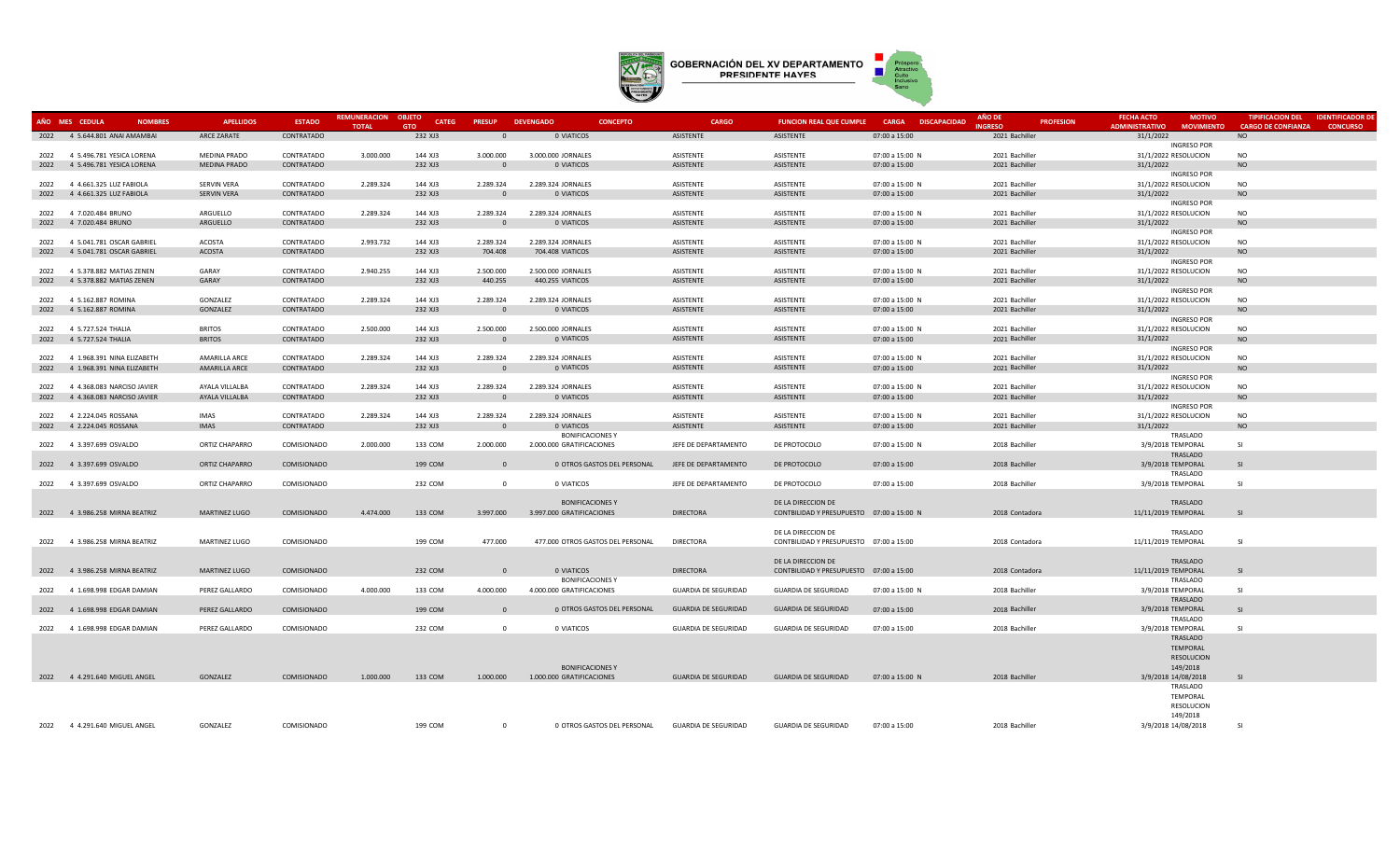

|      | AÑO MES CEDULA<br><b>NOMBRES</b>  | <b>APELLIDOS</b>        | <b>ESTADO</b> | <b>REMUNERACION</b><br><b>TOTAL</b> | <b>OBJETO</b><br><b>CATEG</b><br><b>GTO</b> | <b>PRESUP</b>            | <b>DEVENGADO</b><br><b>CONCEPTO</b>                  | <b>CARGO</b>                | FUNCION REAL QUE CUMPLE CARGA DISCAPACIDAD |                 | AÑO DE<br><b>PROFESION</b><br><b>INGRESO</b> | <b>FECHA ACTO</b><br><b>MOTIVO</b><br><b>ADMINISTRATIVO</b><br><b>MOVIMIENTO</b> | <b>TIPIFICACION DEL</b><br><b>CARGO DE CONFIANZA</b> | <b>IDENTIFICADOR DE</b><br><b>CONCURSO</b> |
|------|-----------------------------------|-------------------------|---------------|-------------------------------------|---------------------------------------------|--------------------------|------------------------------------------------------|-----------------------------|--------------------------------------------|-----------------|----------------------------------------------|----------------------------------------------------------------------------------|------------------------------------------------------|--------------------------------------------|
|      |                                   |                         |               |                                     |                                             |                          |                                                      |                             |                                            |                 |                                              | TRASLADO                                                                         |                                                      |                                            |
|      |                                   |                         |               |                                     |                                             |                          |                                                      |                             |                                            |                 |                                              | TEMPORAL<br>RESOLUCION                                                           |                                                      |                                            |
|      | 2022 4 4.291.640 MIGUEL ANGEL     | GONZALEZ                | COMISIONADO   |                                     | 232 COM                                     | $\Omega$                 | 0 VIATICOS                                           | <b>GUARDIA DE SEGURIDAD</b> | <b>GUARDIA DE SEGURIDAD</b>                | 07:00 a 15:00   | 2018 Bachiller                               | 149/2018<br>3/9/2018 14/08/2018                                                  | SI                                                   |                                            |
|      |                                   |                         |               |                                     |                                             |                          | <b>BONIFICACIONES Y</b>                              |                             |                                            |                 |                                              | TRASLADO                                                                         |                                                      |                                            |
| 2022 | 4 5.009.530 ANGEL AGUSTIN         | MORALES GONZALEZ        | COMISIONADO   | 1.000.000                           | 133 COM                                     | 1.000.000                | 1.000.000 GRATIFICACIONES                            | <b>GUARDIA DE SEGURIDAD</b> | <b>GUARDIA DE SEGURIDAD</b>                | 07:00 a 15:00 N | 2018 Bachiller                               | 3/9/2018 TEMPORAL<br>TRASLADO                                                    | -SI                                                  |                                            |
|      | 2022 4 5.009.530 ANGEL AGUSTIN    | MORALES GONZALEZ        | COMISIONADO   |                                     | 199 COM                                     | $\Omega$                 | 0 OTROS GASTOS DEL PERSONAL                          | <b>GUARDIA DE SEGURIDAD</b> | <b>GUARDIA DE SEGURIDAD</b>                | 07:00 a 15:00   | 2018 Bachiller                               | 3/9/2018 TEMPORAL                                                                | <b>SI</b>                                            |                                            |
|      | 2022 4 5.009.530 ANGEL AGUSTIN    | MORALES GONZALEZ        | COMISIONADO   |                                     | 232 COM                                     | $\overline{0}$           | 0 VIATICOS                                           | <b>GUARDIA DE SEGURIDAD</b> | <b>GUARDIA DE SEGURIDAD</b>                | 07:00 a 15:00   | 2018 Bachiller                               | TRASLADO<br>3/9/2018 TEMPORAL                                                    | SI                                                   |                                            |
|      |                                   |                         |               |                                     |                                             |                          |                                                      |                             |                                            |                 |                                              | TRASLADO<br>TEMPORAL                                                             |                                                      |                                            |
|      |                                   |                         |               |                                     |                                             |                          |                                                      |                             |                                            |                 |                                              | RESOLUCION                                                                       |                                                      |                                            |
|      | 2022 4 4.533.835 JOEL             | <b>GONZALEZ CABRERA</b> | COMISIONADO   | 1.000.000                           | 133 COM                                     | 1.000.000                | <b>BONIFICACIONES Y</b><br>1.000.000 GRATIFICACIONES | <b>GUARDIA DE SEGURIDAD</b> | <b>GUARDIA DE SEGURIDAD</b>                | 07:00 a 15:00 N | 2018 Bachiller                               | 149/2018<br>3/9/2018 14/08/2021                                                  | <b>SI</b>                                            |                                            |
|      |                                   |                         |               |                                     |                                             |                          |                                                      |                             |                                            |                 |                                              | TRASLADO<br>TEMPORAL                                                             |                                                      |                                            |
|      |                                   |                         |               |                                     |                                             |                          |                                                      |                             |                                            |                 |                                              | RESOLUCION                                                                       |                                                      |                                            |
|      | 2022 4 4.533.835 JOEL             | <b>GONZALEZ CABRERA</b> | COMISIONADO   |                                     | 199 COM                                     | $\Omega$                 | 0 OTROS GASTOS DEL PERSONAL                          | <b>GUARDIA DE SEGURIDAD</b> | <b>GUARDIA DE SEGURIDAD</b>                | 07:00 a 15:00   | 2018 Bachiller                               | 149/2018<br>3/9/2018 14/08/2021                                                  | -SI                                                  |                                            |
|      |                                   |                         |               |                                     |                                             |                          |                                                      |                             |                                            |                 |                                              | TRASLADO                                                                         |                                                      |                                            |
|      |                                   |                         |               |                                     |                                             |                          |                                                      |                             |                                            |                 |                                              | TEMPORAL<br>RESOLUCION                                                           |                                                      |                                            |
| 2022 | 4 4.533.835 JOEL                  | <b>GONZALEZ CABRERA</b> | COMISIONADO   |                                     | 232 COM                                     | $\overline{0}$           | 0 VIATICOS                                           | <b>GUARDIA DE SEGURIDAD</b> | <b>GUARDIA DE SEGURIDAD</b>                | 07:00 a 15:00   | 2018 Bachiller                               | 149/2018<br>3/9/2018 14/08/2021                                                  | SI                                                   |                                            |
|      |                                   |                         |               |                                     |                                             |                          | <b>BONIFICACIONES Y</b>                              |                             |                                            |                 |                                              | TRASLADO                                                                         |                                                      |                                            |
| 2022 | 4 4.842.229 VICTOR ARIEL          | <b>FRETES AYALA</b>     | COMISIONADO   | 1.000.000                           | 133 COM                                     | 1.000.000                | 1.000.000 GRATIFICACIONES                            | <b>GUARDIA DE SEGURIDAD</b> | <b>GUARDIA DE SEGURIDAD</b>                | 07:00 a 15:00 N | 2018 Bachiller                               | 3/9/2018 TEMPORAL<br>TRASLADO                                                    | $\overline{S}$                                       |                                            |
| 2022 | 4 4.842.229 VICTOR ARIEL          | <b>FRETES AYALA</b>     | COMISIONADO   |                                     | 199 COM                                     | $\Omega$                 | 0 OTROS GASTOS DEL PERSONAL                          | <b>GUARDIA DE SEGURIDAD</b> | <b>GUARDIA DE SEGURIDAD</b>                | 07:00 a 15:00   | 2018 Bachiller                               | 3/9/2018 TEMPORAL                                                                | <b>SI</b>                                            |                                            |
| 2022 | 4 4.842.229 VICTOR ARIEL          | <b>FRETES AYALA</b>     | COMISIONADO   |                                     | 232 COM                                     | $\overline{0}$           | 0 VIATICOS                                           | <b>GUARDIA DE SEGURIDAD</b> | <b>GUARDIA DE SEGURIDAD</b>                | 07:00 a 15:00   | 2018 Bachiller                               | TRASLADO<br>3/9/2018 TEMPORAL                                                    | -SI                                                  |                                            |
| 2022 | 4 4.132.867 NILSA CONCEPCION      | <b>CASTILLO PAREDES</b> | COMISIONADO   | 1.000.000                           | 133 COM                                     | 1.000.000                | <b>BONIFICACIONES Y</b><br>1.000.000 GRATIFICACIONES | ASISTENTE                   | ASISTENTE                                  | 07:00 a 15:00 N | 2018 Abogado                                 | TRASLADO<br>13/12/2019 TEMPORAL                                                  | <b>SI</b>                                            |                                            |
|      |                                   |                         |               |                                     |                                             |                          |                                                      |                             |                                            |                 |                                              | TRASLADO                                                                         |                                                      |                                            |
| 2022 | 4 4.132.867 NILSA CONCEPCION      | CASTILLO PAREDES        | COMISIONADO   |                                     | 199 COM                                     | $\mathbf 0$              | 0 OTROS GASTOS DEL PERSONAL                          | ASISTENTE                   | ASISTENTE                                  | 07:00 a 15:00   | 2018 Abogado                                 | 13/12/2019 TEMPORAL<br>TRASLADO                                                  | <b>SI</b>                                            |                                            |
|      | 2022 4 4.132.867 NILSA CONCEPCION | CASTILLO PAREDES        | COMISIONADO   |                                     | 232 COM                                     | $\overline{\phantom{0}}$ | 0 VIATICOS                                           | ASISTENTE                   | ASISTENTE                                  | 07:00 a 15:00   | 2018 Abogado                                 | 13/12/2019 TEMPORAL                                                              | <b>SI</b>                                            |                                            |
|      | 2022 4 1.285.182 JULIO            | <b>DIAZ</b>             | COMISIONADO   | 2.000.000                           | 133 COM                                     | 2.000.000                | <b>BONIFICACIONES Y</b><br>2.000.000 GRATIFICACIONES | ASISTENTE                   | ASISTENTE                                  | 07:00 a 15:00 N | 2018 Abogado                                 | TRASLADO<br>2/1/2020 TEMPORAL                                                    | SI.                                                  |                                            |
|      | 2022 4 1.285.182 JULIO            | <b>DIAZ</b>             | COMISIONADO   |                                     | 199 COM                                     | $\Omega$                 | 0 OTROS GASTOS DEL PERSONAL                          | ASISTENTE                   | ASISTENTE                                  | 07:00 a 15:00   | 2018 Abogado                                 | TRASLADO<br>2/1/2020 TEMPORAL                                                    | <b>SI</b>                                            |                                            |
|      |                                   |                         |               |                                     |                                             |                          |                                                      |                             |                                            |                 |                                              | TRASLADO                                                                         |                                                      |                                            |
| 2022 | 4 1.285.182 JULIO                 | <b>DIAZ</b>             | COMISIONADO   |                                     | 232 COM                                     | $\mathbf 0$              | 0 VIATICOS<br><b>BONIFICACIONES Y</b>                | ASISTENTE                   | ASISTENTE                                  | 07:00 a 15:00   | 2018 Abogado                                 | 2/1/2020 TEMPORAL<br>TRASLADO                                                    | <b>SI</b>                                            |                                            |
| 2022 | 4 2.076.568 ANIBAL                | LUGO                    | COMISIONADO   | 1.000.000                           | 133 COM                                     | 1.000.000                | 1.000.000 GRATIFICACIONES                            | ASISTENTE                   | ASISTENTE                                  | 07:00 a 15:00 N | 2018 Abogado                                 | 2/1/2020 TEMPORAL<br>TRASLADO                                                    | <b>SI</b>                                            |                                            |
| 2022 | 4 2.076.568 ANIBAL                | LUGO                    | COMISIONADO   |                                     | 199 COM                                     | $\mathbf{0}$             | 0 OTROS GASTOS DEL PERSONAL                          | ASISTENTE                   | ASISTENTE                                  | 07:00 a 15:00   | 2018 Abogado                                 | 2/1/2020 TEMPORAL                                                                | <b>SI</b>                                            |                                            |
| 2022 | 4 2.076.568 ANIBAL                | LUGO                    | COMISIONADO   |                                     | 232 COM                                     | $\overline{0}$           | 0 VIATICOS                                           | ASISTENTE                   | ASISTENTE                                  | 07:00 a 15:00   | 2018 Abogado                                 | TRASLADO<br>2/1/2020 TEMPORAL                                                    | <b>SI</b>                                            |                                            |
|      |                                   |                         |               |                                     |                                             |                          | <b>BONIFICACIONES Y</b>                              |                             |                                            |                 |                                              | TRASLADO                                                                         |                                                      |                                            |
|      | 2022 4 5.256.999 LIZBELL ROCIO    | AYLALA MAIDANA          | COMISIONADO   | 2.000.000                           | 133 COM                                     | 2.000.000                | 2,000,000 GRATIFICACIONES                            | JEFE DE DEPARTAMENTO        | DESARROLLO Y CAPACITACION 07:00 a 15:00 N  |                 | 2018 Bachiller                               | 28/11/2019 TEMPORAL<br>TRASLADO                                                  | SI                                                   |                                            |
|      | 2022 4 5.256.999 LIZBELL ROCIO    | AYLALA MAIDANA          | COMISIONADO   |                                     | 199 COM                                     | $\overline{0}$           | 0 OTROS GASTOS DEL PERSONAL                          | JEFE DE DEPARTAMENTO        | DESARROLLO Y CAPACITACION 07:00 a 15:00    |                 | 2018 Bachiller                               | 28/11/2019 TEMPORAL<br>TRASLADO                                                  | <b>SI</b>                                            |                                            |
| 2022 | 4 5.256.999 LIZBELL ROCIO         | AYALA MAIDANA           | COMISIONADO   |                                     | 232 COM                                     | $\mathbf 0$              | 0 VIATICOS                                           | JEFE DE DEPARTAMENTO        | DESARROLLO Y CAPACITACION 07:00 a 15:00    |                 | 2018 Bachiller                               | 28/11/2019 TEMPORAL                                                              | -SI                                                  |                                            |
|      | 2022 4 3.732.833 PABLINA          | CASTRO CHAPARRO         | COMISIONADO   | $\mathbf{0}$                        | 133 COM                                     | $\overline{0}$           | <b>BONIFICACIONES Y</b><br>0 GRATIFICACIONES         | ASISTENTE                   | ASISTENTE                                  | 07:00 a 15:00 N | 2019 Bachiller                               | TRASLADO<br>13/12/2019 TEMPORAL                                                  | SI                                                   |                                            |
|      |                                   | CASTRO CHAPARRO         |               |                                     | 199 COM                                     | $\overline{0}$           |                                                      | ASISTENTE                   |                                            |                 |                                              | TRASLADO<br>13/12/2019 TEMPORAL                                                  | <b>SI</b>                                            |                                            |
|      | 2022 4 3.732.833 PABLINA          |                         | COMISIONADO   |                                     |                                             |                          | 0 OTROS GASTOS DEL PERSONAL                          |                             | ASISTENTE                                  | 07:00 a 15:00   | 2019 Bachiller                               | TRASLADO                                                                         |                                                      |                                            |
| 2022 | 4 3.732.833 PABLINA               | CASTRO CHAPARRO         | COMISIONADO   |                                     | 232 COM                                     | $\overline{0}$           | 0 VIATICOS<br><b>BONIFICACIONES Y</b>                | ASISTENTE                   | ASISTENTE                                  | 07:00 a 15:00   | 2019 Bachiller                               | 13/12/2019 TEMPORAL<br>TRASLADO                                                  | SI                                                   |                                            |
|      | 2022 4 415.228 LEONARDO           | <b>CABRERA ORTIZ</b>    | COMISIONADO   | 1.000.000                           | 133 COM                                     | 1.000.000                | 1,000,000 GRATIFICACIONES                            | ASISTENTE                   | ASISTENTE                                  | 07:00 a 15:00 N | 2019 Bachiller                               | 13/12/2019 TEMPORAL                                                              | -SI                                                  |                                            |
|      | 2022 4 415.228 LEONARDO           | <b>CABRERA ORTIZ</b>    | COMISIONADO   |                                     | 199 COM                                     | $\Omega$                 | 0 OTROS GASTOS DEL PERSONAL                          | ASISTENTE                   | ASISTENTE                                  | 07:00 a 15:00   | 2019 Bachiller                               | TRASLADO<br>13/12/2019 TEMPORAL                                                  | -SI                                                  |                                            |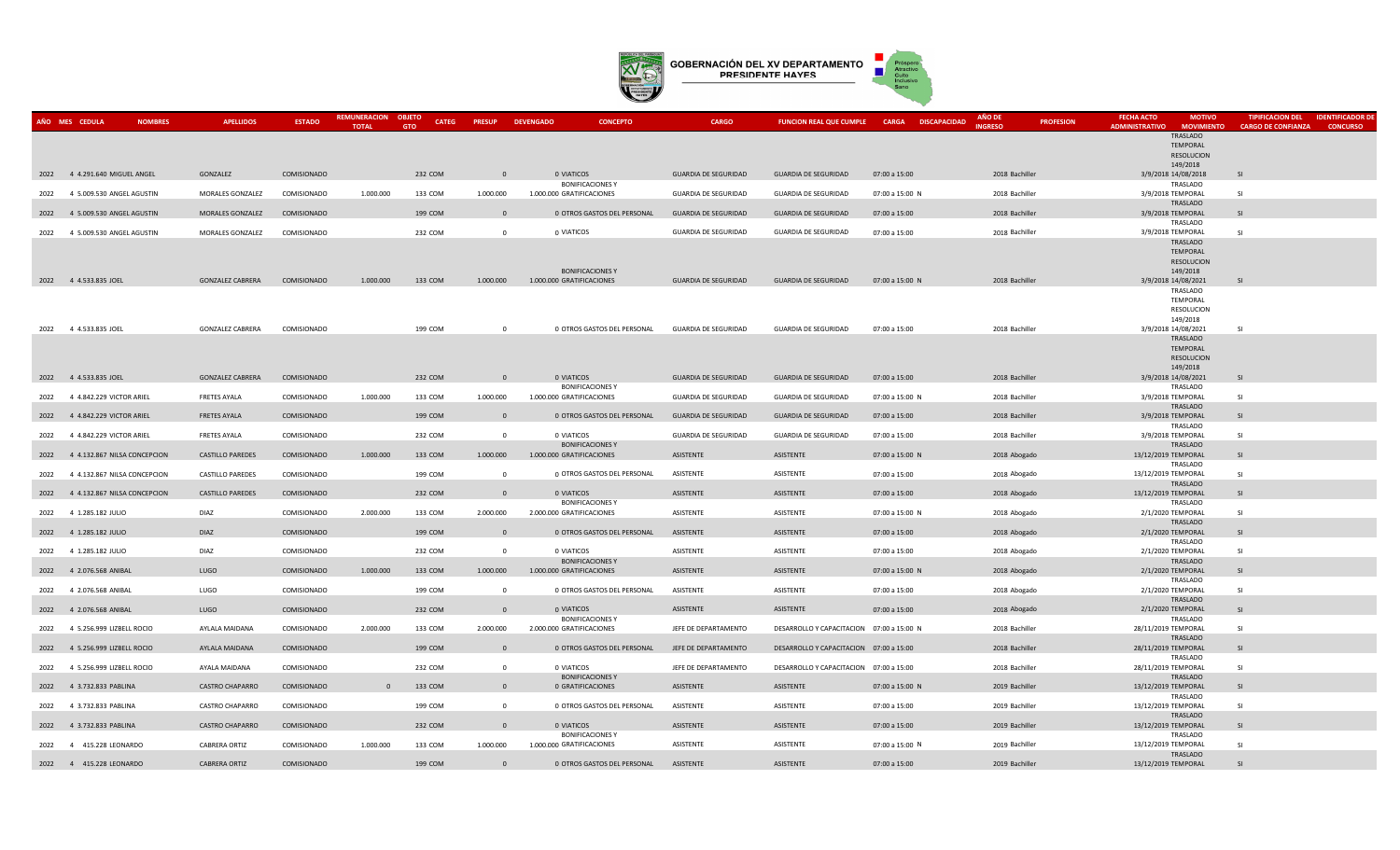

| AÑO MES CEDULA | <b>NOMBRES</b>                 | <b>APELLIDOS</b>     | <b>ESTADO</b> | REMUNERACION OBJETO<br><b>TOTAL</b> | <b>CATEG</b><br><b>GTO</b> | <b>PRESUP</b>  | <b>DEVENGADO</b><br><b>CONCEPTO</b>          | <b>CARGO</b> | FUNCION REAL QUE CUMPLE CARGA DISCAPACIDAD |                 | AÑO DE<br><b>INGRESO</b> | <b>PROFESION</b>                | <b>FECHA ACTO</b><br><b>ADMINISTRATIVO</b> | <b>MOTIVO</b><br><b>MOVIMIENTO</b> | <b>TIPIFICACION DEL</b><br><b>CARGO DE CONFIANZA</b> | <b>IDENTIFICADOR DI</b><br><b>CONCURSO</b> |
|----------------|--------------------------------|----------------------|---------------|-------------------------------------|----------------------------|----------------|----------------------------------------------|--------------|--------------------------------------------|-----------------|--------------------------|---------------------------------|--------------------------------------------|------------------------------------|------------------------------------------------------|--------------------------------------------|
|                | 2022 4 415.228 LEONARDO        | <b>CABRERA ORTIZ</b> | COMISIONADO   |                                     | 232 COM                    | $\overline{0}$ | 0 VIATICOS                                   | ASISTENTE    | ASISTENTE                                  | 07:00 a 15:00   | 2019 Bachiller           |                                 | 13/12/2019 TEMPORAL                        | <b>TRASLADO</b>                    | <b>SI</b>                                            |                                            |
|                | 2022 4 5.460.249 PABLO RAMON   | MERELES DUARTE       | COMISIONADO   | 528.306                             | 133 COM                    | $\overline{0}$ | <b>BONIFICACIONES Y</b><br>0 GRATIFICACIONES | ASISTENTE    | ASISTENTE                                  | 07:00 a 15:00 N | 2018 Bachiller           |                                 | 12/12/2019 TEMPORAL                        | TRASLADO                           | SI                                                   |                                            |
|                |                                |                      |               |                                     |                            |                |                                              |              |                                            |                 |                          |                                 |                                            | TRASLADO                           |                                                      |                                            |
|                |                                |                      |               |                                     |                            |                |                                              |              |                                            |                 |                          |                                 |                                            | <b>TEMPORAL</b><br>464/2017/       |                                                      |                                            |
|                | 2022 4 5.460.249 PABLO RAMON   | MERELES DUARTE       | COMISIONADO   |                                     | 199 COM                    | $\overline{0}$ | 0 OTROS GASTOS DEL PERSONAL                  | ASISTENTE    | CHOFER DE AMBULANCIA                       | 07:00 a 15:00   | 2018 Bachiller           |                                 | 12/12/2019 19/12/2017                      |                                    | <b>SI</b>                                            |                                            |
|                |                                |                      |               |                                     |                            |                |                                              |              |                                            |                 |                          |                                 |                                            | TRASLADO<br><b>TEMPORAL</b>        |                                                      |                                            |
|                | 2022 4 5.460.249 PABLO RAMON   | MERELES DUARTE       | COMISIONADO   |                                     | 232 COM                    | 528.306        | 528.306 VIATICOS                             | ASISTENTE    | CHOFER DE AMBULANCIA                       | 07:00 a 15:00   | 2018 Bachiller           |                                 | 12/12/2019 19/12/2017                      | 464/2017/                          | SI                                                   |                                            |
|                |                                |                      |               |                                     |                            |                | <b>BONIFICACIONES Y</b>                      |              |                                            |                 |                          |                                 |                                            | TRASLADO                           |                                                      |                                            |
| 2022           | 4 3.672.189 PAOLA ADELINA      | MARTINEZ LUGO        | COMISIONADO   | 2.500.000                           | 133 COM                    | 2.500.000      | 2.500.000 GRATIFICACIONES                    |              | ENCARGADA DE MECIP                         | 07:00 a 15:00   |                          | 2019 Administracion y empresasa | 30/1/2020 TEMPORAL                         | TRASLADO                           | <b>SI</b>                                            |                                            |
|                | 2022 4 3.672.189 PAOLA ADELINA | MARTINEZ LUGO        | COMISIONADO   |                                     | 199 COM                    | $\overline{0}$ | 0 OTROS GASTOS DEL PERSONAL                  |              | <b>ENCARGADA DE MECIP</b>                  | 07:00 a 15:00   |                          | 2019 Administracion y empresasa | 30/1/2020 TEMPORAL                         |                                    | SI                                                   |                                            |
|                |                                |                      |               |                                     |                            |                |                                              |              |                                            |                 |                          |                                 |                                            | TRASLADO<br>TEMPORAL               |                                                      |                                            |
|                |                                |                      |               |                                     |                            |                |                                              |              |                                            |                 |                          |                                 |                                            | 464/2017/                          |                                                      |                                            |
|                | 2022 4 3.672.189 PAOLA ADELINA | MARTINEZ LUGO        | COMISIONADO   |                                     | 232 COM                    | $\overline{0}$ | 0 VIATICOS                                   |              | ENCARGADA DE MECIP                         | 07:00 a 15:00   |                          | 2019 Administracion y empresasa | 30/1/2020 19/12/2017                       | TRASLADO                           | <b>SI</b>                                            |                                            |
|                |                                |                      |               |                                     |                            |                | <b>BONIFICACIONES Y</b>                      |              |                                            |                 |                          |                                 |                                            | <b>TEMPORAL</b><br>464/2017/       |                                                      |                                            |
|                | 2022 4 599.525 RIGOBERTO       | ALCARAZ              | COMISIONADO   | $\mathbf{0}$                        | 133 COM                    | $\overline{0}$ | 0 GRATIFICACIONES                            | ASISTENTE    | ASISTENTE                                  | 07:00 a 15:00 N | 2018 Bachiller           |                                 | 13/12/2019 19/12/2017                      |                                    | -SI                                                  |                                            |
|                |                                |                      |               |                                     |                            |                |                                              |              |                                            |                 |                          |                                 |                                            | TRASLADO<br><b>TEMPORAL</b>        |                                                      |                                            |
|                |                                |                      |               |                                     |                            |                |                                              |              |                                            |                 |                          |                                 |                                            | 464/2017/                          |                                                      |                                            |
|                | 2022 4 599.525 RIGOBERTO       | ALCARAZ              | COMISIONADO   |                                     | 199 COM                    | $\overline{0}$ | 0 OTROS GASTOS DEL PERSONAL                  | ASISTENTE    | CHOFER DE AMBULANCIA                       | 07:00 a 15:00   | 2018 Bachiller           |                                 | 13/12/2019 19/12/2017                      | TRASLADO                           | <b>SI</b>                                            |                                            |
|                |                                |                      |               |                                     |                            |                |                                              |              |                                            |                 |                          |                                 |                                            | <b>TEMPORAL</b><br>464/2017/       |                                                      |                                            |
|                | 2022 4 599.525 RIGOBERTO       | ALCARAZ              | COMISIONADO   |                                     | 232 COM                    | $\overline{0}$ | 0 VIATICOS                                   | ASISTENTE    | CHOFER DE AMBULANCIA                       | 07:00 a 15:00   | 2018 Bachiller           |                                 | 13/12/2019 19/12/2017                      |                                    | SI.                                                  |                                            |
|                |                                |                      |               |                                     |                            |                |                                              |              |                                            |                 |                          |                                 |                                            | TRASLADO<br>TEMPORAL               |                                                      |                                            |
|                |                                |                      |               |                                     |                            |                | <b>BONIFICACIONES Y</b>                      |              |                                            |                 |                          |                                 |                                            | 136/2021                           |                                                      |                                            |
|                | 2022 4 1.478.845 RUBEN LUCIDIO | MELGAREJO RAMOS      | COMISIONADO   | $\Omega$                            | 133 COM                    | $\overline{0}$ | 0 GRATIFICACIONES                            | ASISTENTE    | <b>CHOFER</b>                              | 07:00 a 15:00 N | 2021 Bachiller           |                                 | 5/2/2021 02/02/2021                        | TRASLADO                           | <b>SI</b>                                            |                                            |
|                |                                |                      |               |                                     |                            |                |                                              |              |                                            |                 |                          |                                 |                                            | <b>TEMPORAL</b>                    |                                                      |                                            |
|                | 2022 4 1.478.845 RUBEN LUCIDIO | MELGAREJO RAMOS      | COMISIONADO   |                                     | 199 COM                    | $\overline{0}$ | 0 OTROS GASTOS DEL PERSONAL                  | ASISTENTE    | CHOFER                                     | 07:00 a 15:00   | 2021 Bachiller           |                                 | 5/2/2021 02/02/2021                        | 136/2021                           | SI                                                   |                                            |
|                |                                |                      |               |                                     |                            |                |                                              |              |                                            |                 |                          |                                 |                                            | TRASLADO<br><b>TEMPORAL</b>        |                                                      |                                            |
|                |                                |                      |               |                                     |                            |                |                                              |              |                                            |                 |                          |                                 |                                            | 136/2021                           |                                                      |                                            |
|                | 2022 4 1.478.845 RUBEN LUCIDIO | MELGAREJO RAMOS      | COMISIONADO   |                                     | 232 COM                    | $\overline{0}$ | 0 VIATICOS                                   | ASISTENTE    | <b>CHOFER</b>                              | 07:00 a 15:00   | 2021 Bachiller           |                                 | 5/2/2021 02/02/2021                        | TRASLADO                           | <b>SI</b>                                            |                                            |
|                |                                |                      |               |                                     |                            |                |                                              |              |                                            |                 |                          |                                 |                                            | <b>TEMPORAL</b>                    |                                                      |                                            |
|                | 2022 4 1.900.403 CELIA         | JIMENEZ MIRANDA      | COMISIONADO   | $\mathbf{0}$                        | 133 COM                    | $\overline{0}$ | <b>BONIFICACIONES Y</b><br>0 GRATIFICACIONES | ASISTENTE    | ASISTENTE                                  | 07:00 a 15:00 N |                          | 2021 Profesional                | 5/3/2021 02/02/2021                        | 136/2021                           | SI                                                   |                                            |
|                |                                |                      |               |                                     |                            |                |                                              |              |                                            |                 |                          |                                 |                                            | TRASLADO<br>TEMPORAL               |                                                      |                                            |
|                |                                |                      |               |                                     |                            |                |                                              |              |                                            |                 |                          |                                 |                                            | 136/2021                           |                                                      |                                            |
|                | 2022 4 1.900.403 CELIA         | JIMENEZ MIRANDA      | COMISIONADO   |                                     | 199 COM                    | $\overline{0}$ | 0 OTROS GASTOS DEL PERSONAL                  | ASISTENTE    | ASISTENTE                                  | 07:00 a 15:00   |                          | 2021 Profesional                | 5/3/2021 02/02/2021                        | TRASLADO                           | <b>SI</b>                                            |                                            |
|                |                                |                      |               |                                     |                            |                |                                              |              |                                            |                 |                          |                                 |                                            | TEMPORAL                           |                                                      |                                            |
|                | 2022 4 1.900.403 CELIA         | JIMENEZ MIRANDA      | COMISIONADO   |                                     | 232 COM                    | $\overline{0}$ | 0 VIATICOS                                   | ASISTENTE    | ASISTENTE                                  | 07:00 a 15:00   |                          | 2021 Profesional                | 5/3/2021 02/02/2021                        | 136/2021                           | SI.                                                  |                                            |
|                |                                |                      |               |                                     |                            |                |                                              |              |                                            |                 |                          |                                 |                                            | TRASLADO                           |                                                      |                                            |
|                |                                |                      |               |                                     |                            |                | <b>BONIFICACIONES Y</b>                      |              |                                            |                 |                          |                                 |                                            | TEMPORAL<br>136/2021               |                                                      |                                            |
|                | 2022 4 3.774.362 JORGE DANIEL  | PEREIRA GARCIA       | COMISIONADO   | $\mathbf{0}$                        | 133 COM                    | $\overline{0}$ | 0 GRATIFICACIONES                            | ASISTENTE    | ASISTENTE                                  | 07:00 a 15:00 N |                          | 2021 Profesional                | 26/4/2021 02/02/2021                       | TRASLADO                           | <b>SI</b>                                            |                                            |
|                |                                |                      |               |                                     |                            |                |                                              |              |                                            |                 |                          |                                 |                                            | TEMPORAL                           |                                                      |                                            |
|                | 2022 4 3.774.362 JORGE DANIEL  | PEREIRA GARCIA       | COMISIONADO   |                                     | 199 COM                    | $\overline{0}$ | 0 OTROS GASTOS DEL PERSONAL                  | ASISTENTE    | ASISTENTE                                  | 07:00 a 15:00   |                          | 2021 Profesional                | 26/4/2021 02/02/2021                       | 136/2021                           | <b>SI</b>                                            |                                            |
|                |                                |                      |               |                                     |                            |                |                                              |              |                                            |                 |                          |                                 |                                            |                                    |                                                      |                                            |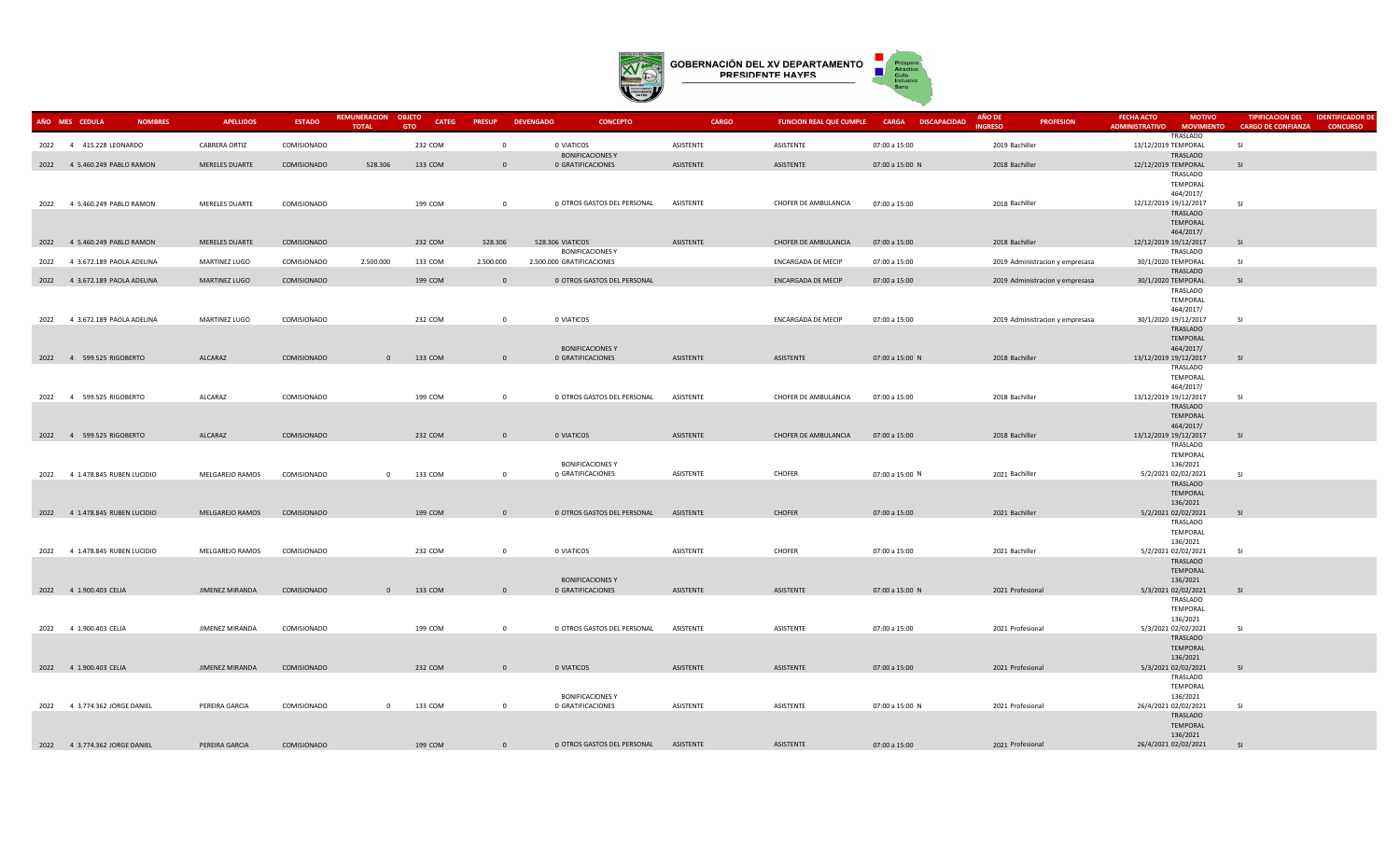

| AÑO MES CEDULA | <b>NOMBRES</b>                   | <b>APELLIDOS</b>        | <b>ESTADO</b> | <b>REMUNERACION</b> | <b>OBJETC</b><br><b>CATEG</b> | <b>PRESUP</b>  | <b>DEVENGADO</b><br><b>CONCEPTO</b>                 | <b>CARGO</b>   | <b>FUNCION REAL QUE CUMPLE</b>            | <b>CARGA DISCAPACIDAD</b> | AÑO D            | <b>PROFESION</b>                                                     | <b>FECHA ACTO</b>     | <b>MOTIVO</b>                                         | <b>TIPIFICACION DEL</b>   | <b>IDENTIFICADOR DE</b> |
|----------------|----------------------------------|-------------------------|---------------|---------------------|-------------------------------|----------------|-----------------------------------------------------|----------------|-------------------------------------------|---------------------------|------------------|----------------------------------------------------------------------|-----------------------|-------------------------------------------------------|---------------------------|-------------------------|
|                |                                  |                         |               | <b>TOTAL</b>        | <b>GTO</b>                    |                |                                                     |                |                                           |                           | <b>NGRESC</b>    |                                                                      | <b>ADMINISTRATIVO</b> | <b>MOVIMIENTO</b><br>TRASLADO<br>TEMPORAL<br>136/2021 | <b>CARGO DE CONFIANZA</b> | <b>CONCURSO</b>         |
| 2022           | 4 3.774.362 JORGE DANIEL         | PEREIRA GARCIA          | COMISIONADO   |                     | 232 COM                       | $\mathbf 0$    | 0 VIATICOS                                          | ASISTENTE      | ASISTENTE                                 | 07:00 a 15:00             | 2021 Profesional |                                                                      |                       | 26/4/2021 02/02/2021                                  | <b>SI</b>                 |                         |
| 2022           | 4 4.390.249 CARINA               | <b>MARTINI</b>          | CONTRATADO    | 3.440.255           | 145 J10                       | 3.000.000      | 3.000.000 SUELDO                                    | ASESORA        | JUNTA DEPARTAMENTAL                       | 07:00 a 15:00 N           | 2022 Abogada     |                                                                      |                       | <b>INGRESO POR</b><br>31/1/2022 RESOLUCION            | SI                        |                         |
| 2022           | 4 4.390.249 CARINA               | MARTINI                 | CONTRATADO    |                     | 191 J10                       | $\mathbf{0}$   | 0 SUBSIDIO PARA LA SALUD                            | ASESORA        | JUNTA DEPARTAMENTAL                       | 07:00 a 15:00             | 2022 Abogada     |                                                                      | 31/1/2022             |                                                       | <b>SI</b>                 |                         |
| 2022           | 4 4.390.249 CARINA               | <b>MARTINI</b>          | CONTRATADO    |                     | 133 J10                       | $\overline{0}$ | <b>BONIFICACIONES Y</b><br>0 GRATIFICACIONES        | ASESORA        | <b>JUNTA DEPARTAMENTAL</b>                | 07:00 a 15:00             | 2022 Abogada     |                                                                      | 31/1/2022             |                                                       | -SI                       |                         |
| 2022           | 4 4.390.249 CARINA               | <b>MARTINI</b>          | CONTRATADO    |                     | 232 J10                       | 440.255        | 420.255 VIATICOS                                    | ASESORA        | JUNTA DEPARTAMENTAL                       | 07:00 a 15:00             | 2022 Abogada     |                                                                      | 31/1/2022             |                                                       | -SI                       |                         |
|                | 2022 4 1.706.372 CLARA           | <b>BENITEZ</b>          | CONTRATADO    | 2.500.000           | 145 J10                       | 2.500.000      | 2.500.000 SUELDO                                    | ASESORA        | SECRETARIA DESARROLLO<br>SOCIAL           | 07:00 a 15:00 N           | 2022 Docente     |                                                                      |                       | <b>INGRESO POR</b><br>31/1/2022 RESOLUCION            | SI                        |                         |
|                |                                  |                         |               |                     |                               |                |                                                     |                | SECRETARIA DESARROLLO                     |                           |                  |                                                                      |                       |                                                       |                           |                         |
|                | 2022 4 1.706.372 CLARA           | <b>BENITEZ</b>          | CONTRATADO    |                     | 191 J10                       | $\mathbf{0}$   | 0 SUBSIDIO PARA LA SALUD<br><b>BONIFICACIONES Y</b> | ASESORA        | SOCIAL<br>SECRETARIA DESARROLLO           | 07:00 a 15:00             | 2022 Docente     |                                                                      | 31/1/2022             |                                                       | <b>SI</b>                 |                         |
|                | 2022 4 1.706.372 CLARA           | <b>BENITEZ</b>          | CONTRATADO    |                     | 133 J10                       | $\Omega$       | 0 GRATIFICACIONES                                   | ASESORA        | SOCIAL                                    | 07:00 a 15:00             | 2022 Docente     |                                                                      | 31/1/2022             |                                                       | <b>SI</b>                 |                         |
|                | 2022 4 1.706.372 CLARA           | <b>BENITEZ</b>          | CONTRATADO    |                     | 232 J10                       | $\overline{0}$ | 0 VIATICOS                                          | ASESORA        | SECRETARIA DESARROLLO<br>SOCIAL           | 07:00 a 15:00             | 2022 Docente     |                                                                      | 31/1/2022             |                                                       | SI                        |                         |
|                |                                  |                         |               |                     |                               |                |                                                     |                | DIRECCION DE TALENTO                      |                           |                  | Licenciatura Administracion de                                       |                       | <b>INGRESO POR</b>                                    |                           |                         |
| 2022           | 4 4.042.094 CRISTHIAN DAVID      | <b>GATTI CHAPARRO</b>   | CONTRATADO    | 3.500.000           | 145 J10                       | 3.500.000      | 3.500.000 SUELDO                                    | ASESOR         | HUMANO<br>DIRECCION DE TALENTO            | 07:00 a 15:00 N           | 2022 Empresas    | Licenciatura Administracion de                                       |                       | 31/1/2022 RESOLUCION                                  | <b>SI</b>                 |                         |
| 2022           | 4 4.042.094 CRISTHIAN DAVID      | <b>GATTI CHAPARRO</b>   | CONTRATADO    |                     | 191 J10                       | $\mathbf{0}$   | 0 SUBSIDIO PARA LA SALUD                            | ASESOR         | <b>HUMANO</b>                             | 07:00 a 15:00             | 2022 Empresas    |                                                                      | 31/1/2022             |                                                       | SI.                       |                         |
| 2022           | 4 4.042.094 CRISTHIAN DAVID      | <b>GATTI CHAPARRO</b>   | CONTRATADO    |                     | 133 J10                       | $\mathbf{0}$   | <b>BONIFICACIONES Y</b><br>0 GRATIFICACIONES        | ASESOR         | DIRECCION DE TALENTO<br>HUMANO            | 07:00 a 15:00             | 2022 Empresas    | Licenciatura Administracion de                                       | 31/1/2022             |                                                       | <b>SI</b>                 |                         |
|                |                                  |                         |               |                     |                               |                |                                                     |                | DIRECCION DE TALENTO                      |                           |                  | Licenciatura Administracion de                                       |                       |                                                       |                           |                         |
|                | 2022 4 4.042.094 CRISTHIAN DAVID | <b>GATTI CHAPARRO</b>   | CONTRATADO    |                     | 232 J10                       | $\Omega$       | 0 VIATICOS                                          | ASESOR         | HUMANO                                    | 07:00 a 15:00             | 2022 Empresas    | Licenciatura Comercio Exterior                                       | 31/1/2022             | <b>INGRESO POR</b>                                    | SI                        |                         |
|                | 2022 4 7.991.016 GABRIELA        | GALEANO                 | CONTRATADO    | 3.940.255           | 145 XP3                       | 3.500.000      | 3.500.000 SUELDO                                    | <b>ASESORA</b> | <b>JUNTA DEPARTAMENTAL</b>                | 07:00 a 15:00 N           |                  | 2022 y Relaciones Internacionales                                    |                       | 31/1/2022 RESOLUCION                                  | SI                        |                         |
|                | 2022 4 7.991.016 GABRIELA        | GALEANO                 | CONTRATADO    |                     | 191 XP3                       | $\Omega$       | 0 SUBSIDIO PARA LA SALUD                            | ASESORA        | JUNTA DEPARTAMENTAL                       | 07:00 a 15:00             |                  | Licenciatura Comercio Exterior<br>2022 y Relaciones Internacionales  | 31/1/2022             |                                                       | <b>SI</b>                 |                         |
|                |                                  |                         |               |                     |                               |                | <b>BONIFICACIONES Y</b>                             |                |                                           |                           |                  | Licenciatura Comercio Exterior                                       |                       |                                                       |                           |                         |
|                | 2022 4 7.991.016 GABRIELA        | GALEANO                 | CONTRATADO    |                     | 133 XP3                       | $\Omega$       | 0 GRATIFICACIONES                                   | ASESORA        | JUNTA DEPARTAMENTAL                       | 07:00 a 15:00             |                  | 2022 y Relaciones Internacionales<br>Licenciatura Comercio Exterior  | 31/1/2022             |                                                       | SI.                       |                         |
| 2022           | 4 7.991.016 GABRIELA             | GALEANO                 | CONTRATADO    |                     | 232 XP3                       | 440.255        | 440.255 VIATICOS                                    | ASESORA        | JUNTA DEPARTAMENTAL                       | 07:00 a 15:00             |                  | 2022 y Relaciones Internacionales                                    | 31/1/2022             |                                                       | <b>SI</b>                 |                         |
|                | 2022 4 3.571.039 MARIA LUJAN     | <b>GONZALEZ FRANCO</b>  | CONTRATADO    | 3.300.000           | 145 XP3                       | 3.300.000      | 3.300.000 SUELDO                                    | ASESORA        | AUDITORIA INTERNA                         | 07:00 a 15:00 N           | 2022 Empresas    | Licenciatura Administracion de                                       |                       | <b>INGRESO POR</b><br>31/1/2022 RESOLUCION            | SI                        |                         |
|                |                                  |                         |               |                     |                               | $\Omega$       |                                                     |                |                                           |                           |                  | Licenciatura Administracion de                                       |                       |                                                       | SI                        |                         |
|                | 2022 4 3.571.039 MARIA LUJAN     | <b>GONZALEZ FRANCO</b>  | CONTRATADO    |                     | 191 XP3                       |                | 0 SUBSIDIO PARA LA SALUD<br><b>BONIFICACIONES Y</b> | ASESORA        | AUDITORIA INTERNA                         | 07:00 a 15:00             | 2022 Empresas    | Licenciatura Administracion de                                       | 31/1/2022             |                                                       |                           |                         |
|                | 2022 4 3.571.039 MARIA LUJAN     | <b>GONZALEZ FRANCO</b>  | CONTRATADO    |                     | 133 XP3                       | $\mathbf{0}$   | 0 GRATIFICACIONES                                   | ASESORA        | AUDITORIA INTERNA                         | 07:00 a 15:00             | 2022 Empresas    |                                                                      | 31/1/2022             |                                                       | <b>SI</b>                 |                         |
| 2022           | 4 3.571.039 MARIA LUJAN          | <b>GONZALEZ FRANCO</b>  | CONTRATADO    |                     | 232 XP3                       | $\Omega$       | 0 VIATICOS                                          | ASESORA        | AUDITORIA INTERNA                         | 07:00 a 15:00             | 2022 Empresas    | Licenciatura Administracion de                                       | 31/1/2022             |                                                       | SI.                       |                         |
| 2022           | 4 4.024.333 NATHALIA MAGALI      | RAMIREZ IBARRA          | CONTRATADO    | 3.000.000           | 145 XP3                       | 3.000.000      | 3.000.000 SUELDO                                    | ASESORA        | SECRETARIA DE LA JUVENTUD 07:00 a 15:00 N |                           |                  |                                                                      |                       | <b>INGRESO POR</b><br>31/1/2022 RESOLUCION            | SI                        |                         |
| 2022           | 4 4.024.333 NATHALIA MAGALI      | RAMIREZ IBARRA          | CONTRATADO    |                     | 191 XP3                       | $\mathbf{0}$   | 0 SUBSIDIO PARA LA SALUD                            | ASESORA        | SECRETARIA DE LA JUVENTUD 07:00 a 15:00   |                           |                  | 2022 Escribana y Notaria Publica<br>2022 Escribana y Notaria Publica | 31/1/2022             |                                                       | SI.                       |                         |
|                | 2022 4 4.024.333 NATHALIA MAGALI | RAMIREZ IBARRA          | CONTRATADO    |                     | 133 XP3                       | $\Omega$       | <b>BONIFICACIONES Y</b><br>0 GRATIFICACIONES        | ASESORA        | SECRETARIA DE LA JUVENTUD 07:00 a 15:00   |                           |                  |                                                                      | 31/1/2022             |                                                       | <sub>SI</sub>             |                         |
| 2022           | 4 4.024.333 NATHALIA MAGALI      | RAMIREZ IBARRA          | CONTRATADO    |                     | 232 XP3                       | $\Omega$       | 0 VIATICOS                                          | ASESORA        | SECRETARIA DE LA JUVENTUD 07:00 a 15:00   |                           |                  | 2022 Escribana y Notaria Publica<br>2022 Escribana y Notaria Publica | 31/1/2022             |                                                       | $\mathsf{S}$              |                         |
|                |                                  |                         |               |                     |                               |                |                                                     |                | SECRETARIA ADMINISTRACION Y               |                           |                  |                                                                      |                       | <b>INGRESO POR</b>                                    |                           |                         |
|                | 2022 4 4.933.941 PAOLA NOEMI     | <b>EVERS FERNANDEZ</b>  | CONTRATADO    | 3.500.000           | 145 XP3                       | 3.500.000      | 3.500.000 SUELDO                                    | ASESORA        | FINANZAS                                  | 07:00 a 15:00 N           |                  | 2022 Ingenieria Comercial                                            |                       | 31/1/2022 RESOLUCION                                  | SI                        |                         |
|                |                                  |                         |               |                     |                               |                |                                                     |                | SECRETARIA ADMINISTRACION Y               |                           |                  |                                                                      |                       |                                                       |                           |                         |
| 2022           | 4 4.933.941 PAOLA NOEMI          | <b>EVERS FERNANDEZ</b>  | CONTRATADO    |                     | 191 XP3                       | $\mathbf{0}$   | 0 SUBSIDIO PARA LA SALUD                            | ASESORA        | FINANZAS                                  | 07:00 a 15:00             |                  | 2022 Ingenieria Comercial                                            | 31/1/2022             |                                                       | SI.                       |                         |
|                |                                  |                         |               |                     |                               |                | <b>BONIFICACIONES Y</b>                             |                | SECRETARIA ADMINISTRACION Y               |                           |                  |                                                                      |                       |                                                       |                           |                         |
|                | 2022 4 4.933.941 PAOLA NOEMI     | <b>EVERS FERNANDEZ</b>  | CONTRATADO    |                     | 133 XP3                       | $\Omega$       | 0 GRATIFICACIONES                                   | ASESORA        | FINANZAS                                  | 07:00 a 15:00             |                  | 2022 Ingenieria Comercial                                            | 31/1/2022             |                                                       | <b>SI</b>                 |                         |
|                |                                  |                         |               |                     |                               |                |                                                     |                | SECRETARIA ADMINISTRACION Y               |                           |                  |                                                                      |                       |                                                       |                           |                         |
|                | 2022 4 4.933.941 PAOLA NOEMI     | <b>EVERS FERNANDEZ</b>  | CONTRATADO    |                     | 232 XP3                       | $\mathbf{0}$   | 0 VIATICOS                                          | ASESORA        | <b>FINANZAS</b>                           | 07:00 a 15:00             |                  | 2022 Ingenieria Comercial                                            | 31/1/2022             |                                                       | SI                        |                         |
|                |                                  |                         |               |                     |                               |                |                                                     |                | SECRETARIA ADMINISTRACION Y               |                           |                  |                                                                      |                       | <b>INGRESO POR</b>                                    |                           |                         |
|                | 2022 4 4.209.172 MARIA VICTORIA  | <b>MARTINEZ INSFRAN</b> | CONTRATADO    | 6.500.000           | 145 XP3                       | 6.500.000      | 6.500.000 SUELDO                                    | ASESORA        | FINANZAS                                  | 07:00 a 15:00 N           |                  | 2022 LICENCIADA EN CONTABILIDAD                                      |                       | 31/1/2022 RESOLUCION                                  | SI                        |                         |
|                |                                  |                         |               |                     |                               |                |                                                     |                | SECRETARIA ADMINISTRACION Y               |                           |                  |                                                                      |                       |                                                       |                           |                         |
|                | 2022 4 4.209.172 MARIA VICTORIA  | MARTINEZ INSFRAN        | CONTRATADO    |                     | 191 XP3                       | $\Omega$       | 0 SUBSIDIO PARA LA SALUD                            | ASESORA        | FINANZAS                                  | 07:00 a 15:00             |                  | 2022 LICENCIADA EN CONTABILIDAD                                      | 31/1/2022             |                                                       | <b>SI</b>                 |                         |